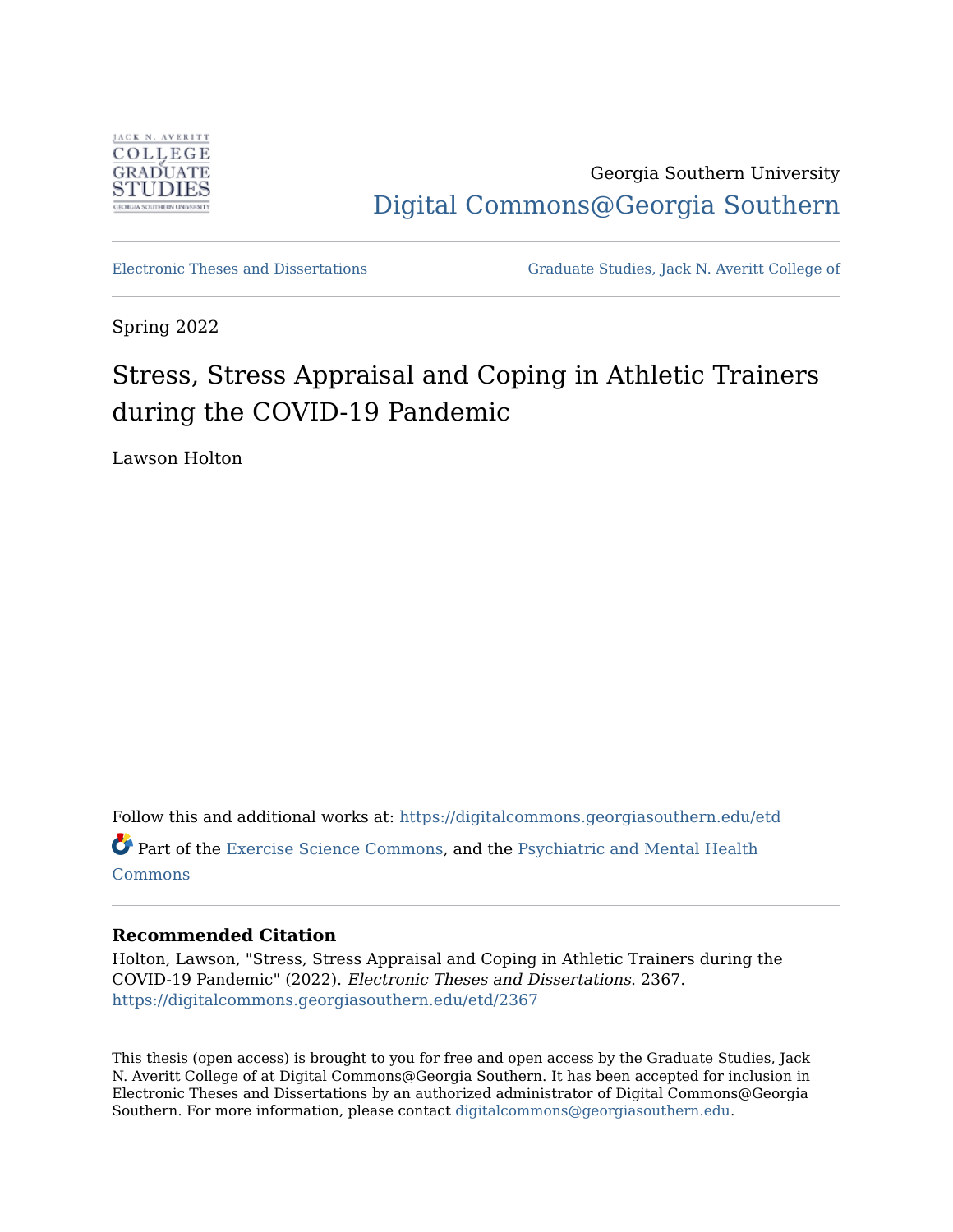# STRESS, STRESS APPRAISAL, AND COPING IN ATHLETIC TRAINERS DURING THE COVID-19 PANDEMIC

#### by

### LAWSON HOLTON

### (Under the Direction of Jody Langdon)

# ABSTRACT

*Introduction:* There have been many studies conducted on the stress and mental health of frontline healthcare workers (HCWs) over the past months since the COVID-19 pandemic began. Very limited literature has examined the effect of the pandemic on athletic trainers (ATs). *Objective:* The aim of this investigation was to examine the stress, stress appraisal, and coping measures of ATs during the COVID-19 pandemic. *Methods:* Participants were recruited members from the National Athletic Trainers' Association (NATA). The Perceived Stress Scale-10 was used to measure stress, the Stress Appraisal Measure was used to measure stress appraisal, and the Brief COPE was used to measure coping strategies. *Data Analysis:* Descriptive statistics were run on all subscales of the PSS-10, SAM, and Brief COPE along with demographic variables. Where appropriate, one-way ANOVAs were run to examine differences in variables of interest between AT setting and level of education. For these analyses, an alpha level of .05 was adopted. *Results:* This sample reported an average perceived stress score of 20.31. Participants reported an almost equal score in primary and secondary stress appraisal. The most used coping strategies in this sample included self-distraction, acceptance, emotional support, positive reframing, and instrumental support, respectively. Overall, 42.9% of this sample reported that they felt underutilized during the pandemic. *Conclusion:* While this study may have had some limitations, it may have been one of the first to examine the effect of the COVID-19 pandemic on the stress, stress appraisal, and coping of ATs. Comparison of this data to other studies shows a broad agreement in similar levels of perceived stress and some similar coping methods. It is suggested that employers of ATs and other HCWs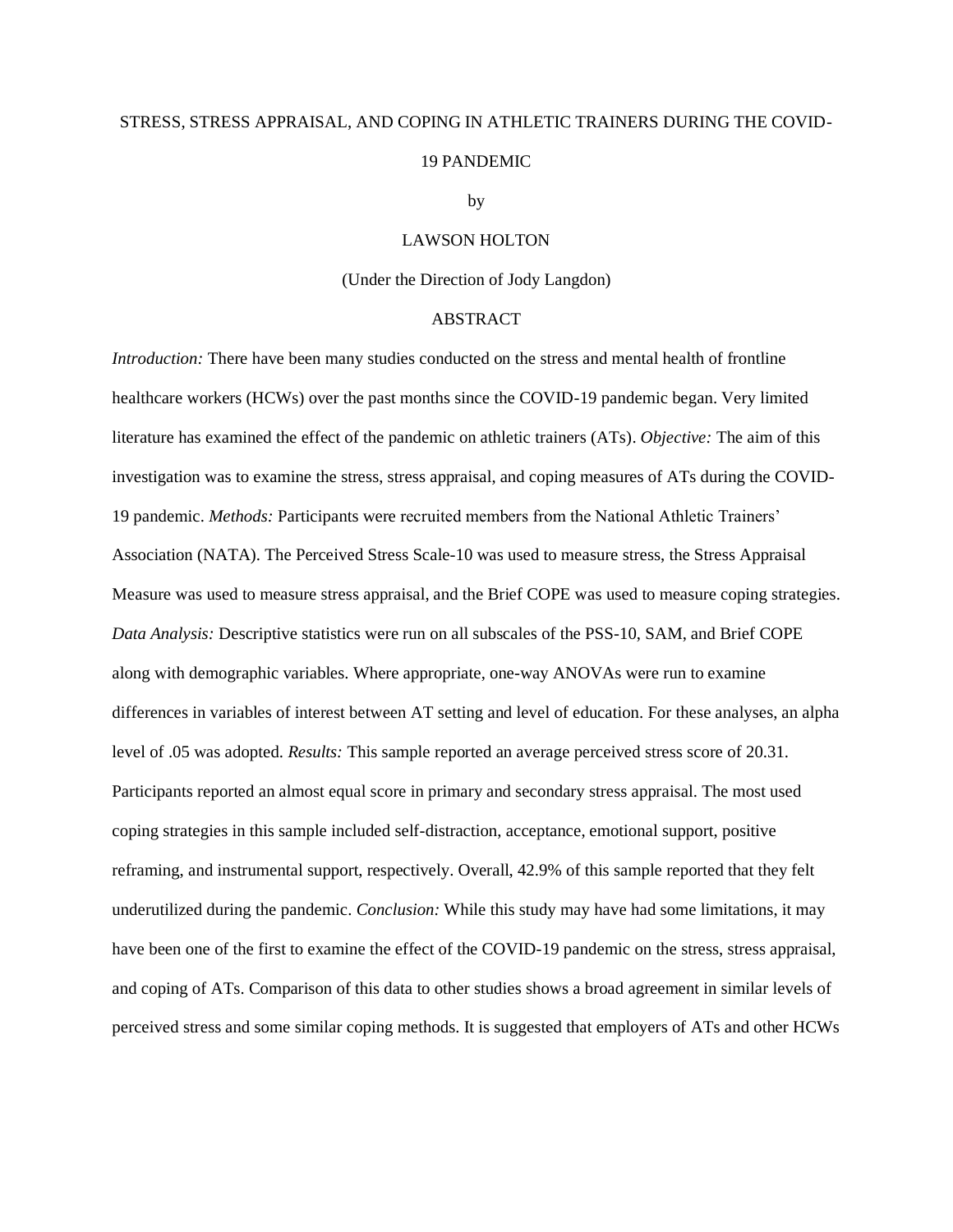implement stress management strategies and the use of effective coping strategies to help these populations handle their stress more effectively in the future.

INDEX WORDS: Stress, Stress appraisal, Coping, Mental health, Athletic trainer, Covid-19, Pandemic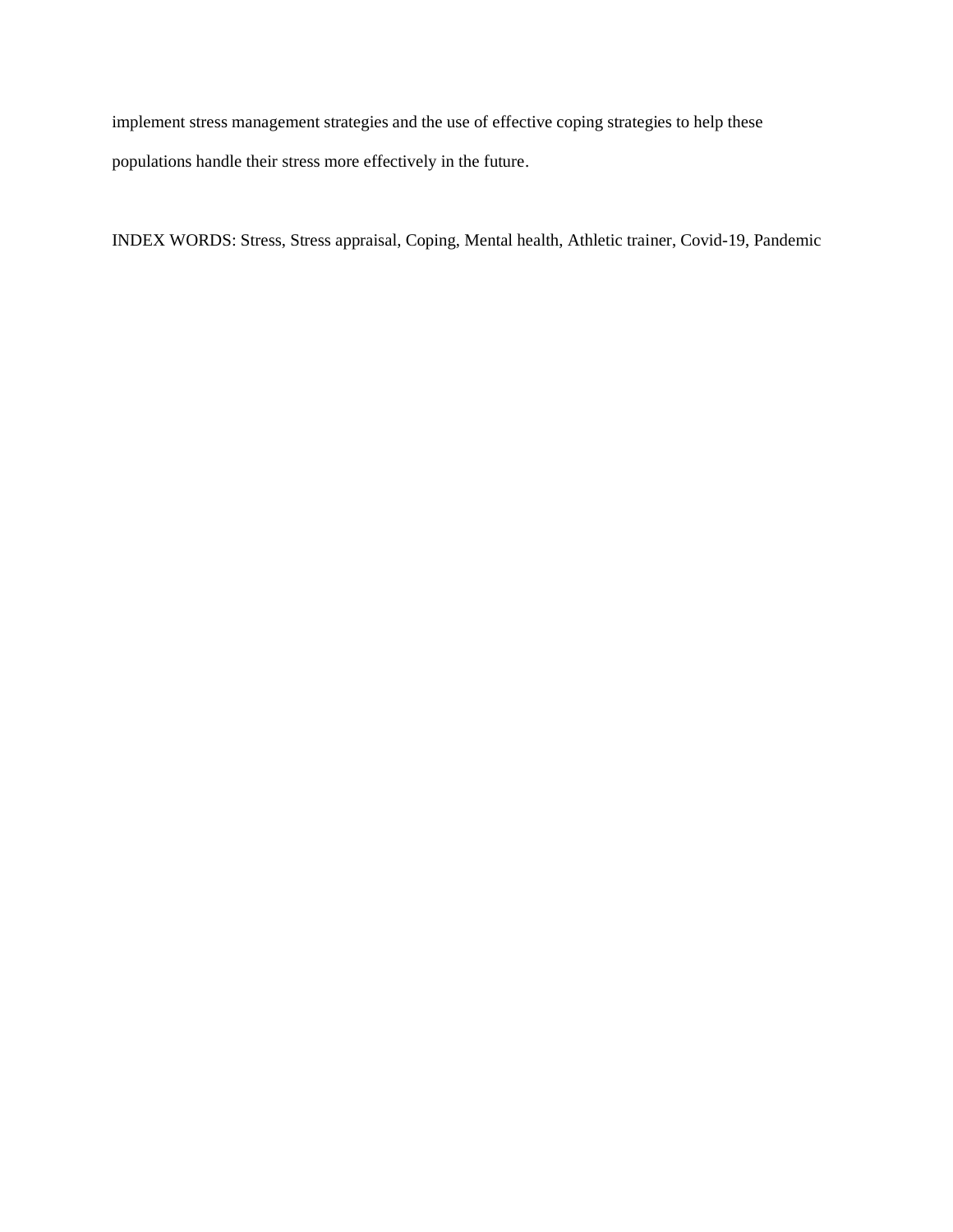# STRESS, STRESS APPRAISAL, AND COPING IN ATHLETIC TRAINERS DURING THE COVID-

# 19 PANDEMIC

by

# LAWSON HOLTON

B.S., University of Georgia, 2020

A Thesis Submitted to the Graduate Faculty of Georgia Southern University

in Partial Fulfillment of the Requirements for the Degree

MASTER OF SCIENCE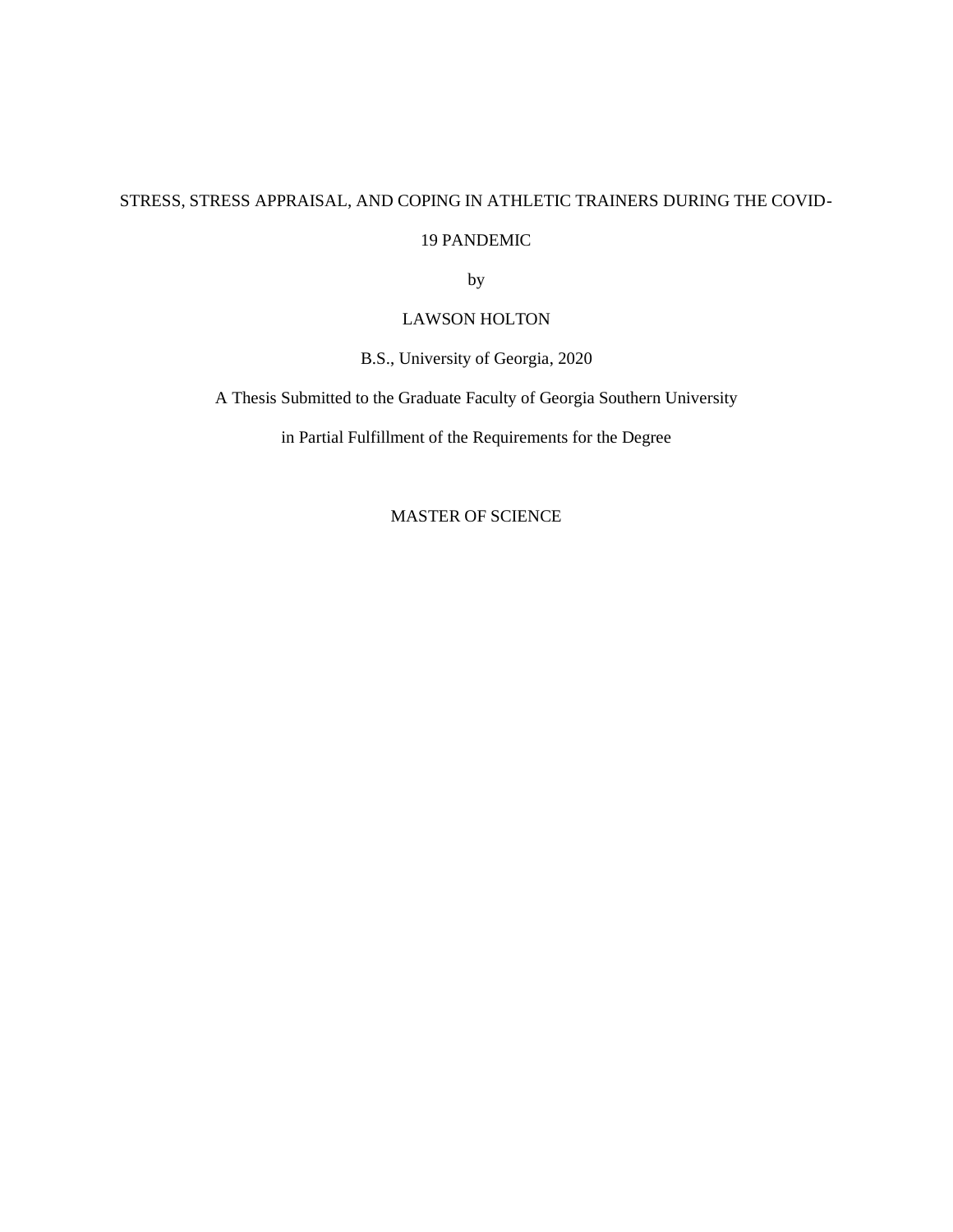© 2022

# LAWSON HOLTON

All Rights Reserved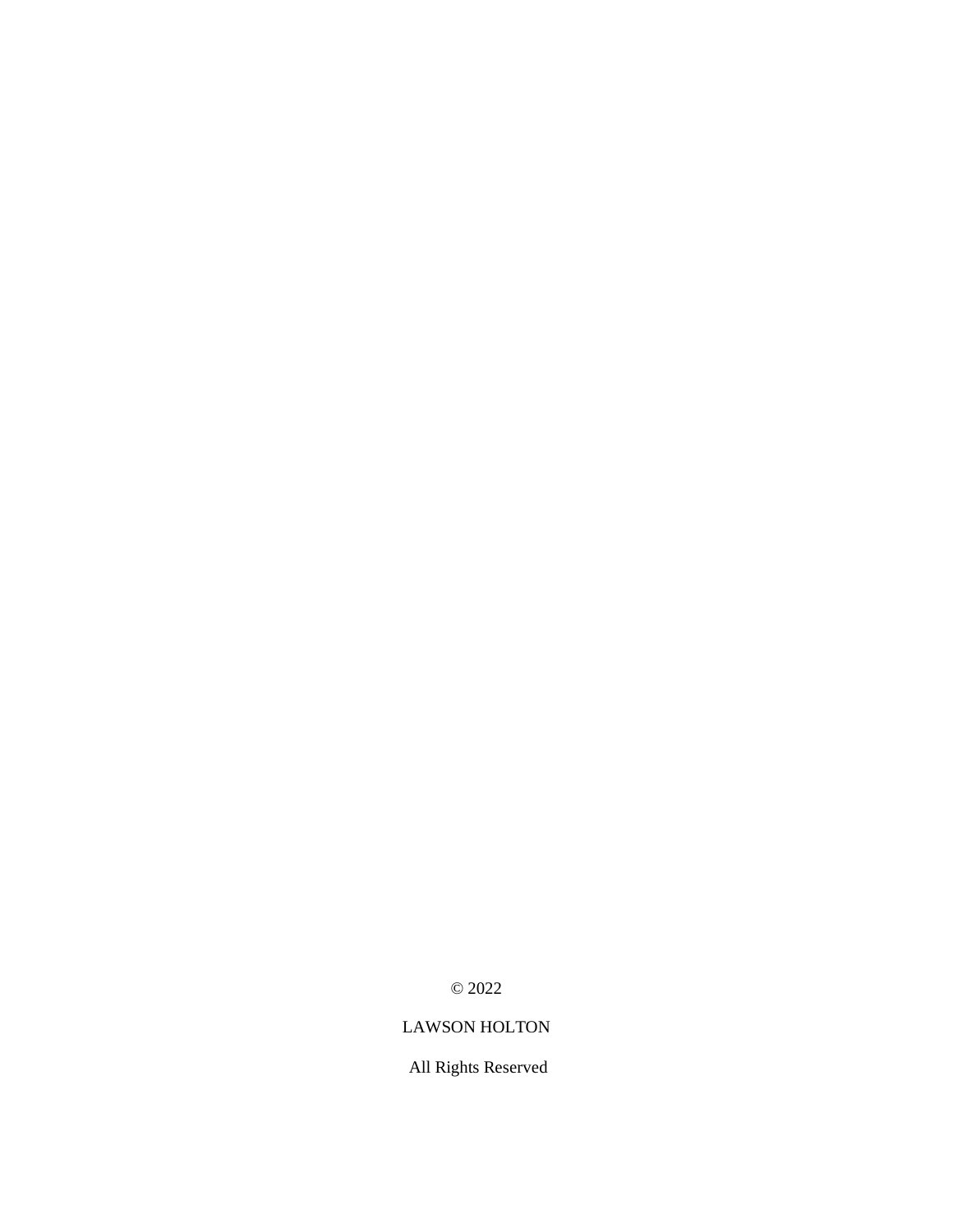# STRESS, STRESS APPRAISAL, AND COPING IN ATHLETIC TRAINERS DURING THE COVID-

# 19 PANDEMIC

by

# LAWSON HOLTON

Major Professor: Jody Langdon

Committee: Jessica Mutchler

Steve Patterson

Electronic Version Approved:

May 2022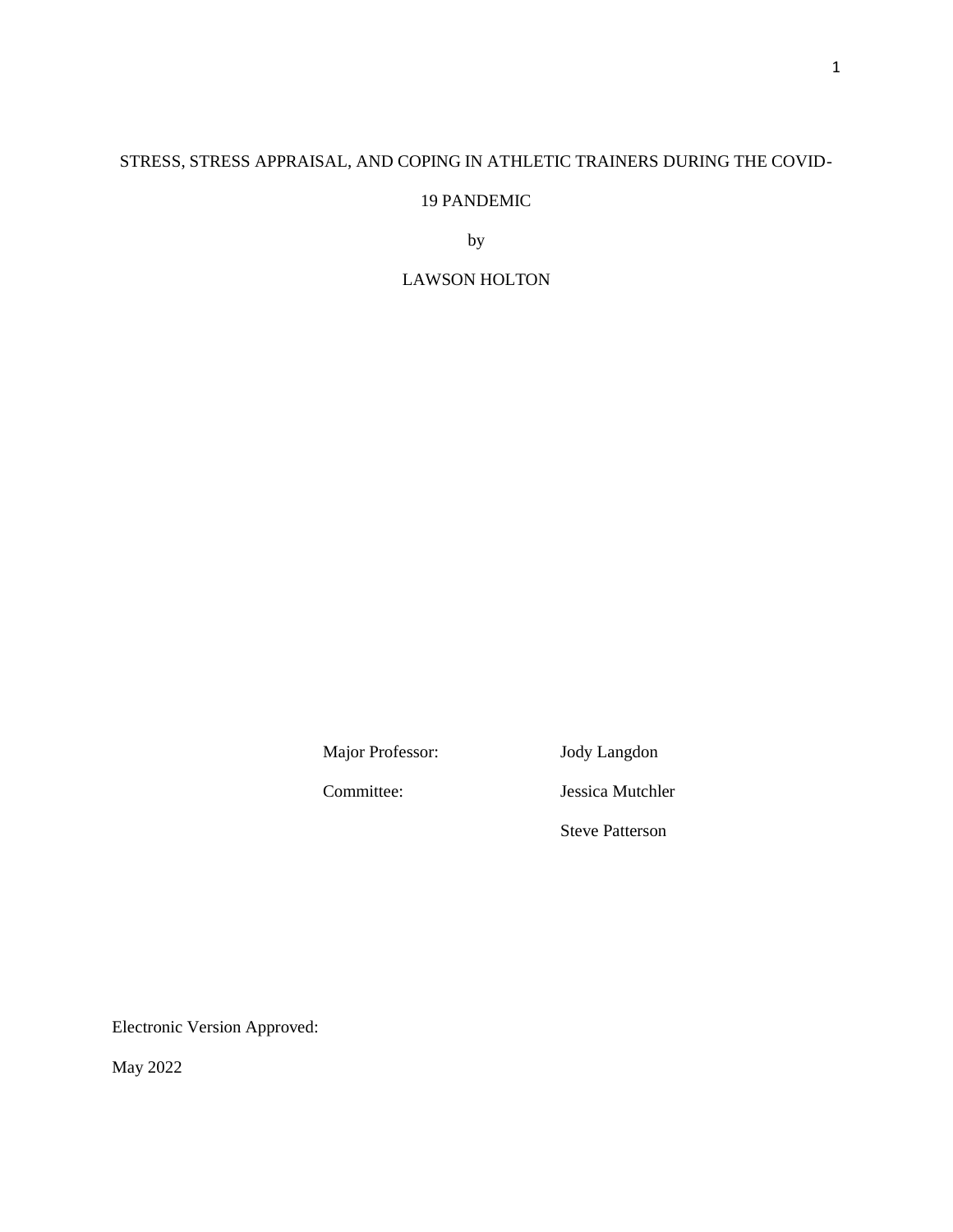# DEDICATION

I would like to dedicate this thesis to my friends and family. Thank you all for always being there for me and supporting me every step of the way these last few years. I know I would not be the person I am today without all the advice, experience, and life lessons I have learned from each and every one of you.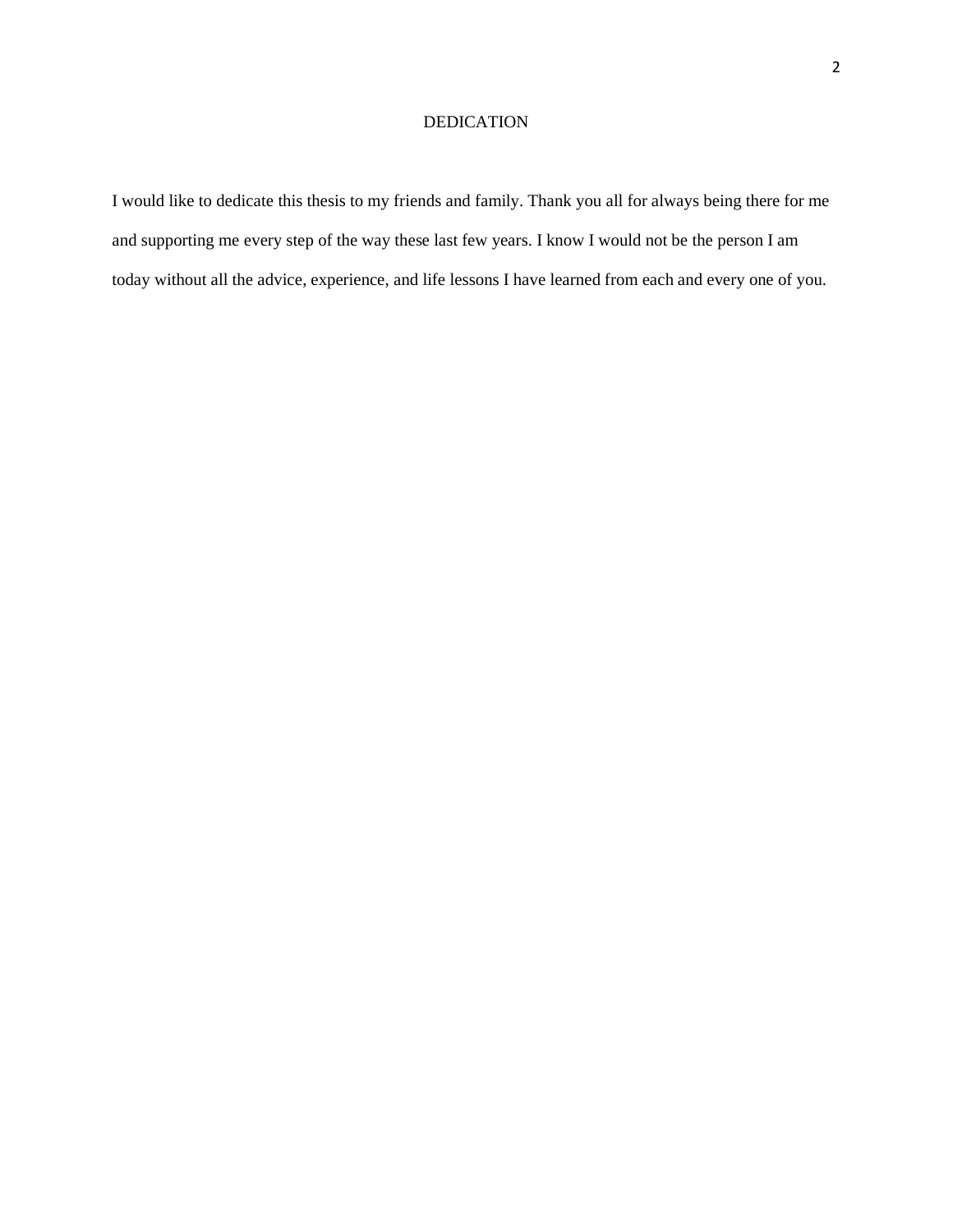# ACKNOWLEDGMENTS

I would like to acknowledge my committee chair, Dr. Jody Langdon, and my committee members, Dr. Jessica Mutchler and Dr. Steve Patterson for all of your advice and guidance throughout the last year. I would not have made it through this without all of your support and constantly pushing me to be the best that I could be.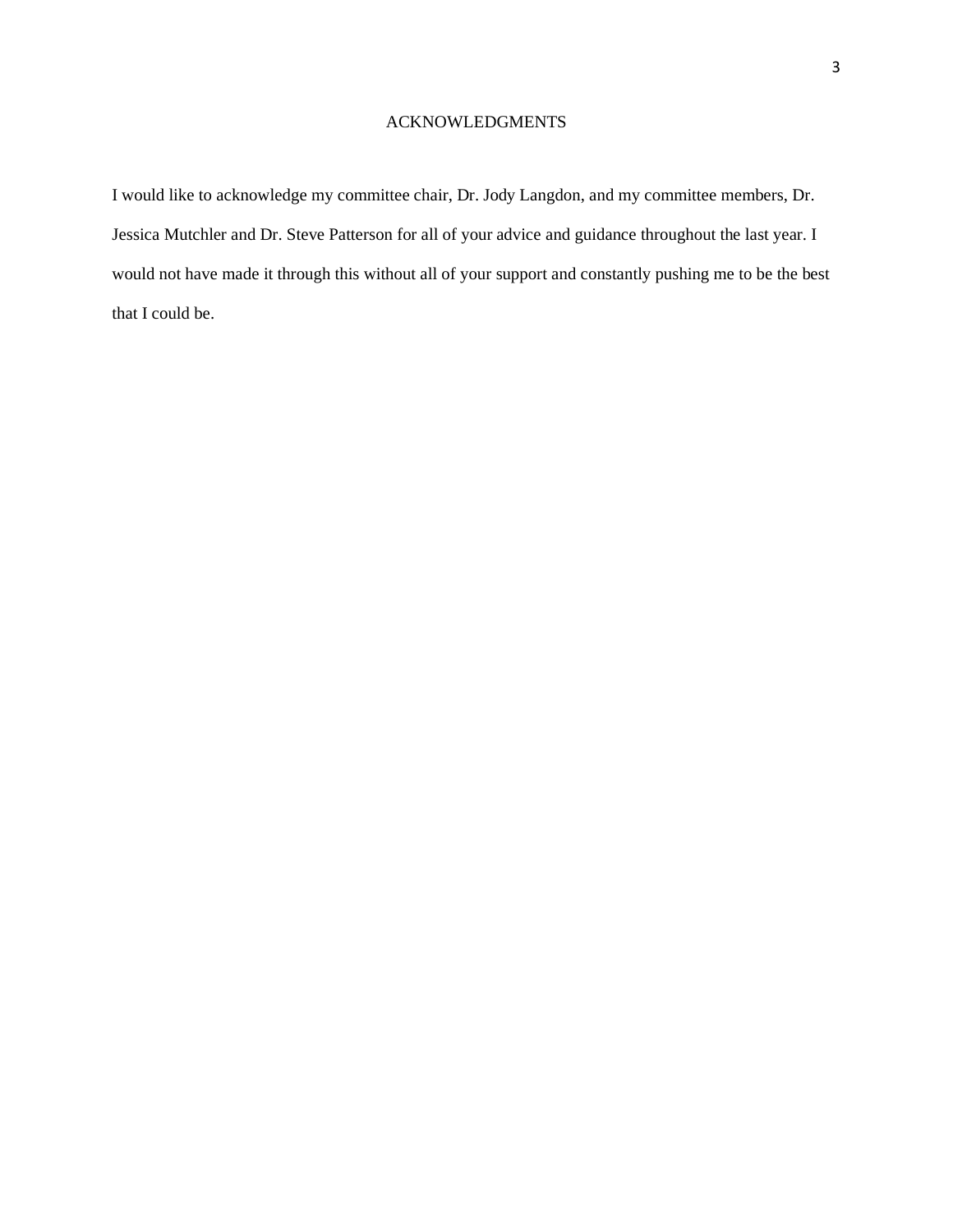# TABLE OF CONTENTS

4

| <b>CHAPTER</b>                                                                   |
|----------------------------------------------------------------------------------|
|                                                                                  |
|                                                                                  |
|                                                                                  |
|                                                                                  |
|                                                                                  |
|                                                                                  |
|                                                                                  |
|                                                                                  |
|                                                                                  |
|                                                                                  |
|                                                                                  |
|                                                                                  |
| Participants' Appraisal of the Stress Experienced during the COVID-19 Pandemic18 |
|                                                                                  |
|                                                                                  |
|                                                                                  |
|                                                                                  |
|                                                                                  |
|                                                                                  |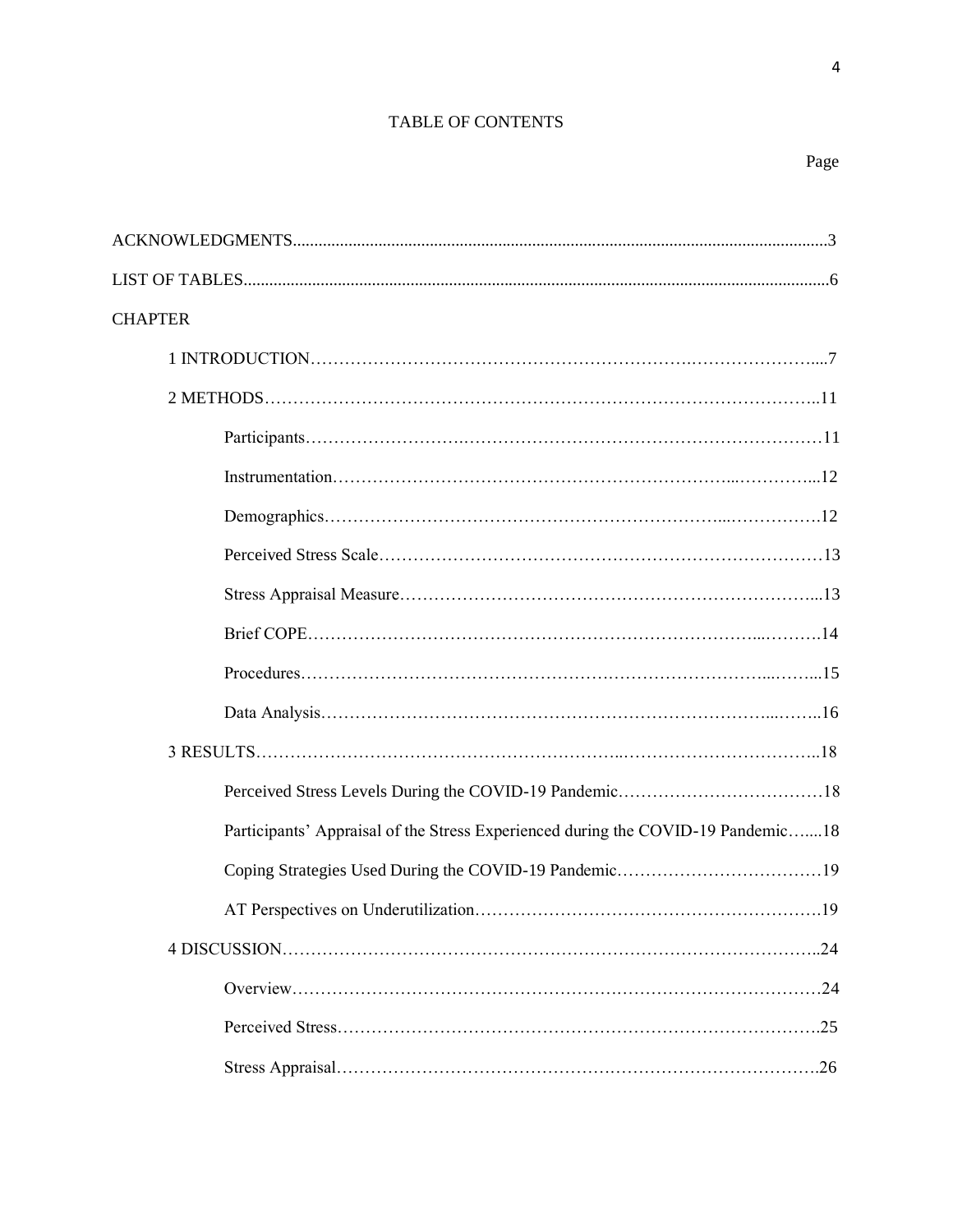| <b>APPENDICES</b> |  |
|-------------------|--|
|                   |  |
|                   |  |
|                   |  |
|                   |  |
|                   |  |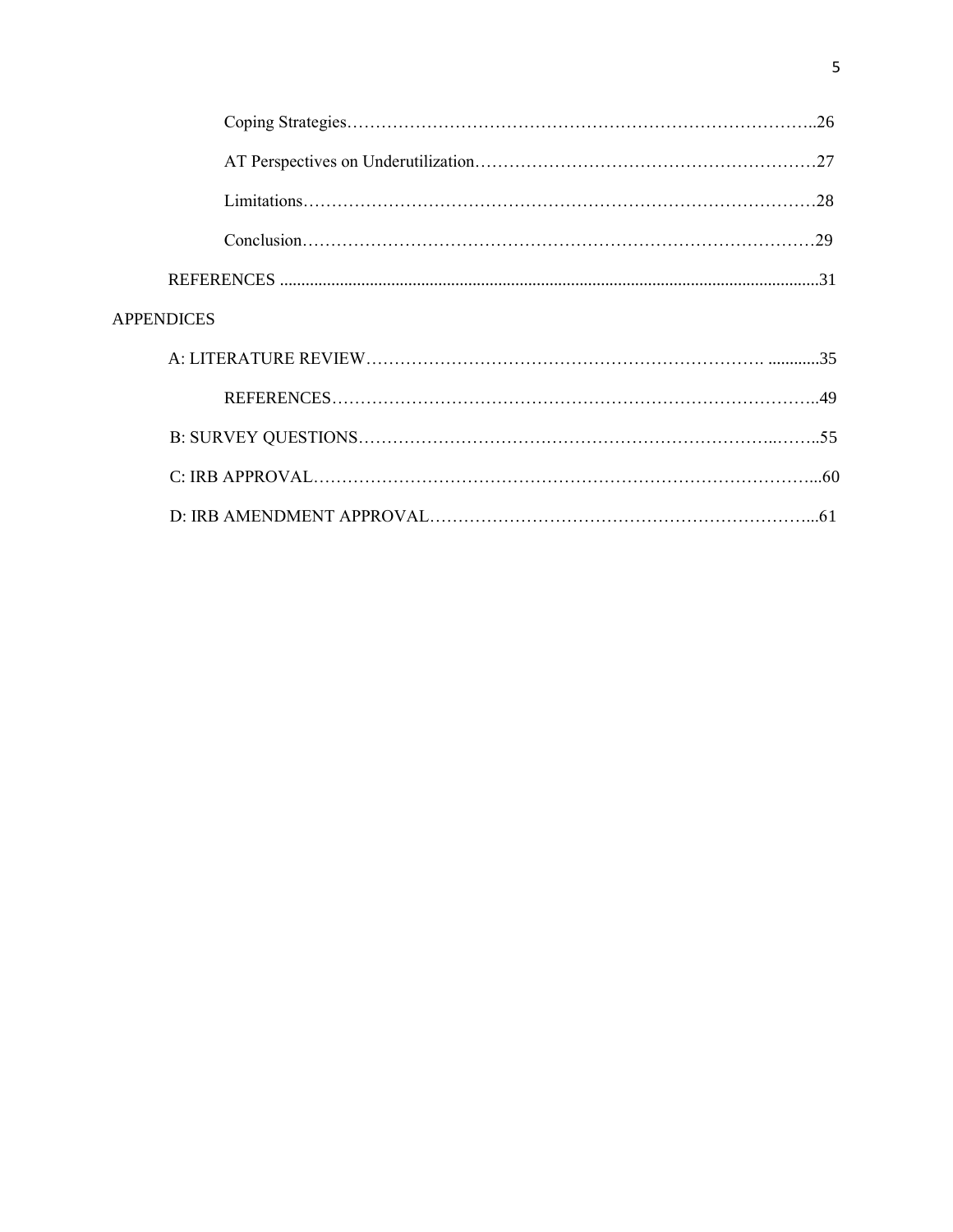# LIST OF TABLES

6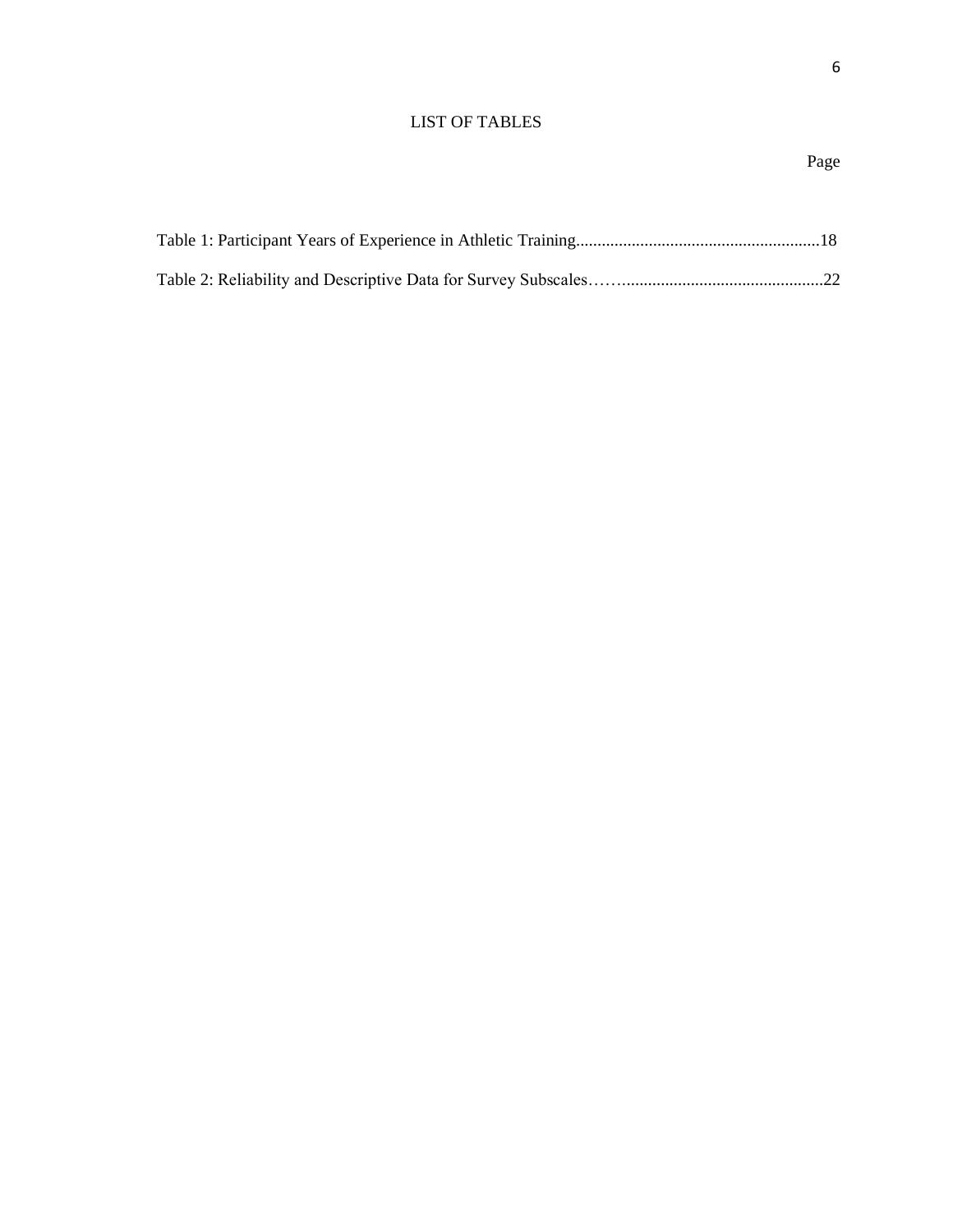#### CHAPTER 1

### INTRODUCTION

In March 2020, fear shocked the United States as many state governments shut down nonessential businesses, schools, events, and gatherings to slow the spread of COVID-19. As of March 12, 2022, there have been over 79 million cases of COVID-19 in the U.S. and over 963,000 people have died as a result<sup>1</sup>. The pandemic has greatly affected many different groups of people, especially healthcare workers (HCWs) due to the overwhelming heavy burden on healthcare systems<sup>2</sup>. For this thesis, HCW was operationally defined as any person who provides medical care to patients in any setting or works in a healthcare setting (such as administrative staff). The World Health Organization has previously called for action to address the immediate need to save lives and prevent a grave impact on the physical and mental health of HCWs<sup>2</sup>. At this point, there have been numerous research studies that examined the impact of the pandemic on frontline HCWs. However, there has been little work done to examine the impact of this pandemic on athletic trainers (ATs) and the struggles they have faced so far as a profession.

It is important to note ATs role as HCWs. The profession of athletic training encompasses the prevention, examination, diagnosis, treatment, and rehabilitation of emergent, acute, or chronic injuries and medical conditions. Services provided by ATs include primary care, injury and illness prevention, wellness promotion and education, emergency care, examination and clinical diagnosis, therapeutic intervention and rehabilitation of injuries and medical conditions. Athletic training is recognized by the Department of Health and Human Services, Health Resources Services Administration, and the American Medical Association as an allied health care profession. ATs are board certified in 48 states and the District of Columbia (DC), licensed in 49 states and DC, are bound by a code of ethics, and must have graduated from an accredited baccalaureate or master's program. While ATs are usually found working with athletes participating in sports at the secondary school level, collegiate level, and professional level, they can also be found working in the clinical setting, the industrial setting, and the military<sup>3</sup>.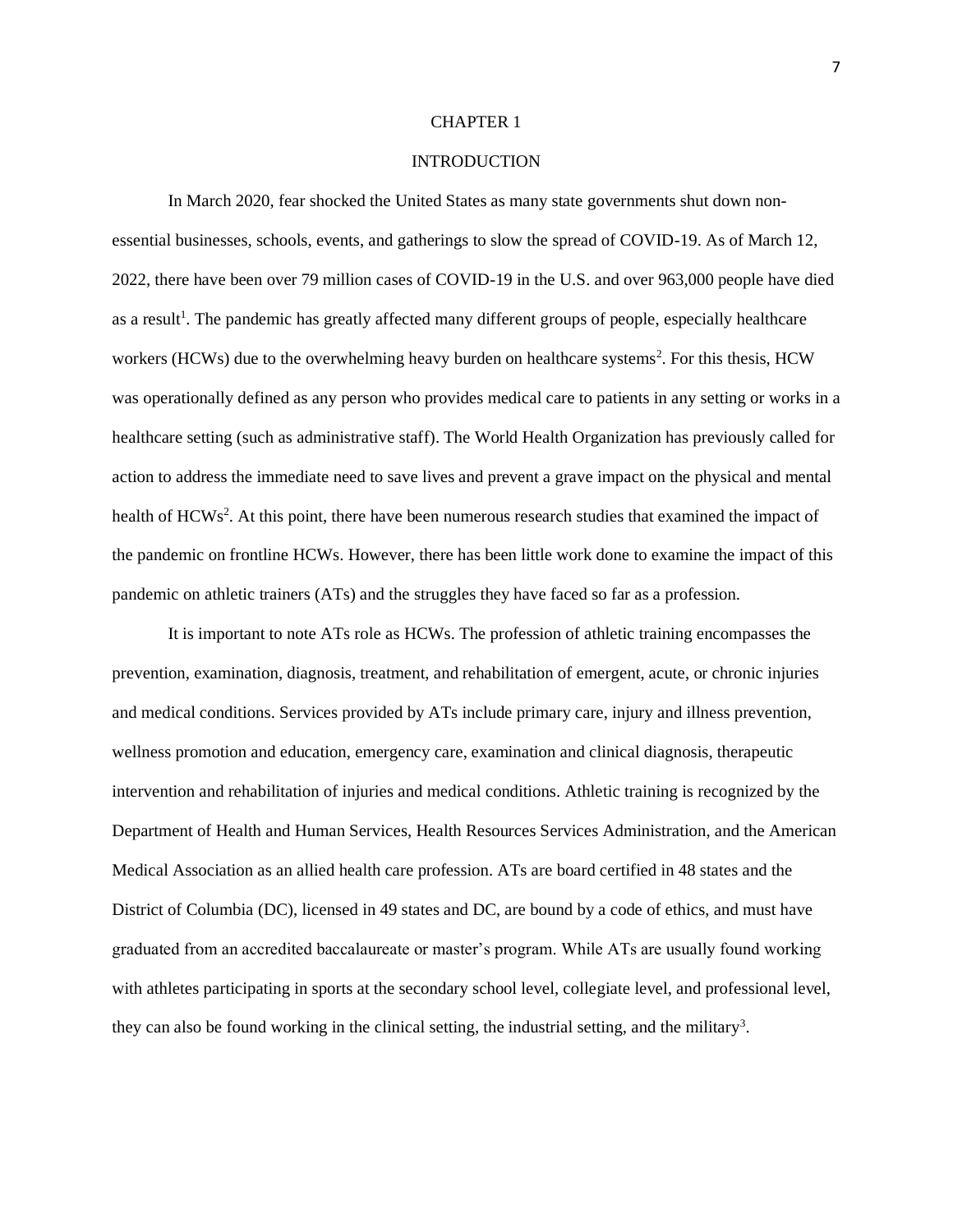Far before the pandemic, there were already multiple established issues that affected ATs including stress, mental health struggles, and burnout. Some research has suggested that as many as 30% of ATs have experienced some degree of burnout<sup>4</sup>. Further, studies have shown that individuals suffering from burnout could display decreased work quality, increased substance use, and higher reporting of depressive symptoms<sup>5</sup>. Although burnout is a primary concern, it is important to examine the aspects that lead to burnout within the AT population, including stress and coping. In terms of what can impact the development of perceived stress, Hendrix and colleagues found that ATs tend to have higher levels of perceived stress if they have low social support and hardiness<sup>6</sup>. Indeed, perceived stress has been shown to predict global AT burnout along with social support and workload incongruence<sup>7</sup>. The symptoms of stress are major contributors to burnout and functional impairment among  $HCWs^8$ .

In addition to these established issues, the pandemic presented new unique problems for ATs around the country. Since sports were shut down during the initial restrictions of the pandemic, employers had to find different ways to utilize their ATs or end their employment. During the pandemic, ATs moved beyond traditional hierarchies and scopes of practice to roles that fully leveraged their knowledge, skills, and abilities<sup>9</sup>. Winkelmann reported that some ATs were reworked into other jobs like temperature assessments, medical screenings, "proning" patients (rolling them onto their stomachs), and telemedicine care<sup>10</sup>. In their new jobs, some ATs believed that their skills as HCWs were being underused during the pandemic. Winkelmann also found that some clinicians (15%) were put on unpaid furlough or had been laid off during the time of survey<sup>10</sup>. Many ATs also expressed uncertainty, fears, and mental health concerns related to their job status, financial situation, and change in duties due to the pandemic<sup>10</sup>. Many local news media outlets attempted to highlight their secondary school AT as many took the job of screening athletes, disinfection, and contact tracing.

While the impact of stress itself is widely studied, stress appraisal and coping help to understand the overall process. Stress appraisal involves how an individual cognitively processes a stressor<sup>11</sup>. It is an evaluative process that focuses on the meaning or significance of a stressor and takes place continuously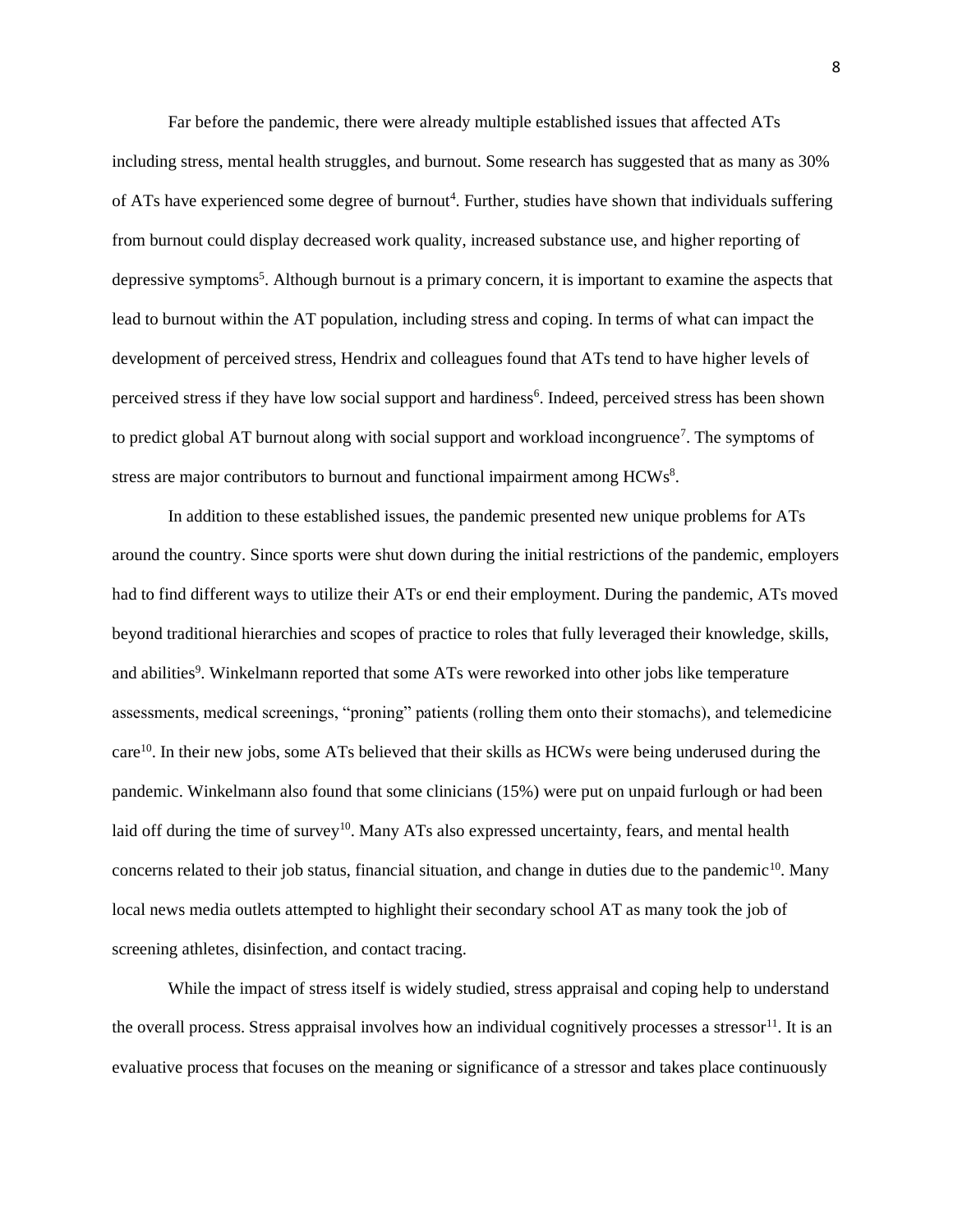throughout everyday life<sup>11</sup>. Stress appraisal is separated in to primary and secondary types. Primary appraisal is an individual's evaluation of an event or situation as a potential hazard to their well-being<sup>11</sup>. Secondary appraisal is an individual's evaluation of their ability to handle the event or situation, and this depends on whether or not they think they have the resources to cope with  $it^{12}$ . Once this appraisal process takes place, the individual is now able to move on from cognitive thinking to action and how they will respond<sup>13</sup>. Coping can simply be defined as an effort to manage psychological stress<sup>13</sup>. In other words, coping skills are the action taken after the appraisal process has been initiated. The three main types of coping are known as problem-focused, emotion-focused, and avoidant coping. Problem-focused coping involves actively or behaviorally altering the external person-environment relationship<sup>13</sup>. Emotionfocused coping involves altering the personal or internal meaning or relationship of a stressor<sup>13</sup>. Avoidant coping involves cognitive and behavioral effects that are aimed at denying, minimizing, or otherwise avoiding dealing with stressful demands<sup>14</sup>. All forms of coping have their own advantages and disadvantages.

Although it is known that the pandemic has been stressful for ATs, it is important to examine how the stress they experienced was managed. While there is little known on this topic in AT, there is far more research on stress, appraisal, and coping among HCWs. As such, it is important to review what is known thus far. Many studies have examined the prevalence of stress in HCWs during the pandemic. While the figures depended on nationality of the HCW, the lowest reported figure for stress was around 30% of frontline HCWs, with some studies reaching about 80%15,16. The mental health issues experienced by HCWs during the pandemic resulted in decreased productivity and led to a reduced quality of care<sup>17,18</sup>.

Prior research has shown that epidemics can cause severe psychological effects on individuals including development of new psychiatric symptoms, worsening of pre-existing illnesses, excessive worry/anxiety, and helplessness<sup>19</sup>. As for stress appraisal, Pearman found that HCWs scored significantly higher on both current and future stress appraisals when compared to controls in response to the pandemic<sup>20</sup>. Also, the pandemic may function as an occupational hazard for HCWs because there are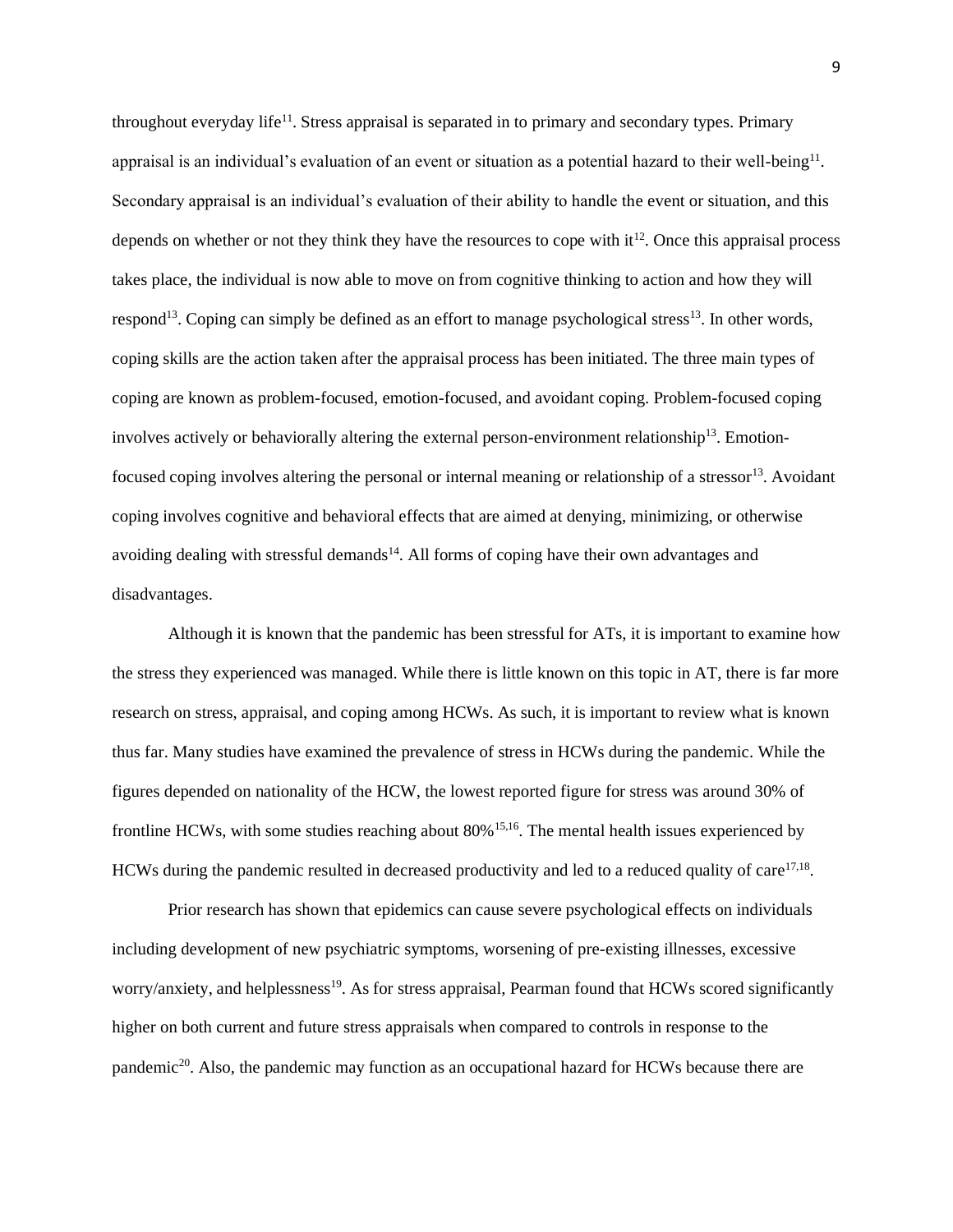higher levels of anxiety and depressive symptoms and more severe appraisals of COVID-19 compared to controls<sup>20</sup>. As for coping with stress, HCWs adopted various strategies to deal with the pandemic. However, some strategies were better than others as multiple researchers found that emotion-focused coping strategies were associated with higher levels of mental health issues like anxiety and depression $21,22$ .

With this information in mind, the purpose of this study is to examine the impact of the COVID-19 pandemic on the stress of ATs by examining their stress levels, stress appraisal and coping strategies. As of this time, there have been no published studies that examined the effect of the pandemic on the stress levels of ATs, their stress appraisal or the strategies they have used to cope thus far. This thesis could be one of the first studies to examine ATs stress or mental health in a pandemic. The information learned in this study could impact multiple groups of people with a connection to AT, including ATs, mental health experts, coaches, universities, clinics, hospitals, and anyone that works with or employs ATs. If ATs are undergoing new stresses and challenges from the pandemic then that could increase their risk of leaving the profession, increase negative effects on their quality of life, and increase negative effects on their quality of work. Early research on stress appraisal in HCWs in response to the COVID-19 pandemic has shown that higher primary stress appraisals were more likely to also have an increase in anxiety<sup>21</sup>. For the current study, it is hypothesized to also see this trend in ATs. Further, Pearman found that HCWs scored significantly higher on both current and future stress appraisals compared to controls in response to the pandemic<sup>20</sup>. In accordance with this, it is also expected to see this in ATs as well. As for coping, various studies have found that emotion-focused coping has led to higher levels of depression and anxiety compared to problem-focused coping in HCWs. It is expected that this trend would appear in ATs as well. Finally, while there is no current research on this topic, expected differences in stress appraisal and dependence on coping methods among the different populations of ATs is also hypothesized because of differences in job security, PPE availability, and risk of exposure to COVID-19.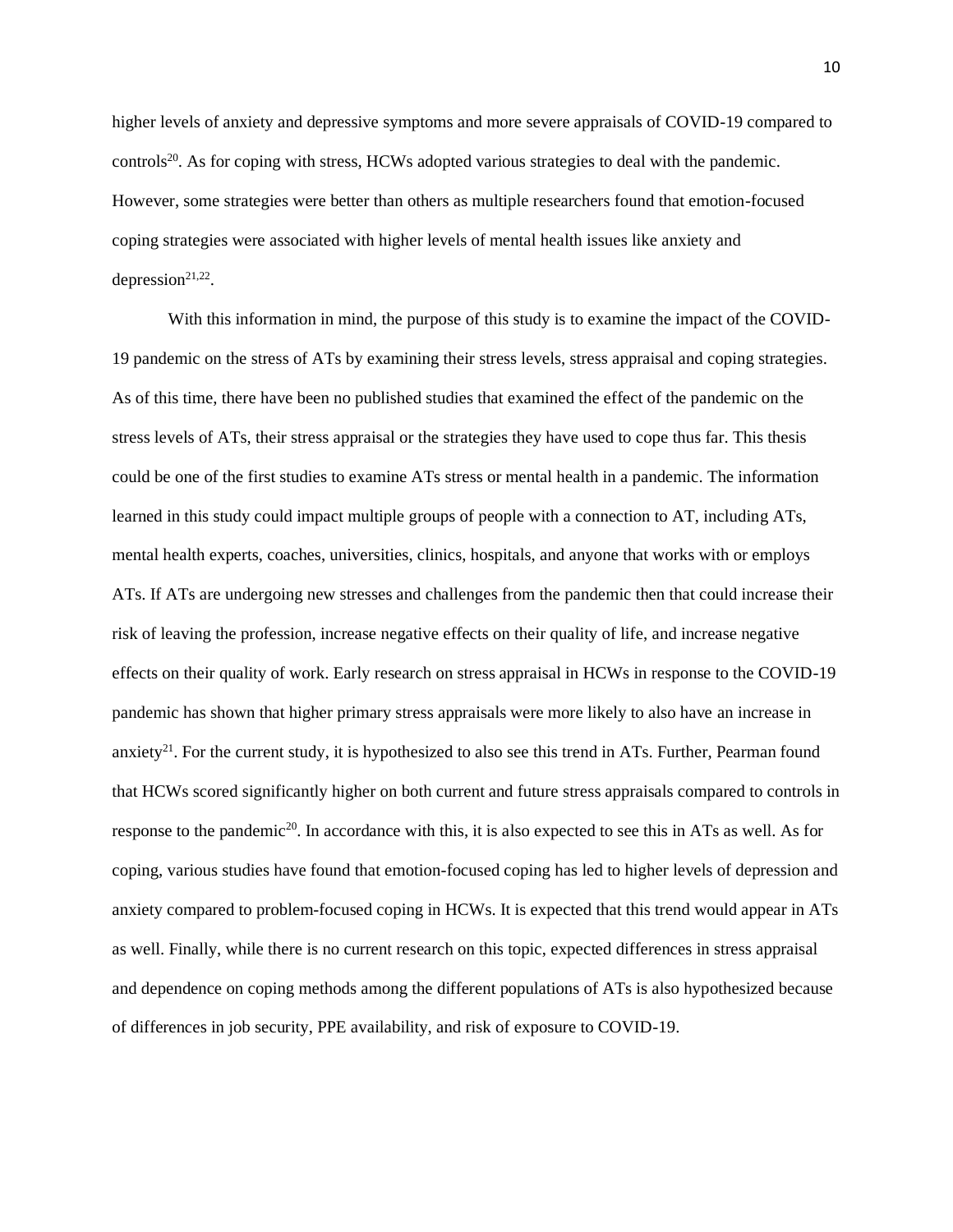### CHAPTER 2

### **METHODS**

### Participants

Fifty-eight participants completed the survey between  $11/9/21$  and  $1/27/22$ . Survey data was trimmed to only include those that completed the entire survey, decreasing the number of usable responses to 42. Of those who responded, all 42 participants were from the United States of America. Twenty-four states were represented with Georgia being the most popular state (23.8%). Overall, the subjects had an age range of 23-55 years ( $M = 31.33$ ,  $SD = 6.34$ ). 90.5% of participants reported not having a Spanish, Hispanic, or Latino ethnicity while 9.5% were. Most of the subjects reported female as their gender identity (78.6%) with the rest reporting male gender (21.4%). The most common highest level of education was a master's degree amongst these participants (73.8%). 23.8% had a bachelor's degree as their highest level of education while 2.4% reported having a professional degree. Most of the participants were an AT in the secondary school setting (47.6%) and college setting (33.3%) when the pandemic began. 50% of participants reported currently working in the secondary school setting while 35.7% reported working in the collegiate setting. Across participants, 31% of sampled ATs moved to a different job, with 1 moving out of AT completely. 92.9% of participants reported that athletic training was their primary source of income. The reported years of experience in athletic training varied greatly among the sample. The results have been compiled in Table 1. On average, participants reported working 40.17 hours per week (SD = 16.33) before the pandemic and 33.36 hours per week (SD = 24.36) after the pandemic began. In this sample, 38% of participants reported having a diagnosed mental health issue. Of the listed mental issues, 87.5% of these participants reported having either anxiety, depression, or both.

Researchers will gain access to potential participants' email addresses through the National Athletic Trainers' Association (NATA) Research Survey Service. There were almost 22,000 possible participants that were enlisted in the NATA Research Survey Service at the time of the study. Participants were recruited from the National Athletic Trainers' Association member list. The NATA provides access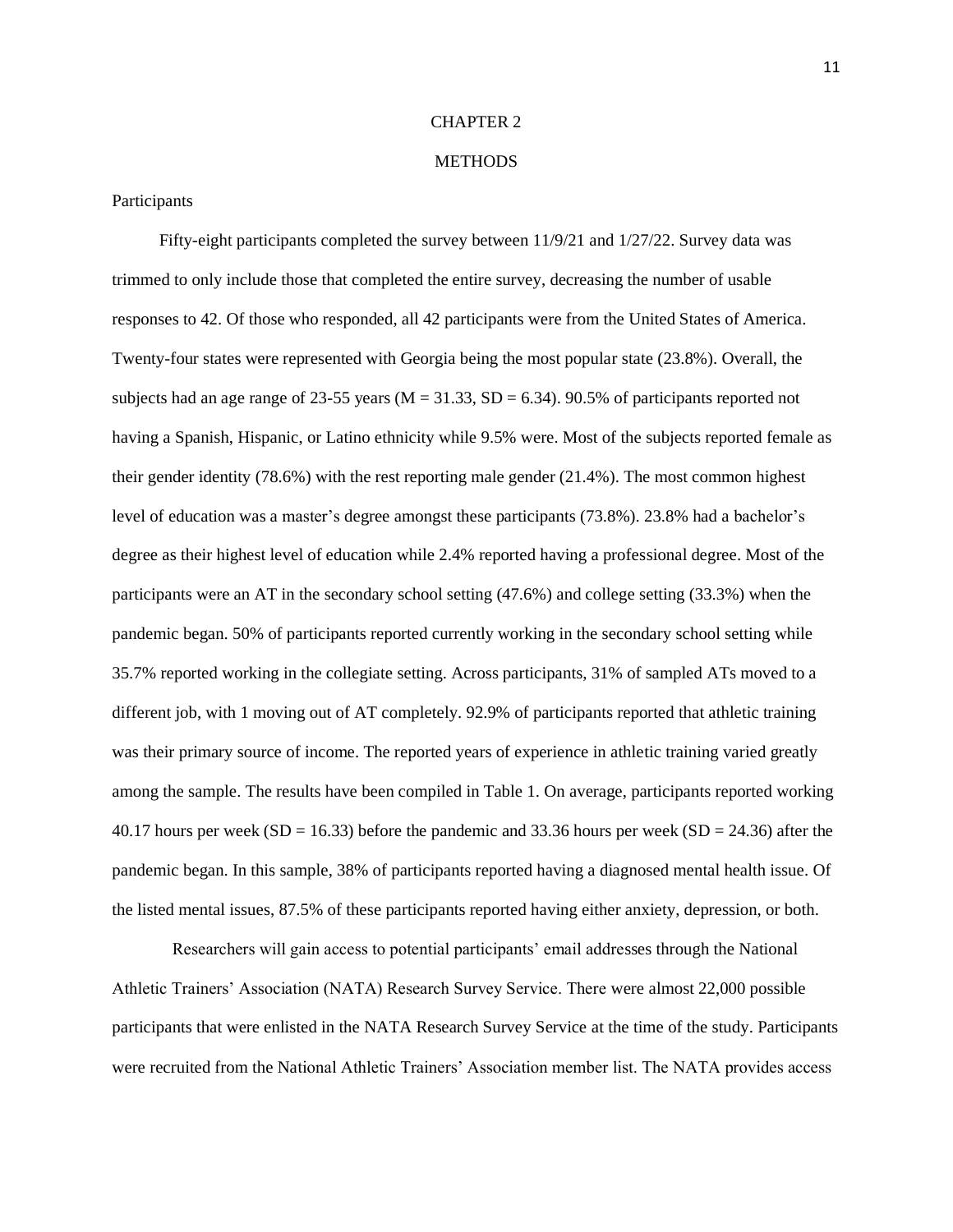to research subjects through their data collection service program. This service provides access to subjects for a study through the NATA Qualtrics platform. NATA provides the service of data collection, including contacting and reminding subjects. Upon completion of the collection period, a full, unidentified data set and summary profile is returned to the primary investigator. Any member of the NATA that met the inclusion criteria could be considered for entry. NATA sends the survey to a random sample of 1,000 people that fit the investigator's inclusion criteria. The survey will run for eight weeks with periodic reminders every two weeks. The current average response rate for the survey program is about 9%. Participants are expected to be diverse in many areas such as job setting (secondary school, collegiate, professional sports, industrial, military, clinical), gender/gender identity, race/ethnicity, and mental health challenges. To be included in this study sample, an individual must have been a full-time athletic trainer at the start of the COVID-19 pandemic in the U.S.A. from February-April 2020. Part-time ATs, graduate assistant ATs, and AT students are excluded from this study. After close of the study after eight weeks, the data will be available to the researcher for 90 days. At that point, it will be deleted by the  $NATA^{23}$ .

#### Instrumentation

Data was collected using a web-based survey using Qualtrics®. This survey consisted of 4 individual sections: demographics, the Perceived Stress Scale, the Stress Appraisal Measure, and the Brief COPE.

# *Demographics*

The first section of this survey contained items that pertain to the participant's personal and professional demographic information. Examples of this include age, race/ethnicity, current job setting, years of experience as an AT, country, any diagnosed mental health issues, gender/gender identity, highest level of education, average hours a week they worked before/during the pandemic, was there something outside of work and pandemic that is influencing their response, and if they are at the same job they were at when the pandemic began.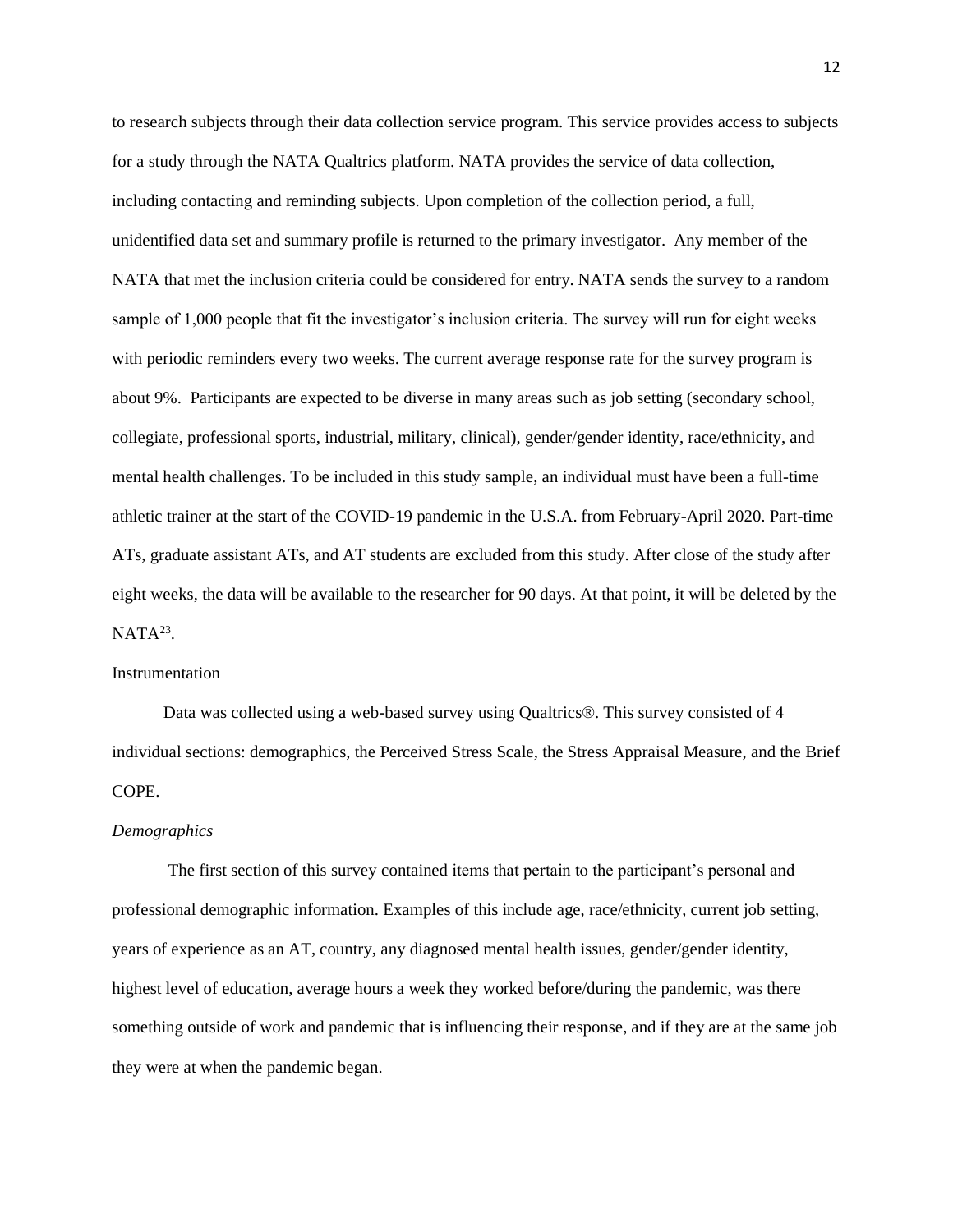### *Perceived Stress Scale*

The first measure used in this study was the Perceived Stress Scale- $10^{24}$ . The PSS-10 contains 10 items to measure a person's perception of stress. The main and only construct of the PSS-10 is perceived stress. An example of a question that measures perceived stress would be asking how often the person felt nervous or stressed over the last month. The PSS was found to present adequate reliability and was correlated with life-event scores, depressive and physical symptomology, utilization of health services, and social anxiety<sup>24</sup>. The PSS has been cited in other research studies over 1,500 times since its inception. Several studies that have been conducted in the general population in a variety of countries have found Cronbach's alpha for the PSS to range from 0.75 to 0.91<sup>25</sup>. Nielson and colleagues found the PSS-10 to have an alpha of 0.71 to 0.86 which shows relatively high internal consistency<sup>25</sup>. The PSS is scored by reversing the responses to the four positively stated items and then summing across all items. Each item of the PSS is rated on a 5-point Likert scale regarding how often the individual felt a certain way. The higher the PSS score, the more the individual feels stressed and vice versa.

### *Stress Appraisal Measure*

The second measure used in this study was the Stress Appraisal Measure<sup>26</sup>. The SAM contains 28 items to measure an individual's appraisal of a specific stressful situation identified by the examiner. The SAM includes items that measure an individual's primary and secondary stress appraisal. These two main types are divided into subscales. Primary appraisal is divided into the dimensions of threat, challenge, and centrality<sup>26</sup>. Threat appraisals are those with the potential for harm/loss in the future while challenge appraisals are seen as a chance for growth/gain from the stress. Centrality refers to a person's perceived importance of an event for their own well-being. Secondary appraisal focuses on perceptions of control, and therefore is divided into the extent to which a situation is controllable-by-self, controllable-by-others, and uncontrollable-by-anyone. For example, asking someone if a situation makes them feel anxious is more of the threat subscale while asking them if the situation can have a positive impact on their life is the challenge subscale. Also, asking if a person can overcome the problems caused by a situation is more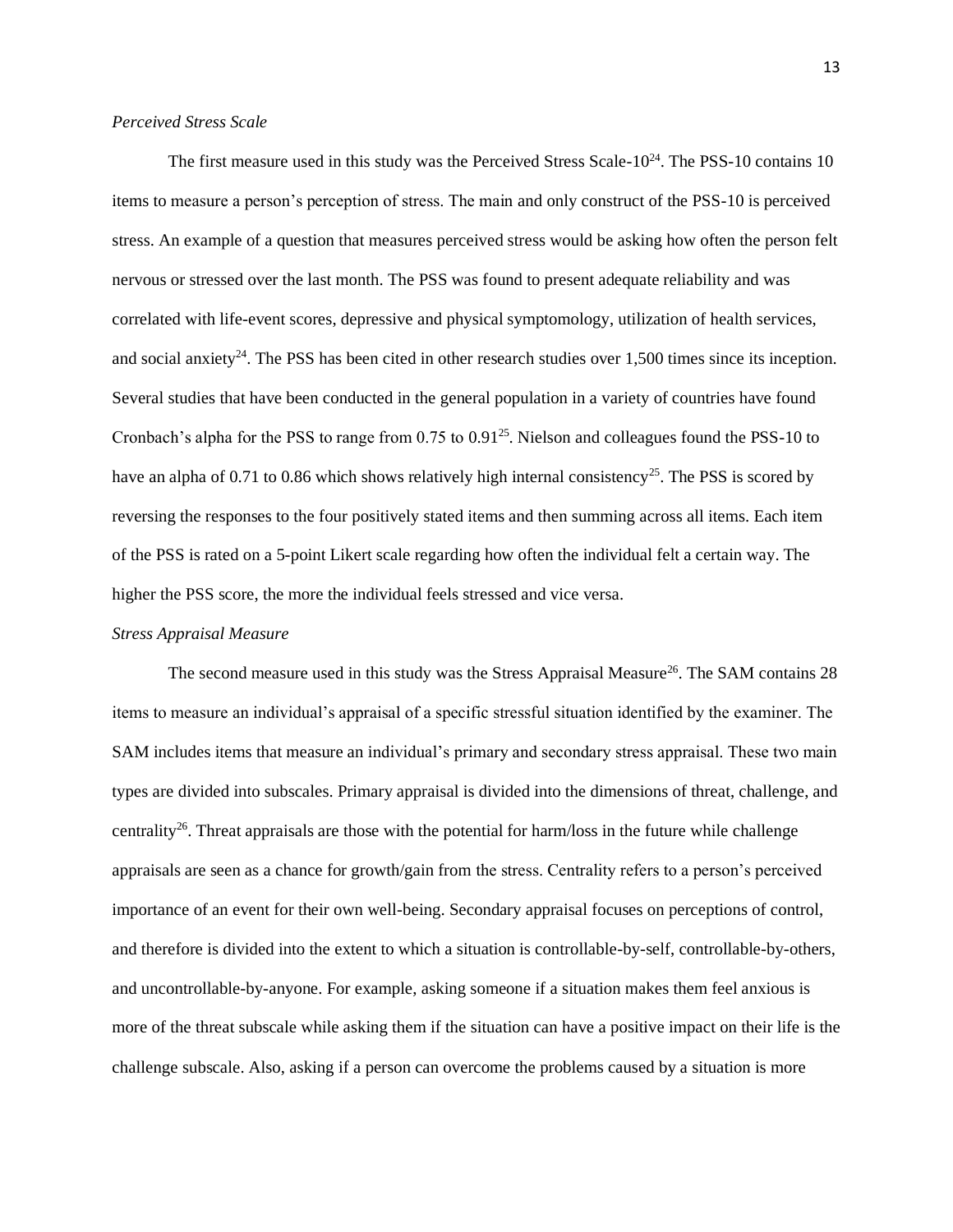controllable-by-self subscale while asking if a person has help available with a situation is more controllable-by-others subscale<sup>26</sup>.

The SAM is demonstrated to have good psychometric properties and measures six relatively independent dimensions including threat, challenge, centrality, controllable by self, controllable by others, uncontrollable, and overall stressfulness<sup>26</sup>. Szkody and McKinney conducted a study using the SAM on undergraduate students at a Southern United States university and found Cronbach's alpha ranging from 0.79 to 0.81<sup>27</sup>. Another study examining multiple questionnaires that measure stress appraisal estimated the SAM to have a reliability between 0.68 and 0.90<sup>28</sup>. The SAM has been cited over 700 times since it was first published. Each of the seven constructs are represented in subscales which each have four items that pertain to them. The subscale scores are calculated by summing the appropriate subscale items, and then dividing the total subscale score by 4 to create an average subscale score. The higher the average subscale score of the SAM, the higher that individual appraised their stress using that specific subscale. For example, if a person had their highest subscale mean in the challenge subscale, they appraised their stressor as more of a challenge compared to a threat (they viewed the stress as an area of growth compared to the potential for harm/loss).

### *Brief COPE*

The third measure used in this study was the Brief COPE Questionnaire which examines the strategies used for coping or regulating cognitions in response to stressors. The Brief COPE has 28 items to assess the frequency with which a person uses different coping strategies. The Brief COPE breaks down coping strategies into three categories that include problem-focused, emotion-focused, and avoidant coping. These three categories are then broken into 14 subscales: self-distraction, active coping, denial, substance use, use of emotional support, use of instrumental support, behavioral disengagement, venting, positive reframing, planning, humor, acceptance, religion, and self-blame. The Brief COPE was developed as a shorter version of the 60-item COPE which was configured based on the various models of coping. Carver initially created the full COPE scale and began the Brief COPE in 199729. The first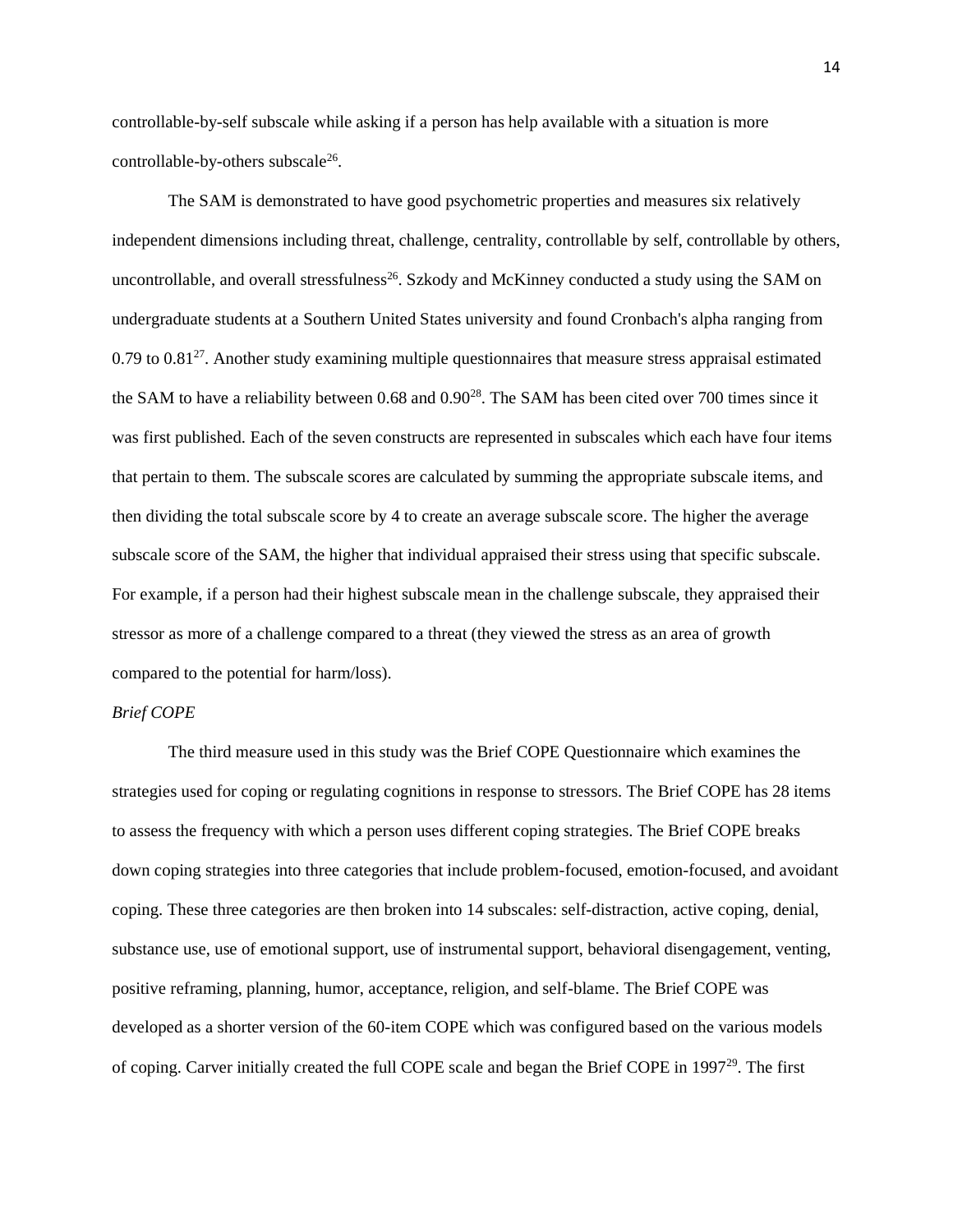sample was initially validated on a community sample who had been impacted by a hurricane. The full COPE has been cited over 15,000 times while the Brief COPE has been cited almost 7,000 times. Carver initially estimated Cronbach's alpha as it ranged from .50 to .90<sup>29</sup>. In a French study, Doron found Cronbach's alpha for the Brief COPE subscales<sup>30</sup>. Most of the scales demonstrated acceptable internal consistency except for four scales (active coping, behavioral disengagement, denial, and selfdistraction<sup>30</sup>). A study performed on Malaysian medical students found a total Cronbach's alpha of 0.83 for the Brief COPE which would suggest it shows high internal consistency<sup>31</sup>. Most of the subscales also showed a measure of acceptable internal consistency as most had a CA of  $0.5$  or greater<sup>31</sup>. The Brief COPE is scored on a 4-point Likert scale. For scoring, the Brief COPE can be interpreted by using the three main categories or by using the 14 subscales. Each item corresponds to a certain category and subscale. To score a category or scale, simply sum the scores of the corresponding items and divide by the total number of items. A lower score in a subscale means that the individual does not use that method of coping often. Higher scores in problem-focused coping (active coping, use of instrumental support, planning, and positive reframing) means the person aims to change the stressful situation. Problemfocused coping scores are indicative of grit, psychological strength, and a practical approach to problem solving. Higher scores in emotion-focused coping (venting, use of emotional support, humor, acceptance, self-blame, and religion) indicate a person uses coping strategies that are aimed at regulating emotions associated with a stressful situation. Higher scores in avoidant coping (self-distraction, denial, substance use, and behavioral disengagement) indicate physical or cognitive efforts to disengage from the stressor. Procedures

The survey was distributed via the NATA database and sent to every NATA member who volunteered to take part in research studies. Data was collected during a period from October 2021 to January 2022. Upon approval from the institutional review board at Georgia Southern University, researchers contacted the NATA and submitted a research survey request. The NATA contacted potential participants by email. The email included a brief description of the study, purpose of the study,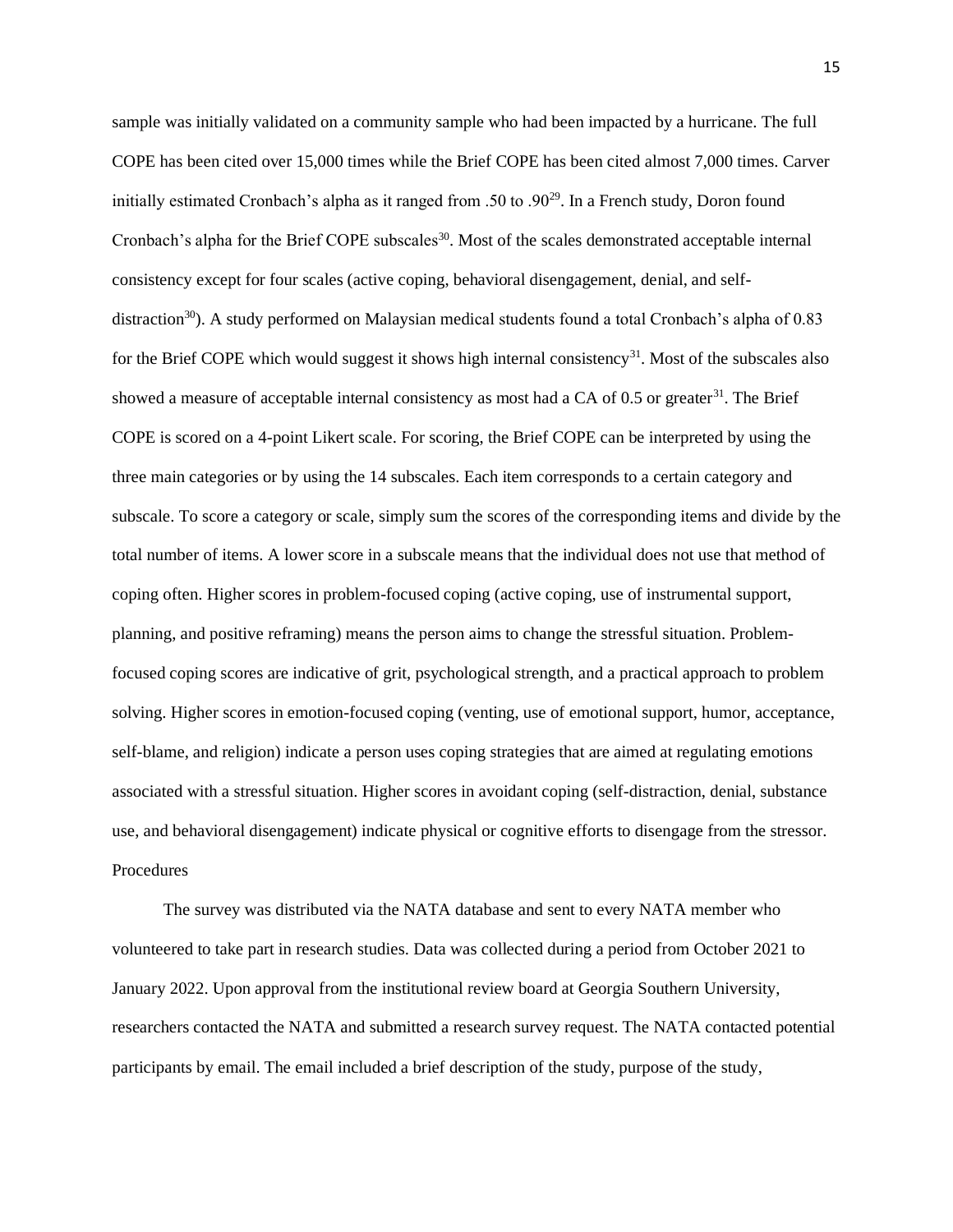description of how consent would be obtained from participants, and a link to the online survey website URL. All three measures combined contain 66 items, which were combined with 10 demographic questions, bringing the total number of items to 76. On average, it took participants 18.18 minutes (1091 seconds) to complete the survey.

### Data Analysis

The aim of this study is to examine the impact of the COVID-19 pandemic on the stress of ATs by examining their stress levels, stress appraisal, and coping strategies. To do this, descriptive statistics (mean, standard deviation, and frequencies, where appropriate) on all subscales of PSS, SAM, and Brief COPE were run along with demographic variables. Where appropriate, one-way ANOVAs were run to examine differences in variables of interest between AT setting and level of education. For these analyses, an alpha level of .05 was adopted.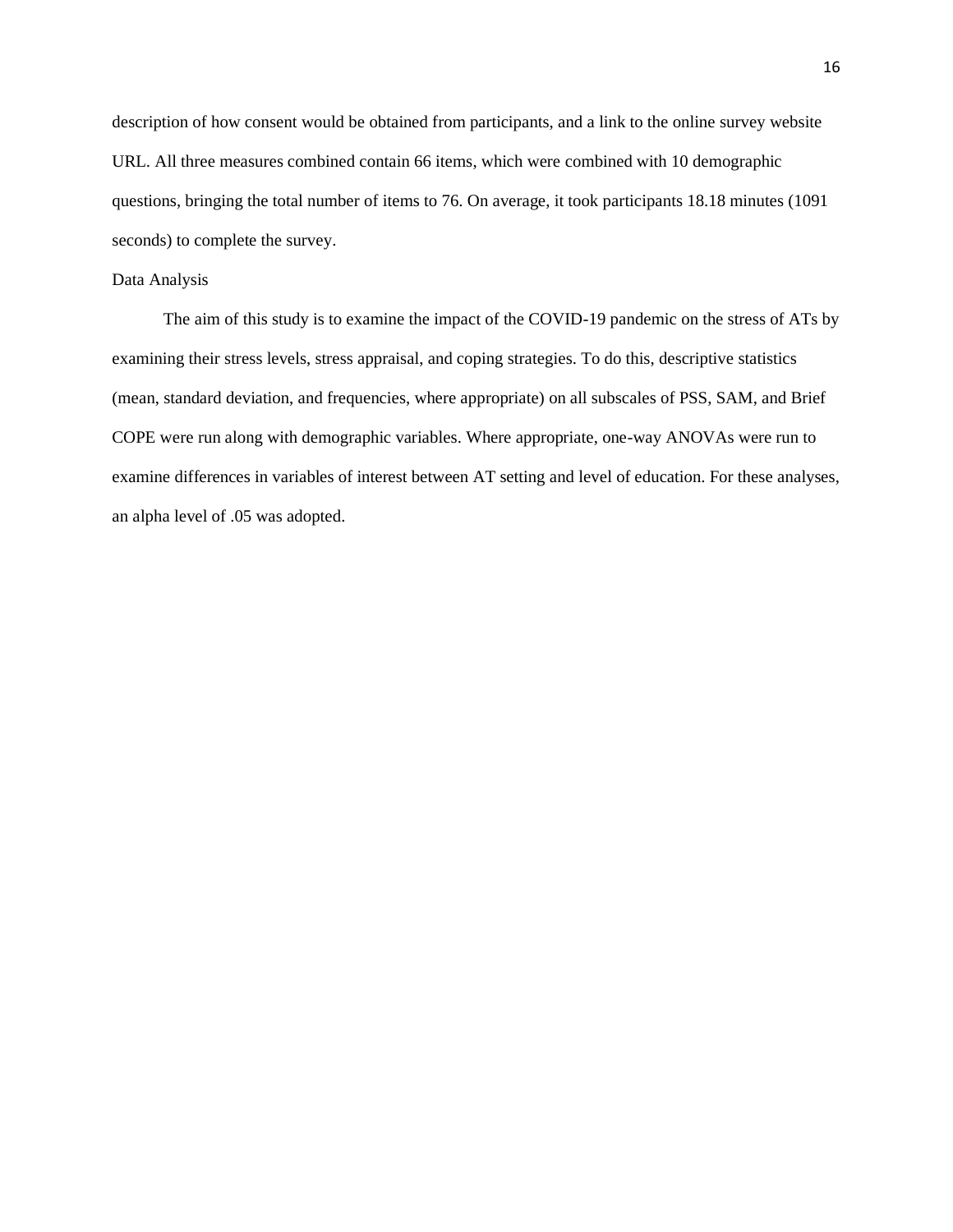# Table 1

| Age Range | N              | $\%$   |
|-----------|----------------|--------|
| $1-5$     | 15             | 35.71% |
| $6 - 10$  | 11             | 26.19% |
| $11 - 15$ | 13             | 30.95% |
| $16 - 20$ | $\overline{2}$ | 4.76%  |
| $21 - 25$ | $\mathbf 0$    | 0%     |
| $26 - 30$ | $\mathbf{1}$   | 2.38%  |

*Participant Years of Experience in Athletic Training*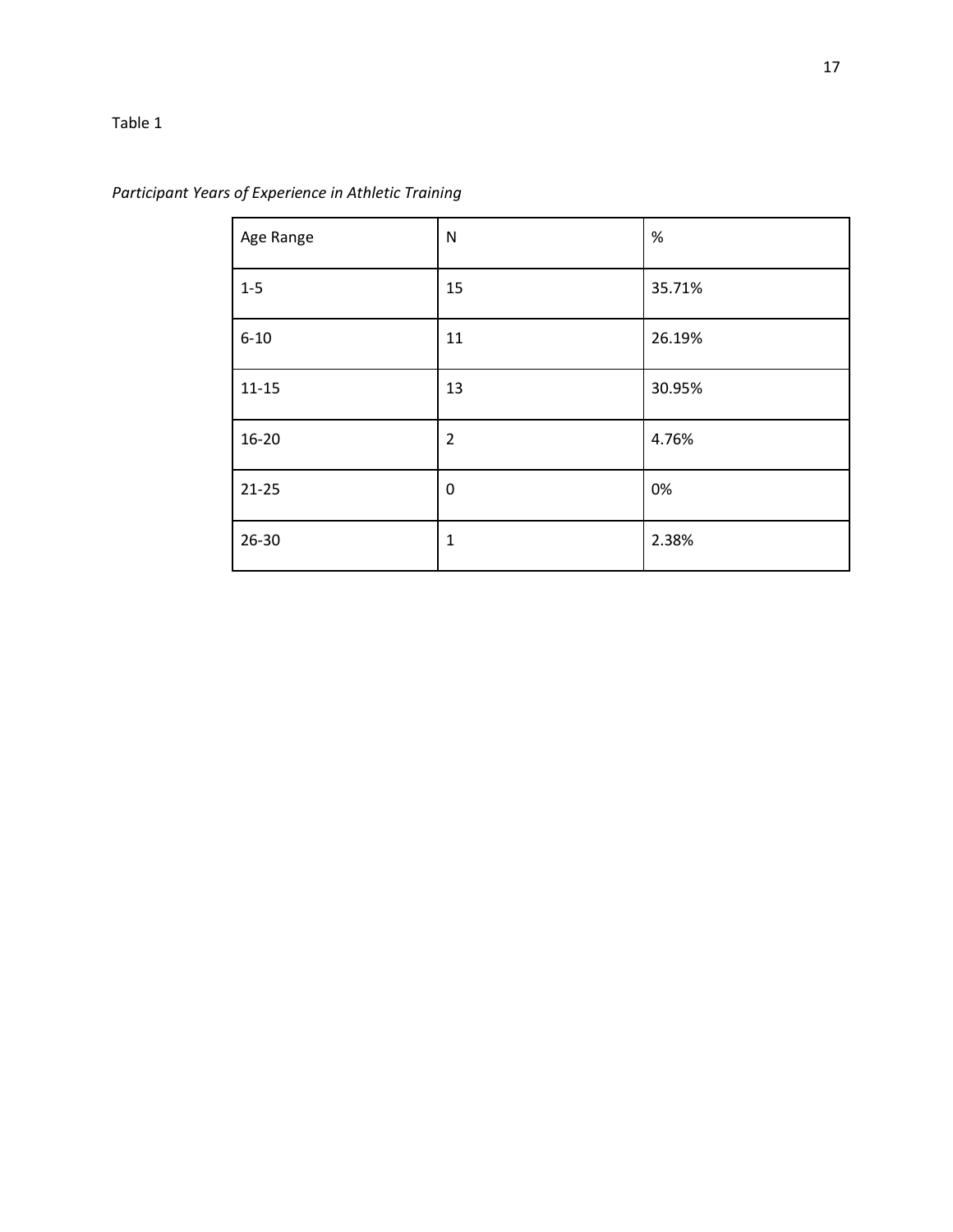#### CHAPTER 3

#### RESULTS

Perceived Stress Levels During the COVID-19 Pandemic

Overall, the mean level of perceived stress was  $20.31$  (SD = 7.47), indicating a moderate level of stress among participants. The Stress Appraisal Measure included an overall stressfulness subscale where participants, on average, reported a moderate level of stress as well  $(3.24, SD = 0.78)$ . Means, standard deviations, and alpha levels of all subscales, including overall stressfulness are presented in Table 2. Of the recorded responses, 21.4% of participants reported high levels of stress. Medium levels of stress were reported by the majority of participants with 50% of the sample while 28.6% of participants reported low levels of stress. When compared by job setting prior to the start of the pandemic, a one-way ANOVA revealed no significant differences,  $F(3, 38) = 1.03$ ,  $p = 0.391$ . On average, collegiate ATs reported a mean stress level of  $23.00$  (SD = 7.70) while secondary school ATs reported a mean stress level of 18.45 (SD = 7.12). Another one-way ANOVA looking at differences in perceived stress by highest level of education was also not significant,  $F(2, 39) = 0.98$ ,  $p = 0.383$ . On average, ATs who had a bachelor's degree reported mean stress levels of  $21.80$  (SD = 7.38), while ATs who also had a master's degree had mean stress levels of  $20.13$  (SD = 7.50). The one respondent in this sample who held a professional degree (such as an MD or JD) reported a very low mean level of stress ( $M = 11.00$ ). Participants' Appraisal of the Stress Experienced During the Pandemic

Overall, participants scored the highest, on average, in the centrality subscale ( $M = 3.53$ ,  $SD =$ 0.86). The next two highest scored subscales were controllable-by-self ( $M = 3.49$ , SD = 0.72) and controllable-by-others  $(3.16, SD = 1.09)$ . The average highest scored question in the centrality subscale asked participants how much they felt they would be affected by the pandemic. In the controllable-by-self subscale, participants scored the highest, on average, on the question that asked them if they have what it takes to do well in the pandemic. The average highest scored question in the controllable-by-others subscale asked participants if there was help available for them in dealing with the pandemic. Participants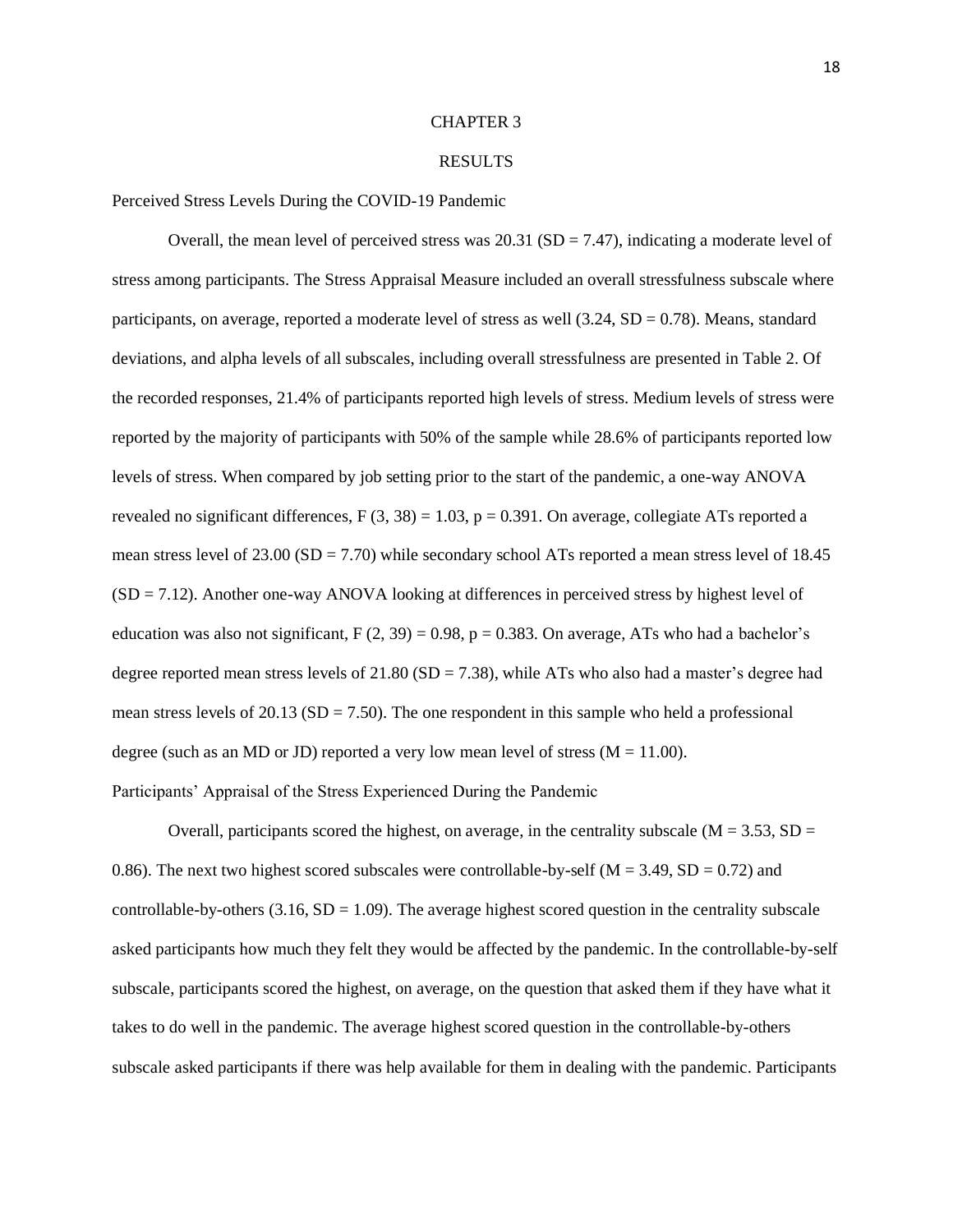scoring highest in the centrality subscale, on average, shows that many of them were using primary stress appraisal. However, many others scored high, on average, in secondary stress appraisal as well. This is evident by the high average scores of the controllable-by-self and controllable-by-others subscales (see Table 2).

### Coping Strategies Used During the COVID-19 Pandemic

Based on the information in Table 2, the highest average individual coping method reported was self-distraction, followed by acceptance, emotional support, positive reframing, and instrumental support, respectively. The top coping method of self-distraction would be classified as avoidant coping while acceptance and emotional support are classified as emotion-focused coping. Positive reframing and instrumental support are classified as problem-focused coping. The large variety of strategies shows this sample was not very consistent in their choice of coping methods. Denial, behavioral disengagement, and substance use were the three methods used the least out of this sample, on average. These three methods would be classified as avoidant coping. This survey also showed scores of moderately high  $(M = 2.53)$  in problem-focused coping, moderately high ( $M = 2.42$ ) in emotion-focused coping, and moderate ( $M =$ 1.88) in avoidant coping.

## AT Perspectives on Underutilization

Of the participant responses, 42.9% felt as though they were underutilized during the COVID-19 pandemic. Those that responded that they felt underutilized listed a variety of reasons for feeling that way including being laid off/furloughed and being limited to taking temperatures and other COVID screening for athletes during the height of the pandemic. One participant said that they felt that "with our extensive schooling and knowledge, there were tasks a little bit more important that we could've done". Sixty-four percent of participants who felt they were underutilized were upset that their skills were not being used by their employer, they were unable to help their athletes, or they expressed that they were left out of the decision-making process. Some participants expressed frustration that they were not included on any of their school committees about health and safety during the pandemic. One respondent explained that "the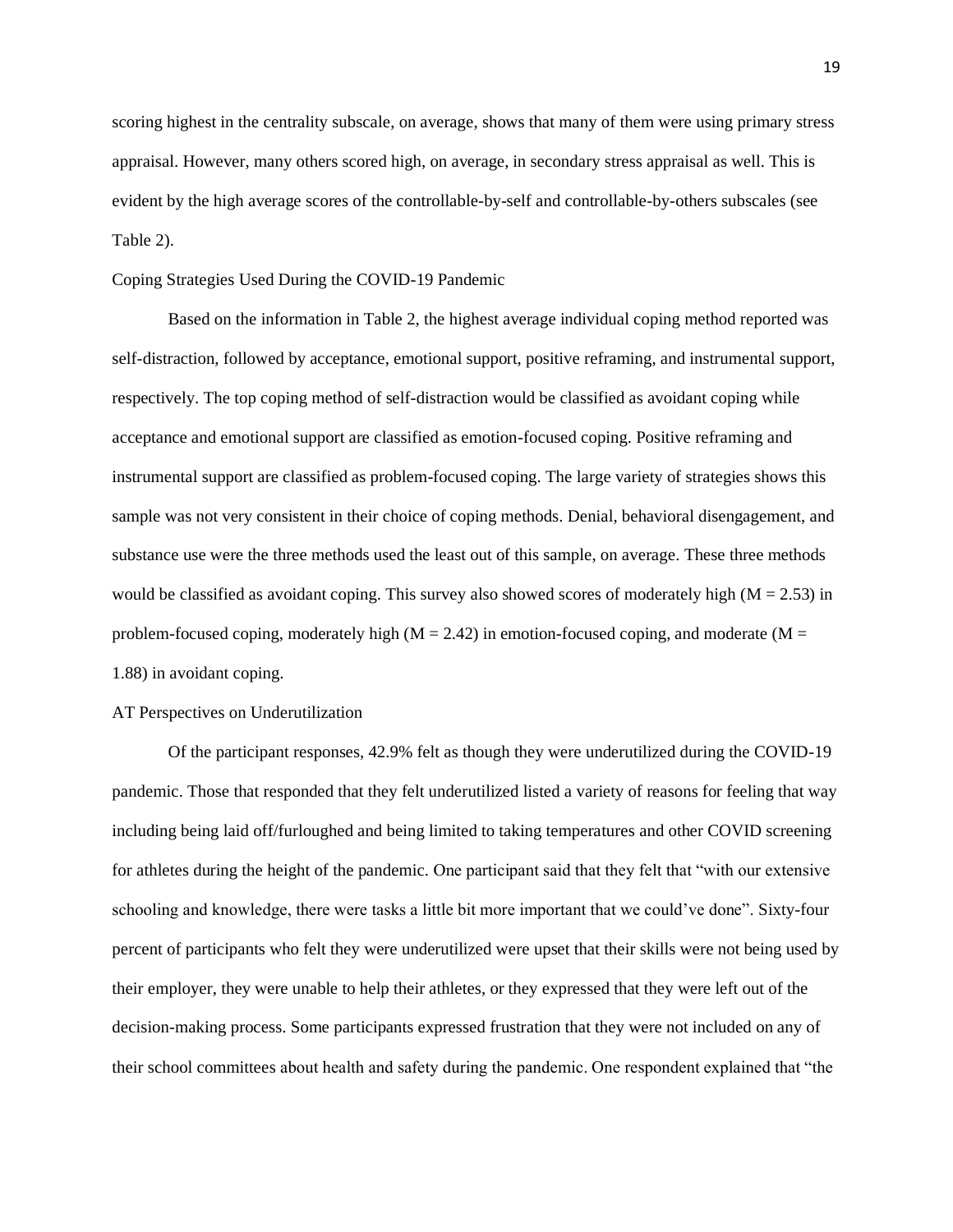public doesn't understand athletic trainer capabilities; therefore, our capabilities were not used as they should/could have been used". However, many participants reported that they did not feel underutilized during the pandemic (57.1%) One participant said that they "felt their skills and opinions were very much valued".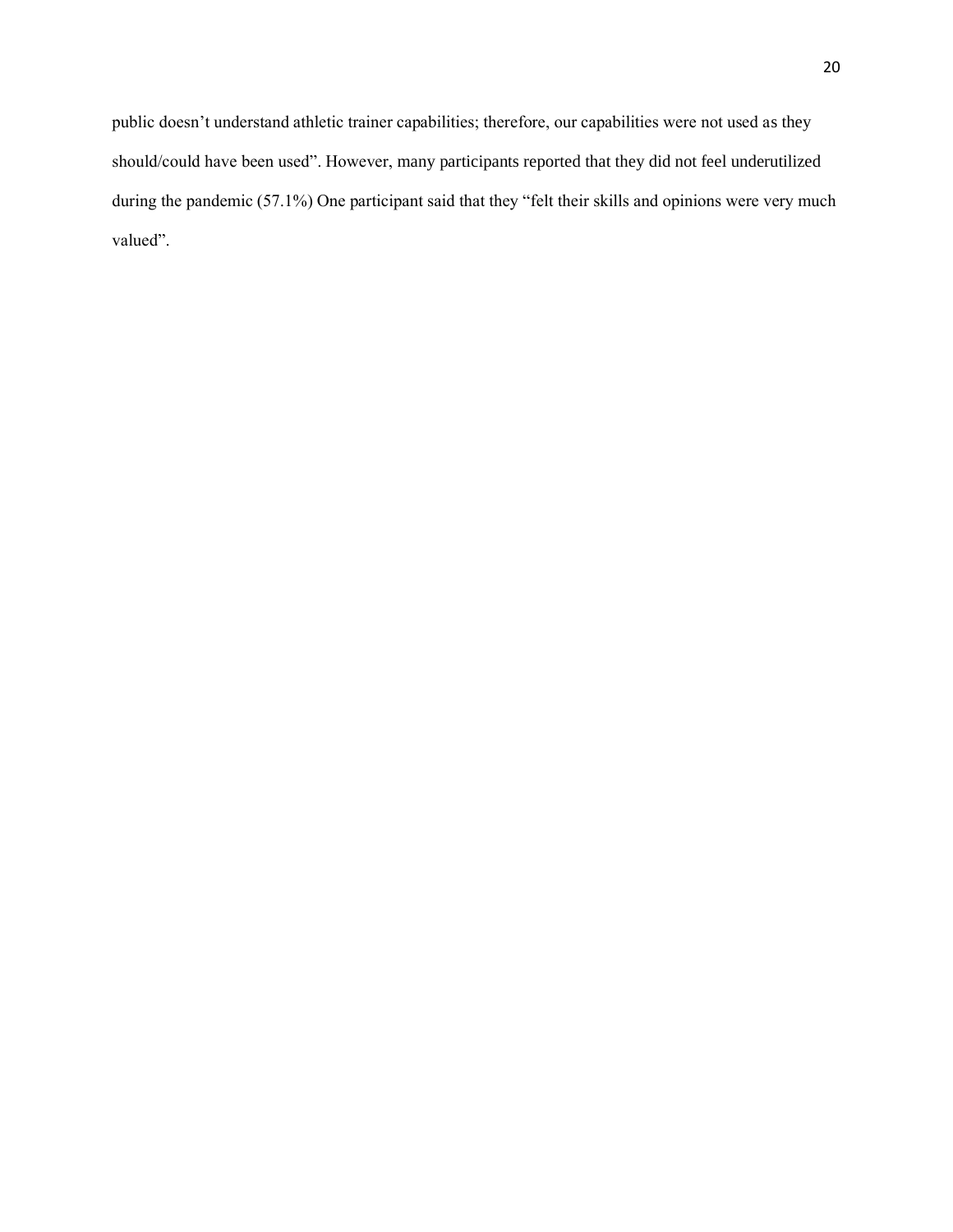# *Reliability and Descriptive Data for Survey Subscales*

| Construct                 | Definition                                                                                                                                                                     | M     | SD   | Cronbach |
|---------------------------|--------------------------------------------------------------------------------------------------------------------------------------------------------------------------------|-------|------|----------|
|                           |                                                                                                                                                                                |       |      | Alpha    |
| <b>Perceived Stress</b>   | An individual's perception of stress                                                                                                                                           | 20.31 | 7.47 | 0.92     |
| Threat                    | Appraisals with the potential for harm/loss in<br>the future                                                                                                                   | 3.09  | 0.92 | 0.85     |
| Challenge                 | Appraisals seen as a chance for growth/gain<br>from the stress                                                                                                                 | 2.53  | 0.86 | 0.77     |
| Centrality                | Refers to a person's perceived importance of<br>an event for their own well-being                                                                                              | 3.53  | 0.86 | 0.87     |
| Controllable by<br>self   | An individual feels that they have control over<br>how they appraise their available coping<br>resources                                                                       | 3.49  | 0.72 | 0.82     |
| Controllable by<br>others | An individual feels that other people have<br>control over how they appraise their available<br>coping resources                                                               | 3.16  | 1.09 | 0.93     |
| Uncontrollable            | An individual feels that no one has control<br>over how they appraise their available coping<br>resources                                                                      | 2.37  | 0.72 | 0.68     |
| Overall<br>Stressfulness  | Refers to a person's appraisal of the total<br>stress from a situation                                                                                                         | 3.24  | 0.78 | 0.74     |
| Primary appraisal         | Primary appraisal is an individual's evaluation<br>of an event or situation as a potential hazard<br>to his or her well-being                                                  | 3.05  | 0.63 | 0.82     |
| Secondary<br>appraisal    | Secondary appraisal is an individual's<br>evaluation of his or her ability to handle the<br>event or situation, and this depends on<br>whether or not they think they have the | 3.01  | 0.53 | 0.74     |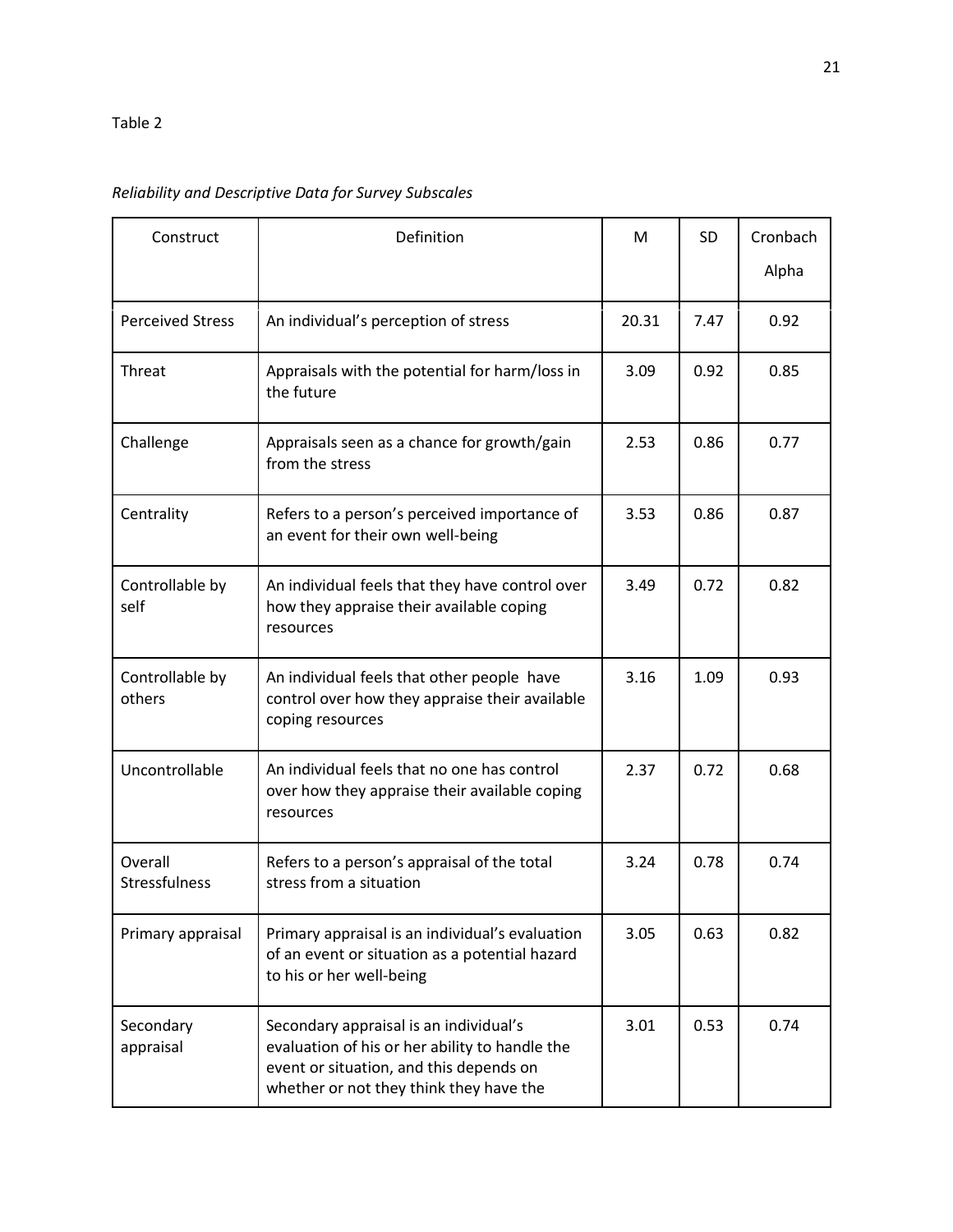|                             | resources to cope with it                                                                                                                                  |      |      |  |
|-----------------------------|------------------------------------------------------------------------------------------------------------------------------------------------------------|------|------|--|
| Self distraction            | The effort to selectively attend to<br>nonemotional aspects of a situation                                                                                 | 3.05 | 0.94 |  |
| Active coping               | A person directly works to control a stressor<br>through appropriately targeted behavior                                                                   | 2.46 | 0.79 |  |
| Denial                      | Refusing to accept the truth about something<br>happening in your life                                                                                     | 1.31 | 0.47 |  |
| Substance use               | The use of illegal substances or misuse of legal<br>substances such as alcohol, nicotine, or<br>prescription drugs in response to a stressful<br>situation | 1.77 | 0.94 |  |
| <b>Emotional support</b>    | The verbal and nonverbal processes by which<br>one communicates care and concern for<br>another, offering reassurance, empathy,<br>comfort, and acceptance | 2.60 | 0.85 |  |
| Instrumental<br>support     | When a person is given tangible assistance or<br>help in physical ways                                                                                     | 2.54 | 0.85 |  |
| Behavioral<br>disengagement | When an individual gives up or withdraws<br>effort from, the attempt to attain the goal with<br>which a stressor is interfering.                           | 1.48 | 0.56 |  |
| Venting                     | When an individual has full and free<br>expression of feeling or emotions                                                                                  | 2.13 | 0.79 |  |
| Positive reframing          | Involves thinking about a negative or<br>challenging situation in a more positive way                                                                      | 2.58 | 0.78 |  |
| Planning                    | When an individual thinks about how to<br>confront a stressor, planning one's active<br>coping efforts.                                                    | 2.52 | 0.78 |  |
| Humor                       | The capacity to perceive or express the<br>amusing aspects of a situation                                                                                  | 2.39 | 0.97 |  |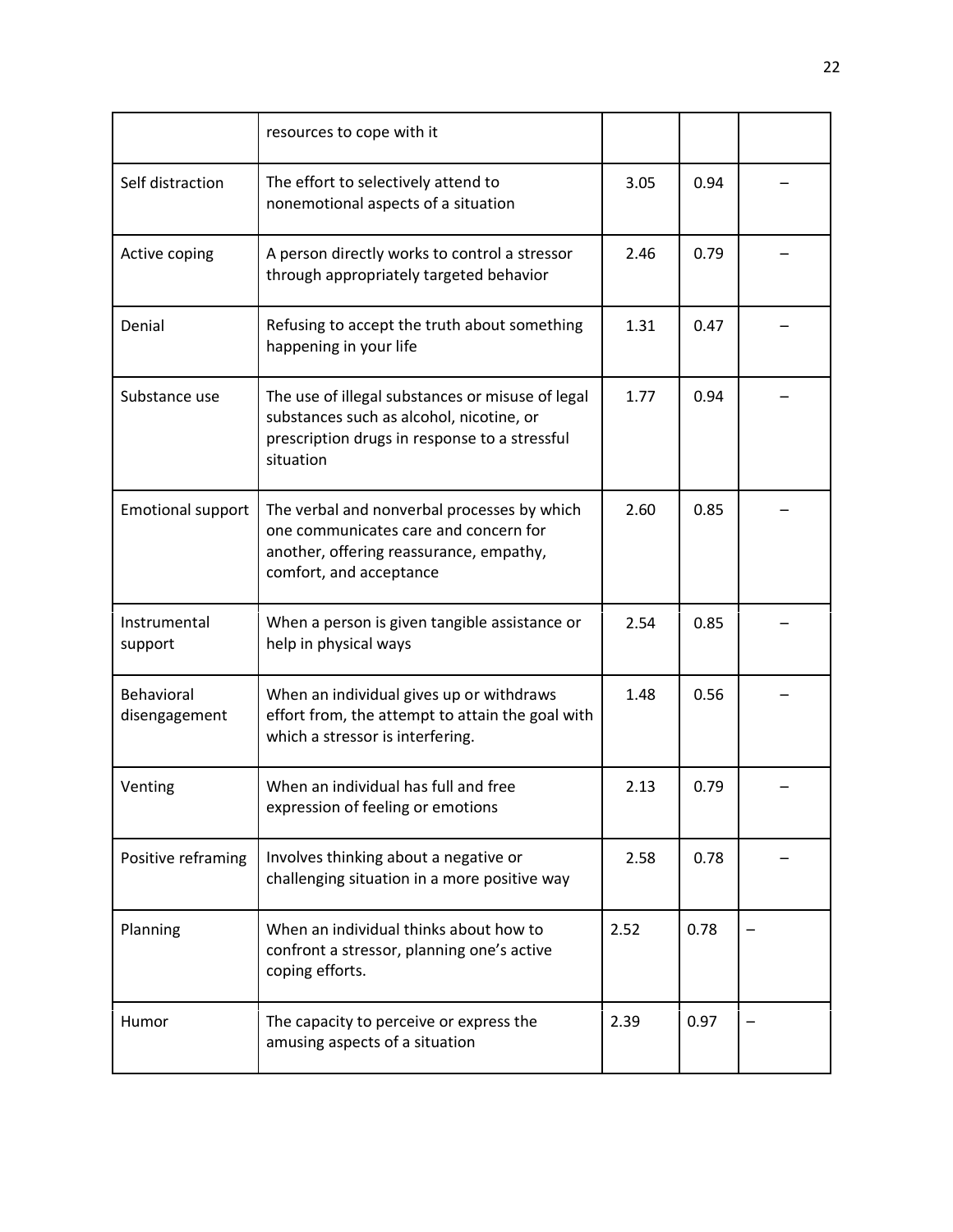| Acceptance             | The active embracing of subjective experience,<br>particularly distressing experiences                                                                                                                                                          | 3.00 | 0.72 |      |
|------------------------|-------------------------------------------------------------------------------------------------------------------------------------------------------------------------------------------------------------------------------------------------|------|------|------|
| Religion               | A system of spiritual beliefs, practices, or both,<br>typically organized around the worship of an<br>all-powerful deity (or deities) and involving<br>behaviors such as prayer, meditation, and<br>participation in collective rituals         | 2.50 | 1.17 |      |
| Self-blame             | The attribution that the consequences one<br>experiences are a direct result of one's actions<br>or character                                                                                                                                   | 1.92 | 0.81 |      |
| Problem-focused        | The act of channeling efforts to behaviorally<br>handle distressing situations, gathering<br>information, decision making, conflict<br>resolution, resources acquisition, and<br>instrumental, situation-specific, or task-<br>oriented actions | 2.53 | 0.63 | 0.86 |
| Emotion-focused        | Involves altering the personal or internal<br>meaning or relationship of a stressor                                                                                                                                                             | 2.42 | 0.46 | 0.67 |
| <b>Avoidant Coping</b> | Involves cognitive and behavioral efforts<br>oriented toward denying, minimizing, or<br>otherwise avoiding dealing directly with<br>stressful demand.                                                                                           | 1.88 | 0.45 | 0.75 |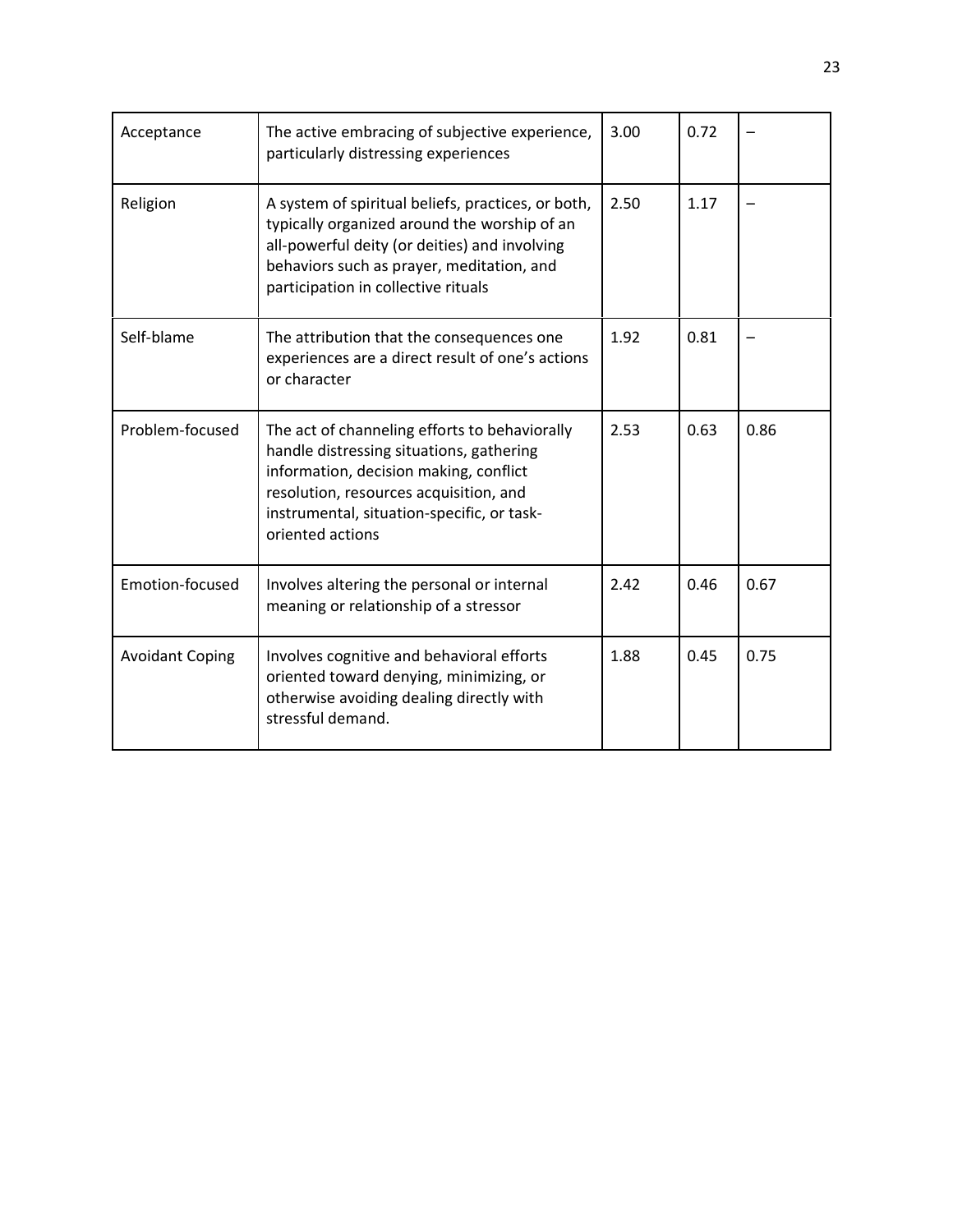#### CHAPTER 4

### **DISCUSSION**

**Overview** 

The purpose of this study was to examine the impact of the COVID-19 pandemic on the stress, stress appraisal, and coping mechanisms of athletic trainers. On average, the sample captured reported a moderate level of stress according to the PSS-10 and the overall stressfulness scale of the SAM. In the appraisal of stress, participants, on average, scored highest in the centrality subscale which is a form of primary stress appraisal. However, the next two highest scored subscales were controllable-by-self and controllable-by-others which both fall under secondary stress appraisal. For coping mechanisms, there was a large variety of strategies presented in this survey. The top five methods reported were selfdistraction, acceptance, emotional support, positive reframing, and instrumental support, respectively.

In this survey sample, 38% of participants reported having at least one diagnosed mental health issue. According to Mental Health America, 19% of Americans were experiencing a mental illness in 2021<sup>32</sup>. This survey sample had double the reported national average of people dealing with mental health issues. As past research has shown, the strain of responding to a stressful situation, whether mentally or physically, can be cumulatively damaging and may lead to eventual disease states of the mind and body, such as mental health issues<sup>33</sup>. Additionally, the symptoms of stress are major contributors to burnout and functional impairment among HCWs<sup>8</sup>. With this sample of ATs reporting higher averages of mental health issues, more of them have factors that could lead to burnout. Some research has suggested that as many as 30% of ATs may be experiencing some degree of burnout<sup>4</sup>. These ATs suffering from burnout could display decreased work quality, increased substance use, and higher reporting of depressive symptoms<sup>5</sup>. Understanding the data from the current study and previous literature, it is critical to control the antecedents of mental health issues and burnout to lessen their severity and the size of the affected population.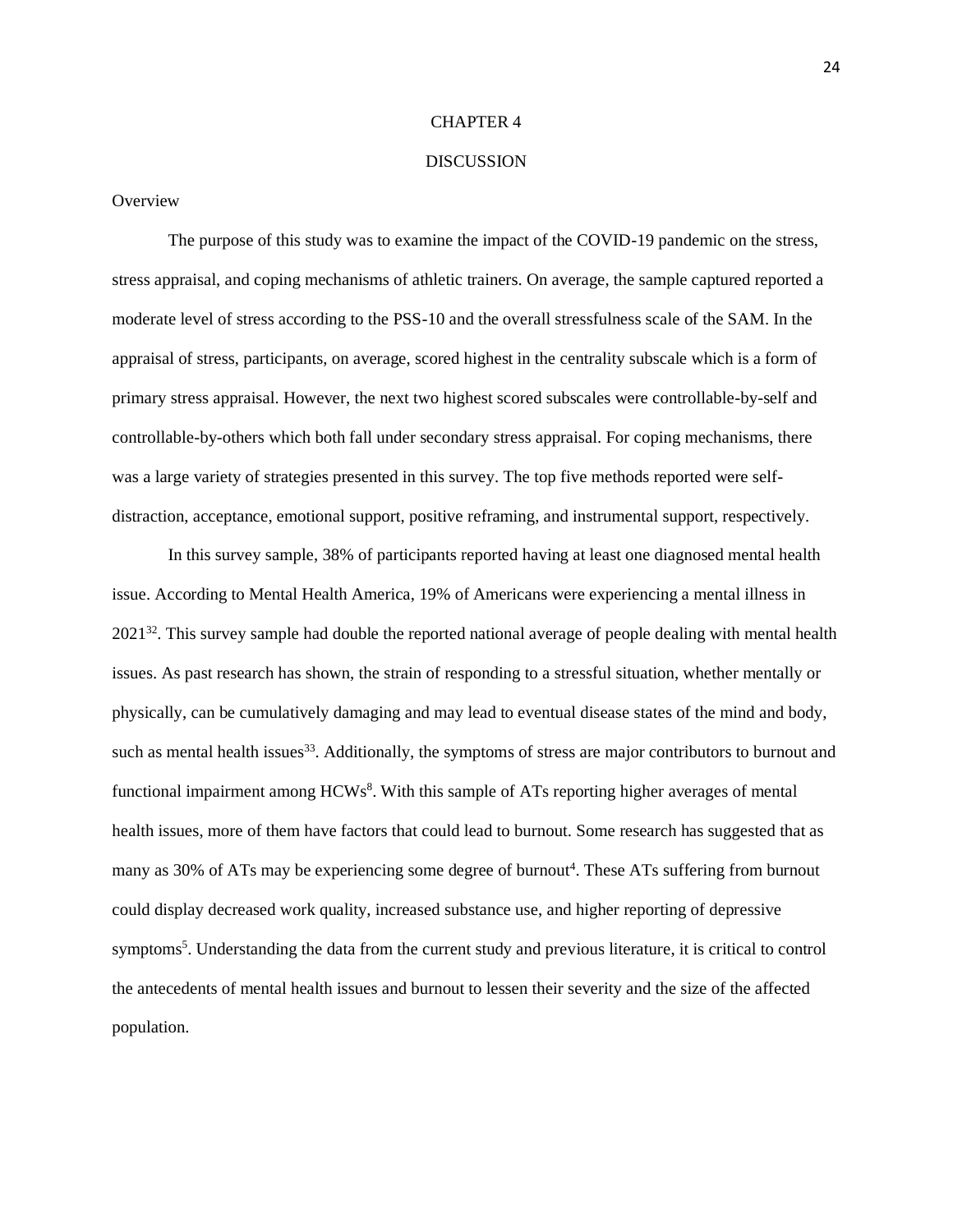Some of the participants in this study listed factors that may have been influencing their answers on their stress, appraisal, coping, and feelings of underutilization. Some ATs listed their faith as a large factor in their experience during the pandemic. Others noted more hardships they faced during an already trying time, such as pregnancy during a global pandemic, relationship issues/breakups, or having small children. Also, some named the health of family and friends as a factor into their experience in the pandemic. While everyone is different, many people faced additional struggles during the pandemic that could have added more effects on their perceived stress, appraisal, coping strategies, and feelings of underutilization.

## Perceived Stress

According to the data, this sample represented an average PSS-10 score of 20.31 (SD = 7.47). The majority of participants (50%) reported medium levels of stress while 21.4% reported low stress levels and 28.6% reported having high levels of stress. Compared to other studies using the PSS, these levels of moderate stress are similar. On average, the ATs in this sample experienced very similar levels of perceived stress compared to other healthcare professionals during the pandemic, non-healthcare professionals during the pandemic, and a non-pandemic sample. For example, a study conducted on Greek nurses during the pandemic, found that  $45.5\%$  of their sample reported moderate stress<sup>34</sup>. Further, 82.67% of nurses in India experienced a moderate level of stress at the beginning of the pandemic<sup>35</sup>. Across 48 countries, a preliminary study examining the perceived stress at the beginning of the pandemic found an average PSS score of 17.40 (SD = 6.5) in a sample of over 1500 respondents<sup>36</sup>, also indicating a moderate level of stress. All these results are very similar in their perceived stress levels when compared to the initial PSS-10 validation study. In that study, Roberti and colleagues found perceived stress levels of 17.40 (SD = 6.1) in male college students and levels of 18.40 (SD = 6.5) in female college students<sup>37</sup>. Both values show a moderate level of stress in a non-pandemic sample.

Comparing the level of stress across respondents, the average perceived stress levels of collegiate ATs (23.00, SD = 7.70) were higher than the ATs in the secondary school setting (18.45, SD = 7.12), but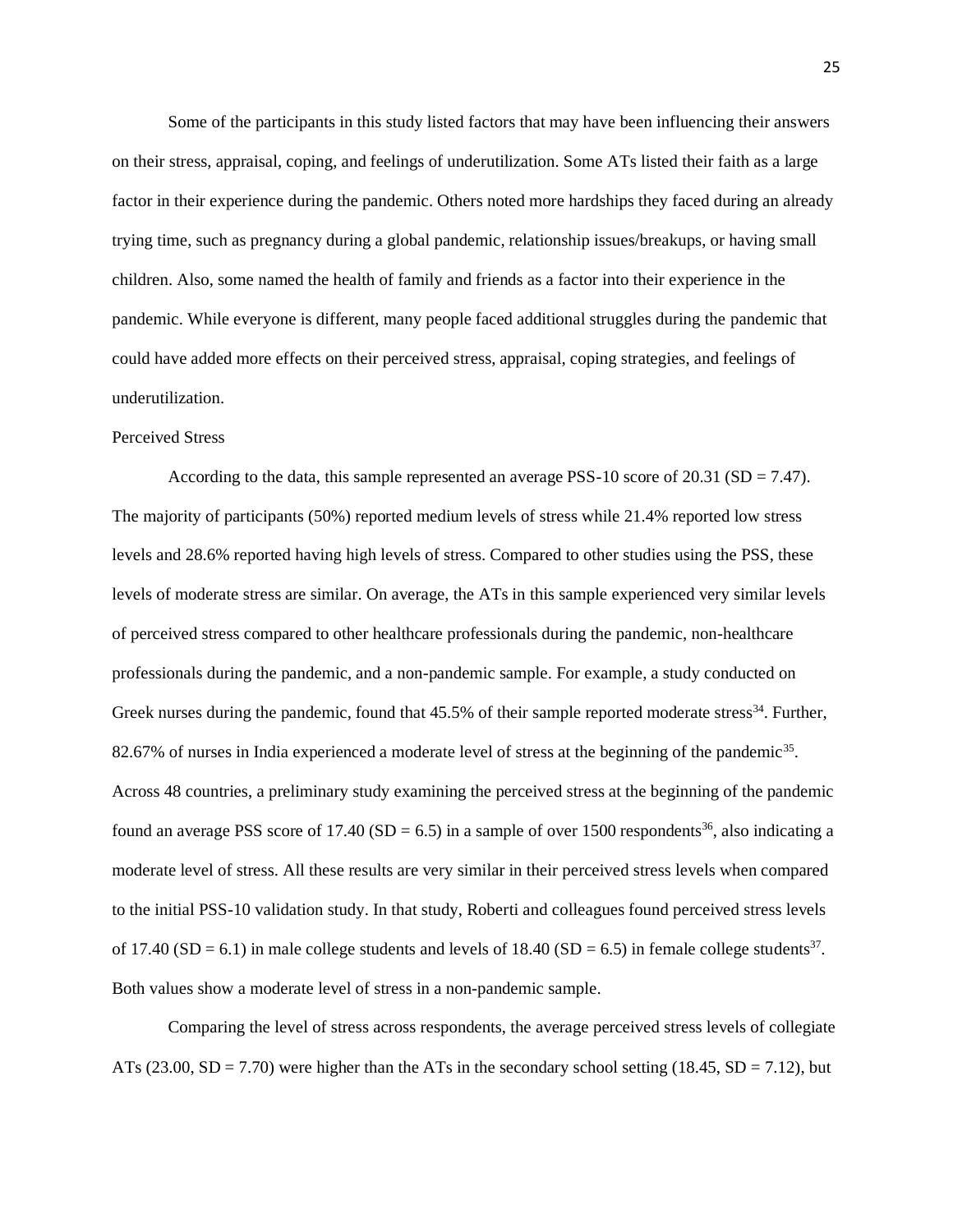not statistically different. While there was no other literature discovered that directly compares the perceived stress levels of collegiate ATs against secondary school ATs, a study that examined the stress of collegiate ATs alone found that Division 1-A ATs had an average reported stress level of 24.20 (SD  $=$  $6.15$ ) which is very comparable to the average collegiate AT stress in this sample<sup>6</sup>. This shows that collegiate ATs in this study were not experiencing a higher level of stress than previously reported. Stress Appraisal

Participants in the current study exhibited an average primary stress appraisal of  $3.05$  (SD = 0.63) and a secondary appraisal of  $3.01$  (SD = 0.53). In comparison, Rolin and colleagues found that approximately 400 various healthcare providers scored 3.0 (SD = 0.7) on primary appraisal and 3.7 (SD =  $(0.7)$  on secondary appraisal<sup>21</sup>. In addition, one German study examined the stress appraisal and coping strategies of about 1000 full-time employees in various jobs at the beginning of the pandemic<sup>38</sup>. This German study, on average, scored highest in the subscale of controllable-by-self  $(3.53, SD = 0.88)$ , controllable-by-others (3.09, SD = 1.09), and challenge (2.87, SD = 0.76), respectively<sup>38</sup>. This is supported by Rolin et al.<sup>21</sup> as well. The almost equal primary and secondary stress appraisal score  $(3.05)$ and 3.01) show that this study's participants were strongly considering if the pandemic was a potential hazard to their well-being and if they had the ability to handle the pandemic with adequate coping resources. Recent research has said that efforts to improve secondary appraisal could reduce the likelihood that HCWs would have an increase in their threat perception of the pandemic which should also reduce anxiety and depression<sup>21</sup>. Increasing the use of secondary appraisal could be beneficial to anyone in a stressful situation as it is an evaluation of coping options $13$ . While it is not actual coping, it can be seen as the cognitive underpinning of coping<sup>13</sup>. Also, research has shown that high primary stress appraisal in HCWs caused an increased likelihood of anxiety symptoms $^{21}$ .

### Coping Strategies

In terms of coping strategies, participants scored highest, on average, in self-distraction, acceptance, emotional support, positive reframing, and instrumental support, respectively. Denial,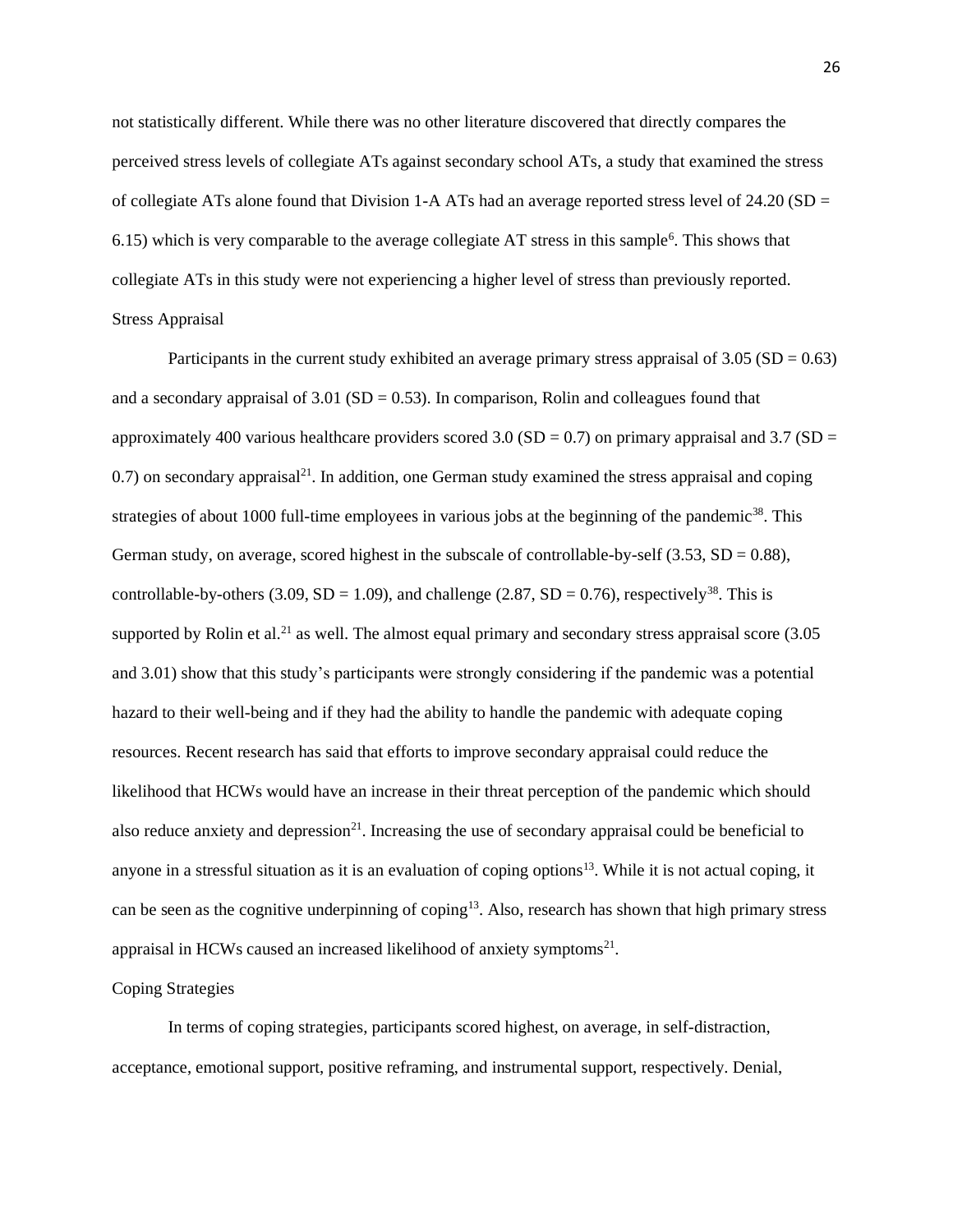behavioral disengagement, and substance use were the three methods used the least out of this sample, on average. Our survey also showed scores of moderately high (2.53) in problem-focused coping, moderately high (2.42) in emotion-focused coping, and moderate (1.88) in avoidant coping. These values represent how often a respondent is using coping methods in each subscale. The moderately high score for problem-focused coping indicates that these participants were using their coping strategies in a way to target the root of their stress from the pandemic. Also, the moderately high score in emotion-focused coping indicated that these participants were also trying to regulate their emotions associated with stress from the pandemic. Coping strategies here are compared to those of Zacher<sup>38</sup> and Sheroun<sup>35</sup>. Compared to Zacher's reported coping strategies, the current study's participants used three of the same top five coping strategies (acceptance, self-distraction, and positive reframing) while respondents in both studies also reported using substance use and denial very little as both of those strategies were in the least used<sup>38</sup>. This shows that, on average, these two samples of American ATs and German employees were using similar coping methods. Although, there was still a large variety of strategies which shows this current study's sample was not completely consistent in their choice of coping strategies. The previous study conducted by Sheroun also examined the coping strategies used by the Indian nursing students<sup>35</sup>. Sheroun's data is similar to the current study as problem-focused and emotion-focused coping were both being used more often than less effective avoidant coping strategies<sup>35</sup>. This shows that two different healthcare worker samples were using similar coping strategies in their effort to deal with the stress of the pandemic. Overall, the results of ATs' coping strategies from this study are very consistent with these two previous studies that examine coping during the COVID-19 pandemic.

### AT Perspectives on Underutilization

The only current study that examined ATs during the pandemic was conducted by Winkelmann et al<sup>10</sup>. They found that some ATs in their sample believed their skills were underused during the pandemic and 15% of their sample were put on unpaid furlough<sup>10</sup>. While they did not specifically ask if the ATs felt underutilized, they had an open response in their survey where multiple ATs expressed feelings of being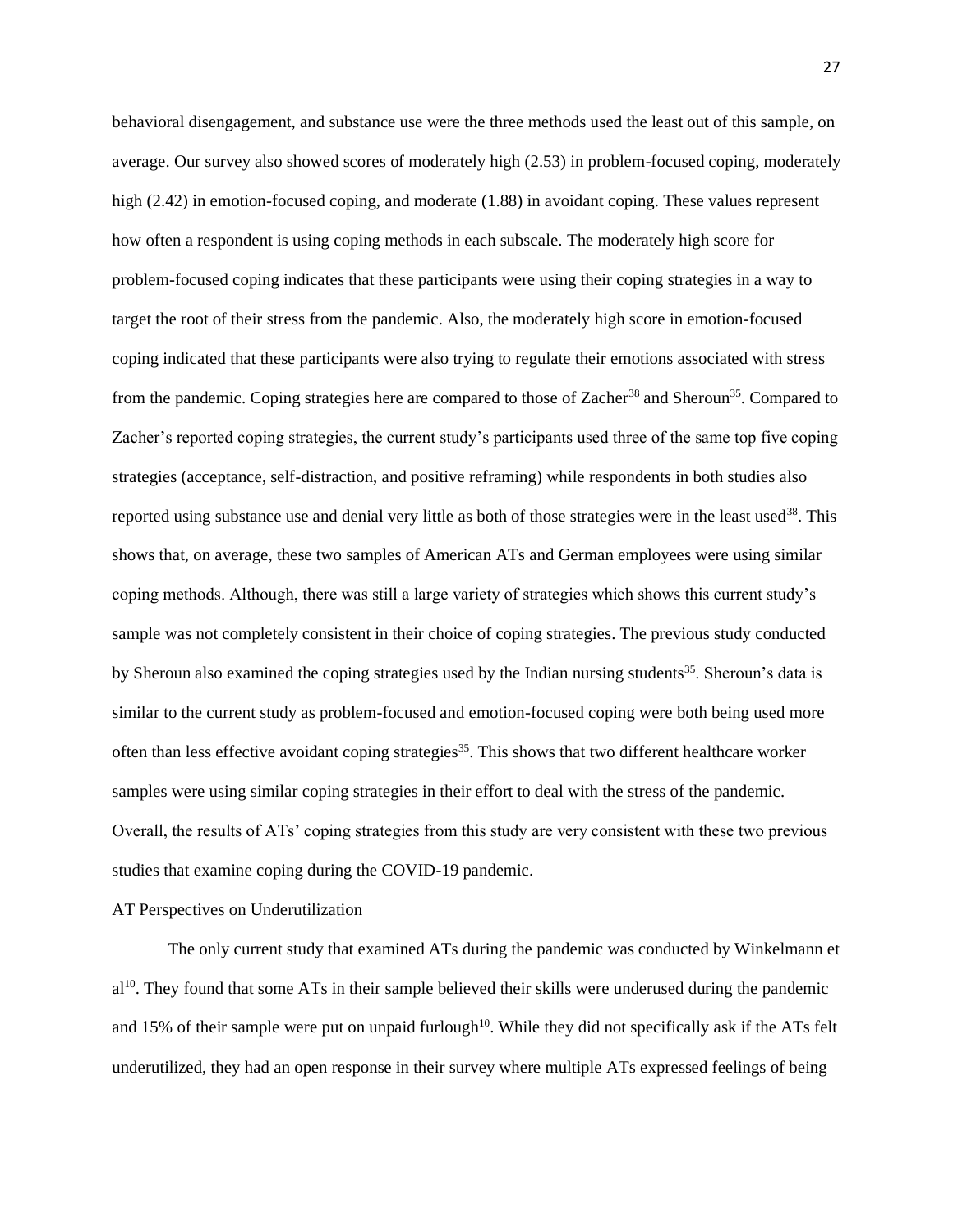underutilized especially if they were furloughed or laid off $10$ . According to this current study's sample, 27.7% of the respondents that said they felt underutilized indicated that they were laid off or furloughed at the start of the pandemic. Overall, 11.9% of this sample's respondents reported being laid off or furloughed which is similar to the figure of  $15\%$  found by Winkelmann<sup>10</sup>. As listed in the results, there were a large variety of reasons that the ATs in this current sample felt that they were underutilized. Although it is unclear whether those who felt underutilized were furloughed or laid off, it is possible that those actions could have influenced their opinion on the topic. Others were upset that they were limited to menial tasks like temperature screenings or administering COVID-19 testing when ATs have a much more advanced knowledge base. These feelings of underutilization amplify the struggles that many ATs can face when dealing with a person not well-versed in the practical scope of athletic training, which was reported by a participant in this sample. Much like other situations, the pandemic seemed to further expose the lack of knowledge that employers have of an AT's skill set.

### Limitations

The authors of this study set out to find a vast, diverse, and large sample that could have provided insight as to how the athletic training community was affected by the COVID-19 pandemic in terms of stress, appraisal, and coping strategies. The authors would have liked to capture more diverse areas of athletic training such as more professional and industrial ATs to make better comparisons amongst the various settings. Overall, the response rate on this survey was very low (4.5%) from its distribution through NATA. The very low number of respondents may have impacted the results. Some potential participants may have been turned away by the estimated time to complete the survey (participants were told it would not take more than 30 minutes), or they may have simply not checked their email around the times they received the survey and its subsequent reminders. It should also be noted that some people may have chosen to not participate in this study due to the subject matter at hand. However, it could also be said that participants may have chosen to take this study because of the subject matter which may have influenced the results (like the large prevalence of mental health issues). Finally, many participants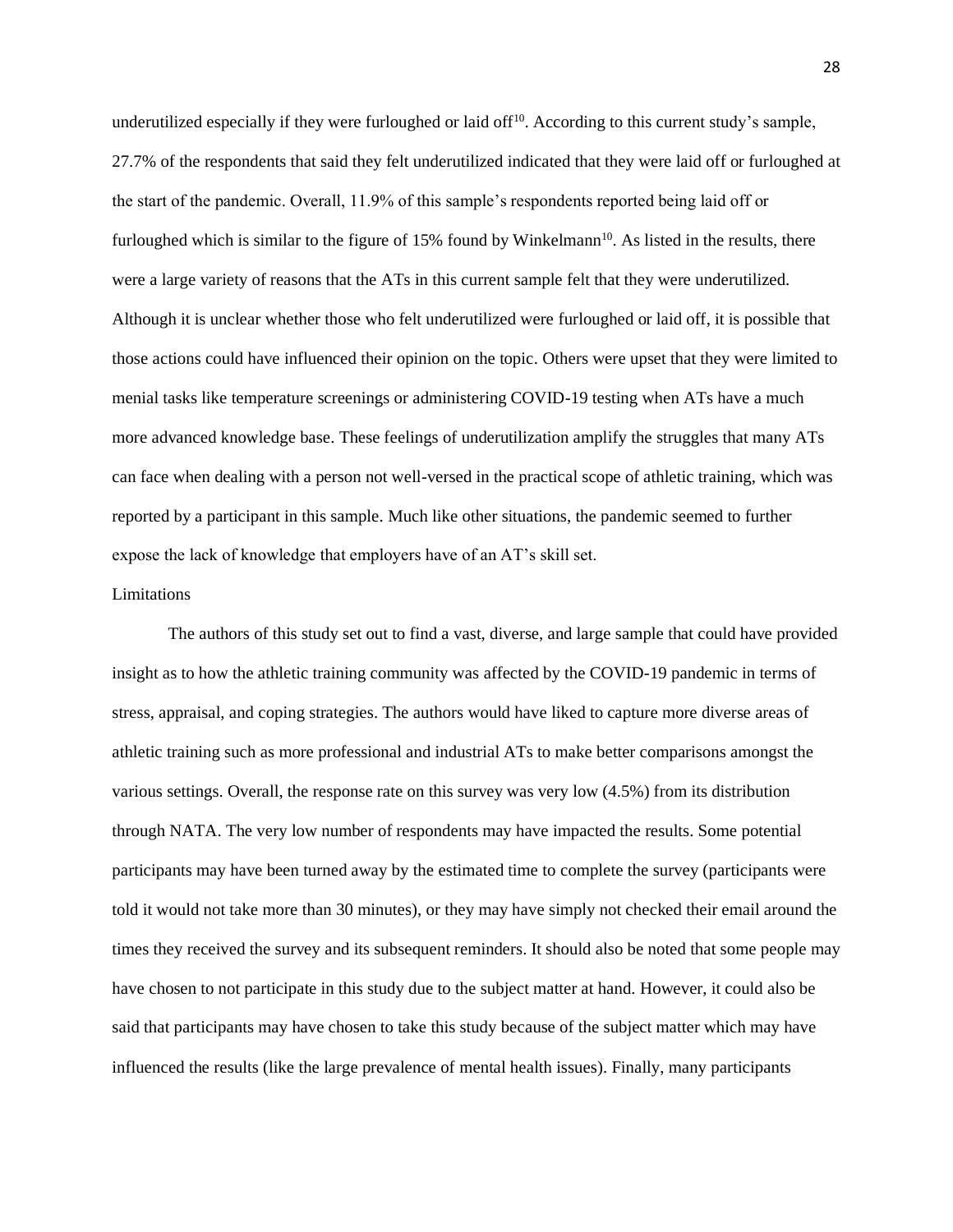(23.8%) were from the state of Georgia while many other represented states only had 1 or 2 participants, so this study is not very representative of the entire United States either. The small sample size and lack of country-wide representation in this study makes it difficult to draw conclusions on the population of ATs as a whole but does provide some insight into the lives of ATs during the pandemic.

# Conclusion

In conclusion, this study may have been the first of its kind to examine the stress and coping strategies of ATs during the COVID-19 pandemic. While this study did have some limitations, this data can provide some valuable insight on ATs currently and provide direction for future studies. Comparing this data to other studies on the stress and coping of other HCWs shows a broad agreement in similar levels of perceived stress and coped with this stress in various ways.

Employers of ATs should consider the causes of these issues they are facing and find ways to mitigate them like mental health support, higher pay, more accurate workweek hours, proper personal protective equipment, etc. Preventing burnout and mental health crises in ATs could help facilitate better care for the athletes and teams they serve<sup>7</sup>. No matter where they work, ATs should be able to receive the mental health support they deserve if they need it. Providing mental-health support to HCWs is a crucial part of the overall mobilization of healthcare systems in response to COVID-19<sup>8</sup>. Since the COVID-19 pandemic has continued for over a year at this point, the stress on ATs could be accumulating. Over time, the strain of responding to stressful situations can be cumulatively detrimental and may lead to eventual disease states of the mind and body<sup>33</sup>.

This study may have been one of the first to measure the stress, stress appraisal, and coping strategies after a life-altering stressor such as a global pandemic. This study was able to provide some data on these aspects of stress and coping of ATs to allow further research or comparison in the future. The authors hope this data allows for the stress of ATs to be compared to other healthcare professionals by employers and encourages the implementation of stress management strategies and use of effective coping strategies for ATs in the future. Further, we suggest that employers take this data into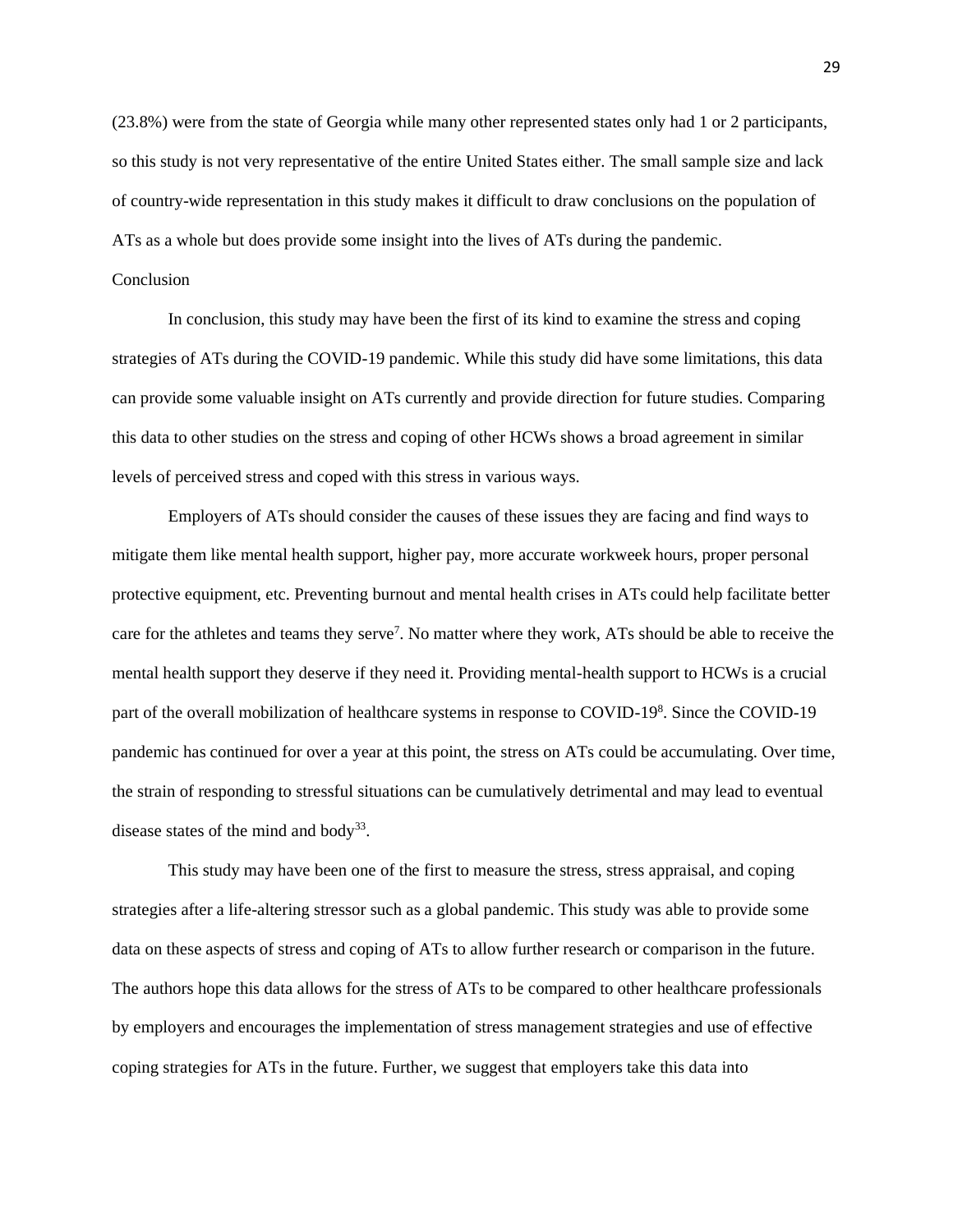consideration and include assistance in understanding positive coping strategies into future stress management training or introduce stress management training if they are not already doing so. Employees should be educated on how to use more effective coping strategies like the problem-focused strategies to handle stress more effectively. While the COVID-19 pandemic was a life-altering event that many young professionals had never experienced before, properly appraising and coping with their stress is key to prevent future problems like mental health issues and burnout.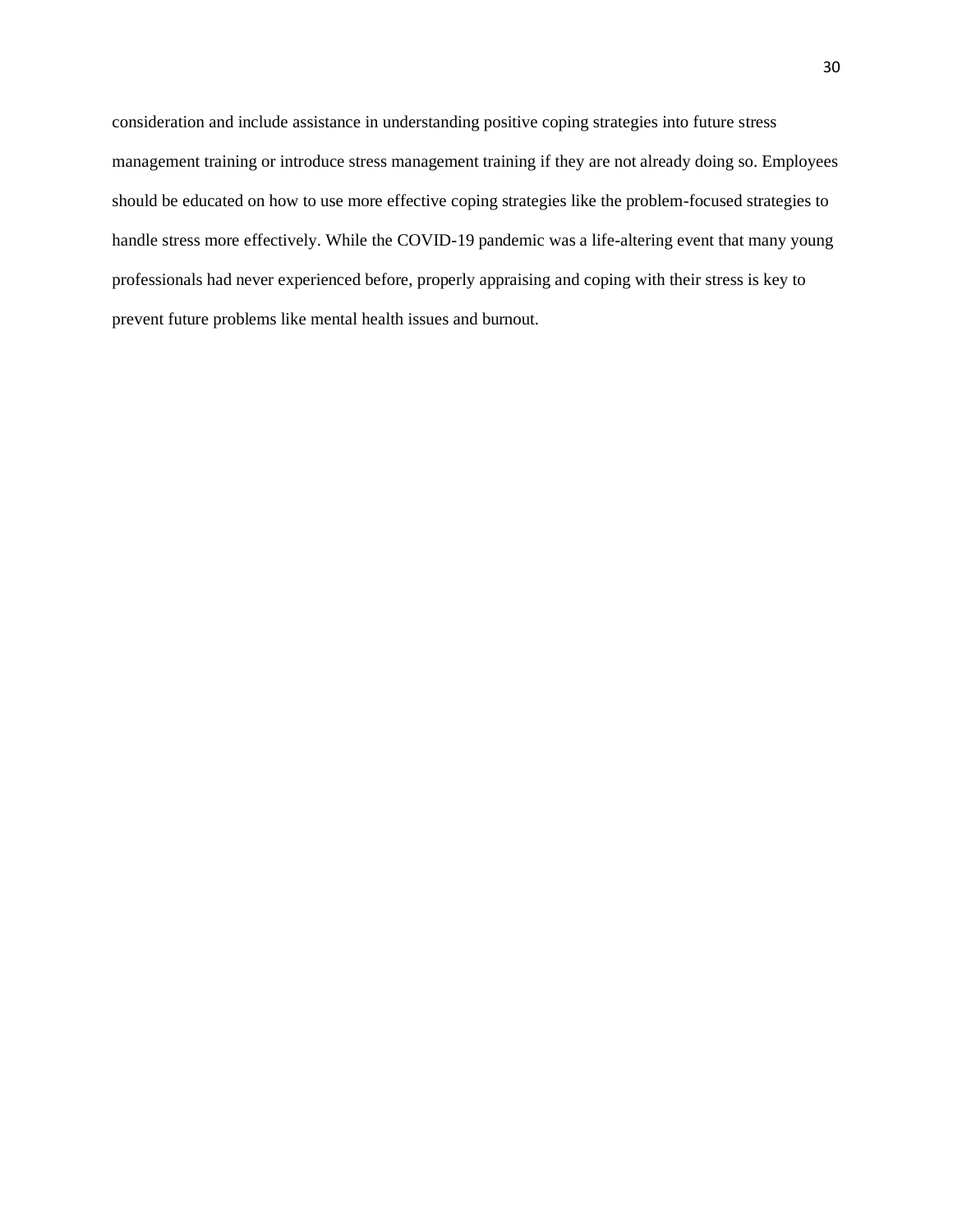#### REFERENCES

1. COVID Data Tracker. CDC.gov. Accessed March 12, 2022. https://covid.cdc.gov/covid-datatracker/#datatracker-home

2. Muller AE, Hafstad EV, Himmels JPW, et al. The mental health impact of the covid-19 pandemic on healthcare workers, and interventions to help them: A rapid systematic review. *Psychiatry Res*. 2020;293:113441. doi:10.1016/j.psychres.2020.113441

3. Athletic Training. NATA.org. Accessed September 1, 2021. https://www.nata.org/about/athletictraining

4. Kania ML, Meyer BB, Ebersole KT. Personal and environmental characteristics predicting burnout among certified athletic trainers at national collegiate athletic association institutions. *J Athl Train*. 2009;44(1):58-66. doi:10.4085/1062-6050-44.1.58

5. Oglesby LW, Gallucci AR, Wynveen CJ. Athletic trainer burnout: A systematic review of the literature. *J Athl Train*. 2020;55(4):416-430. doi:10.4085/1062-6050-43-19

6. Hendrix AE, Acevedo EO, Hebert E. An examination of stress and burnout in certified athletic trainers at division I-a universities. *J Athl Train*. 2000;35(2):139-144.

7. DeFreese JD, Mihalik JP. Work-based social interactions, perceived stress, and workload incongruence as antecedents of athletic trainer burnout. *J Athl Train*. 2016;51(1):28-34. doi:10.4085/1062-6050-51.2.05

8. Krystal JH. Responding to the hidden pandemic for healthcare workers: stress. *Nat Med*.

2020;26(5):639-639. doi:10.1038/s41591-020-0878-4

9. Breitbach AP, Muchow JA, Gallegos DF. Athletic trainers' unique clinical and teamwork skills contribute on the frontlines during the COVID-19 pandemic: A discussion paper. *J Interprof Care*. 2020;34(5):607-613. doi:10.1080/13561820.2020.1792426

10. Winkelmann ZK, Games KE. Athletic trainers' job tasks and status during the COVID-19 pandemic: A preliminary analysis. *J Athl Train*. 2021;56(1):20-30. doi:10.4085/1062-6050-0275.20

11. Lazarus RS, Folkman S. *Stress, Appraisal, and Coping*. Springer US; 1984.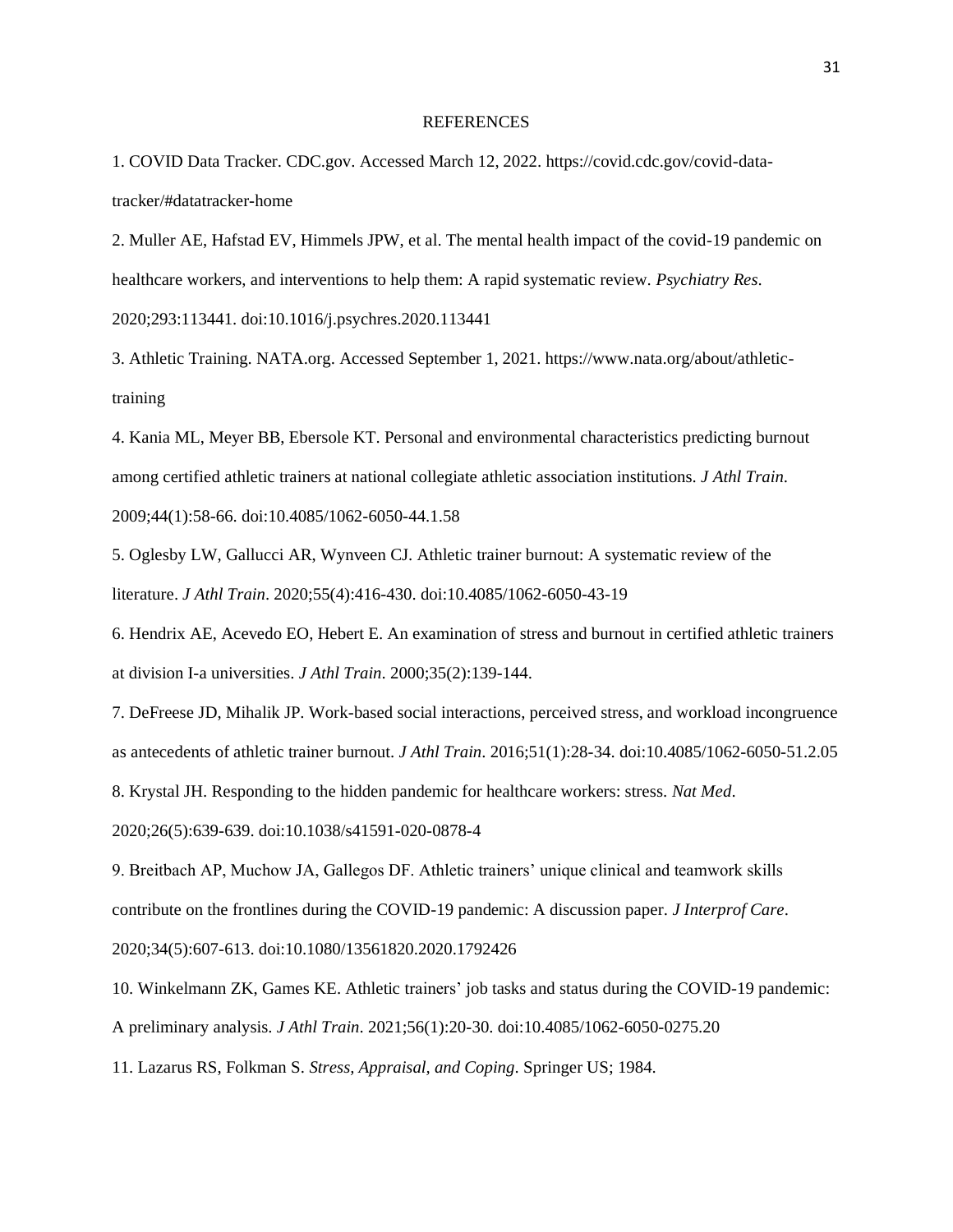12. Regehr C, Bober T. *In the Line of Fire: Trauma in the Emergency Services*. Oxford University Press; 2005.

13. Lazarus RS. *Stress and Emotion: A New Synthesis*. Springer US; 1999.

14. Cronkite R, Moos R, Beckman E, Leber W. *Handbook of Depression*. Guilford Press; 1995.

15. Wilson W, Raj JP, Rao S, et al. Prevalence and predictors of stress, anxiety, and depression among healthcare workers managing COVID-19 pandemic in India: A nationwide observational study. *Indian J Psychol Med*. 2020;42(4):353-358. doi:10.1177/0253717620933992

16. Zhu Z, Xu S, Wang H, et al. COVID-19 in Wuhan: immediate psychological impact on 5062 health workers. *Psychiatry and Clinical Psychology*; 2020. doi:10.1101/2020.02.20.20025338

17. Kim MS, Kim T, Lee D, et al. Mental disorders among workers in the healthcare industry: 2014 national health insurance data. *Ann Occup Environ Med*. 2018;30(1):31. doi:10.1186/s40557-018-0244-x 18. Tawfik DS, Scheid A, Profit J, et al. Evidence relating health care provider burnout and quality of care: A systematic review and meta-analysis. *Ann Intern Med*. 2019;171(8):555. doi:10.7326/M19-1152 19. Spoorthy MS, Pratapa SK, Mahant S. Mental health problems faced by healthcare workers due to the COVID-19 pandemic–A review. *Asian J Psychiatry*. 2020;51:102119. doi:10.1016/j.ajp.2020.102119 20. Pearman A, Hughes ML, Smith EL, Neupert SD. Mental health challenges of United States healthcare professionals during COVID-19. *Front Psychol*. 2020;11:2065. doi:10.3389/fpsyg.2020.02065 21. Rolin SN, Flis A, Davis JJ. Work coping, stress appraisal, and psychological resilience: Reaction to the COVID-19 pandemic among health care providers. *Psychol Neurosci*. Published online July 22, 2021. doi:10.1037/pne0000257

22. Özçevik Subaşi D, Akça Sümengen A, Şimşek E, Ocakçı AF. Healthcare workers' anxieties and coping strategies during the COVID‐19 pandemic in Turkey. *Perspect Psychiatr Care*. 2021;57(4):1820- 1828. doi:10.1111/ppc.12755

23. Research Survey Request. NATA.org. Accessed September 1, 2021. https://www.nata.org/researchsurvey-request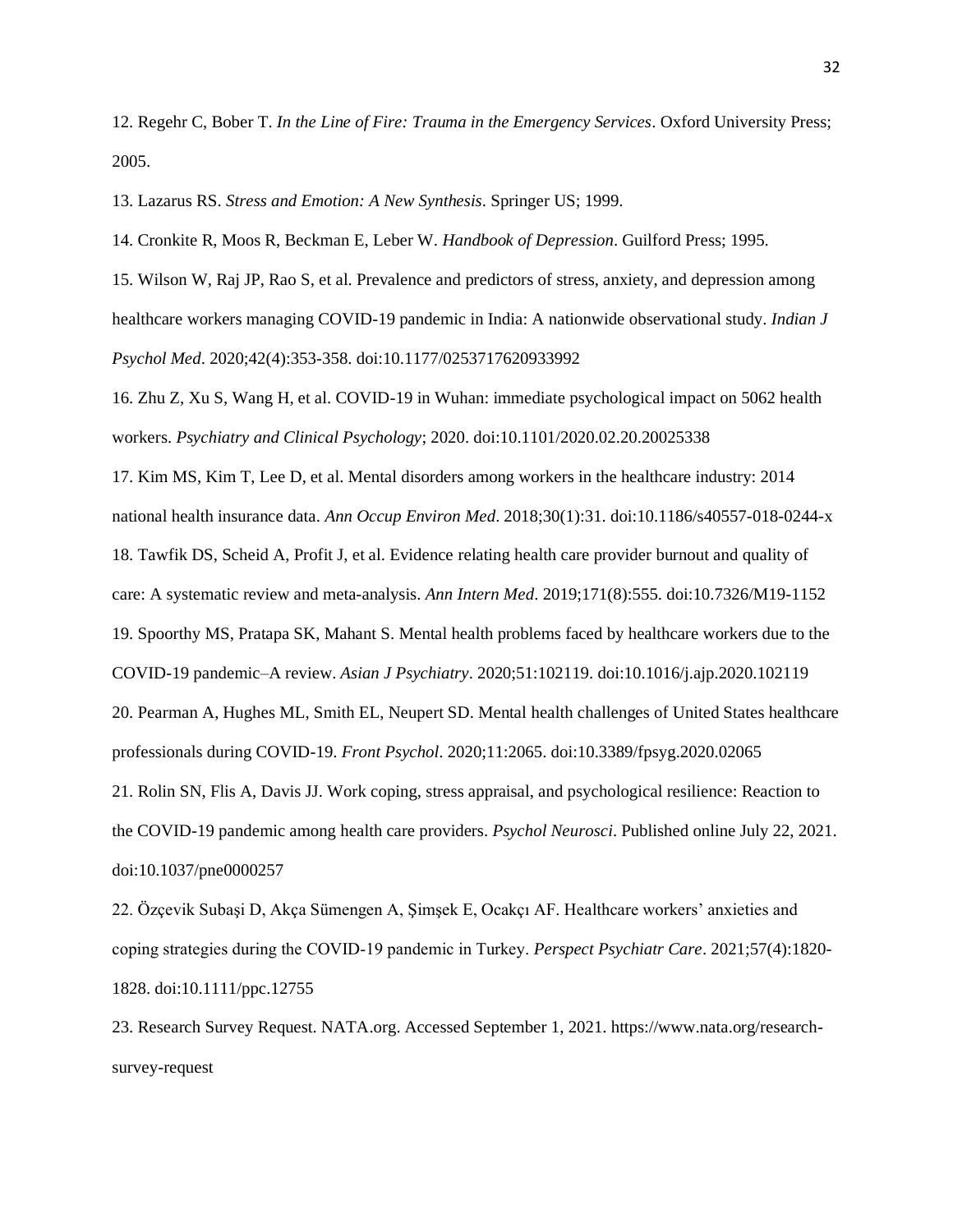24. Cohen S, Kamarck T, Mermelstein R. Perceived stress scale (PSS). Published online 1983:385-396. doi:10.13072/midss.461

25. Nielsen MG, Ørnbøl E, Vestergaard M, et al. The construct validity of the perceived stress scale. *J Psychosom Res*. 2016;84:22-30. doi:10.1016/j.jpsychores.2016.03.009

26. Peacock EJ, Wong PTP. The stress appraisal measure (SAM): A multidimensional approach to cognitive appraisal. *Stress Med*. 1990;6(3):227-236. doi:10.1002/smi.2460060308

27. Szkody E, McKinney C. Appraisal and social support as moderators between stress and physical and psychological quality of life. *Stress Health*. 2020;36(5):586-595. doi:10.1002/smi.2957

28. Carpenter R. A review of instruments on cognitive appraisal of stress. *Arch Psychiatr Nurs*.

2016;30(2):271-279. doi:10.1016/j.apnu.2015.07.002

29. Carver CS. You want to measure coping but your protocol' too long: Consider the brief cope. *Int J Behav Med*. 1997;4(1):92-100. doi:10.1207/s15327558ijbm0401\_6

30. Doron J, Trouillet R, Gana K, Boiché J, Neveu D, Ninot G. Examination of the hierarchical structure

of the Brief COPE in a French sample: Empirical and theoretical convergences. *J Pers Assess*.

2014;96(5):567-575. doi:10.1080/00223891.2014.886255

31. Yusoff M. A multicenter study on validity of the 30-items Brief COPE in identifying coping strategies among medical students. *International Medical Journal*. 2010;17(4).

32. 2020 Prevalence Data. Mental Health America. Accessed February 1, 2022.

https://www.mhanational.org/issues/2020/mental-health-america-prevalence-data

33. Everly G, Lating J. *A Clinical Guide to the Treatment of the Human Stress Response*. 2nd ed. Kluwer Academic; 2002.

34. Tselebis A, Lekka D, Sikaras C, et al. Insomnia, perceived stress, and family support among nursing staff during the pandemic crisis. *Healthcare*. 2020;8(4):434. doi:10.3390/healthcare8040434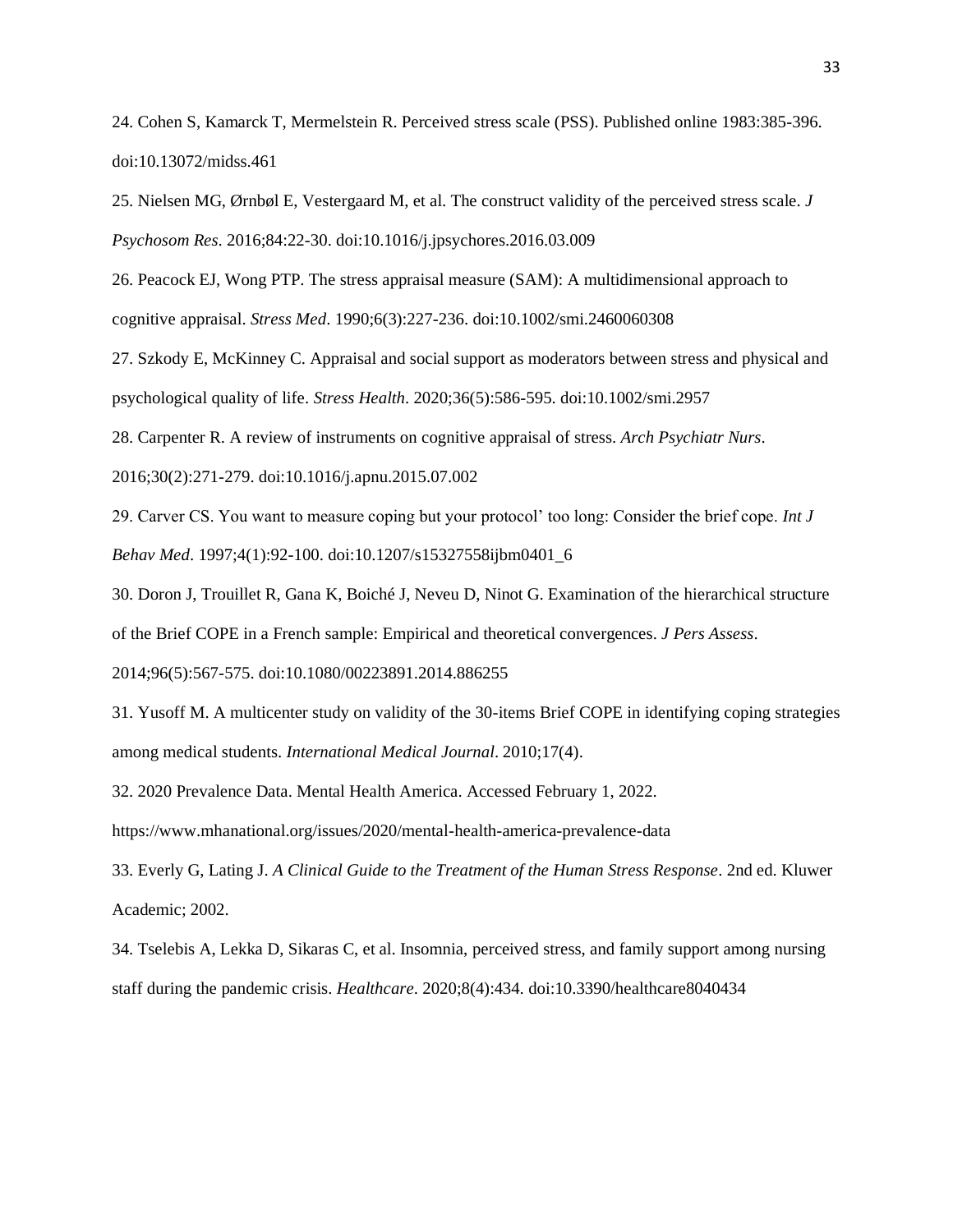35. Sheroun D, Wankhar D, Devrani A, Lissamma P, Chatterjee K. A study to assess the perceived stress and coping strategies among B. Sc. nursing students of selected colleges in Pune during COVID-19 pandemic lockdown. *International Journal of Science and Healthcare Research*. 2020;5(2):280-288. 36. Gamonal-Limcaoco S, Montero-Mateos E, Lozano-López MT, Maciá-Casas A, Matías-Fernández J, Roncero C. Perceived stress in different countries at the beginning of the coronavirus pandemic. *Int J Psychiatry Med*. Published online July 16, 2021:009121742110337. doi:10.1177/00912174211033710 37. Roberti JW, Harrington LN, Storch EA. Further psychometric support for the 10-Item version of the perceived stress scale. *J Coll Couns*. 2006;9(2):135-147. doi:10.1002/j.2161-1882.2006.tb00100.x 38. Zacher H, Rudolph CW. Individual differences and changes in subjective wellbeing during the early stages of the COVID-19 pandemic. *Am Psychol*. 2021;76(1):50-62. doi:10.1037/amp0000702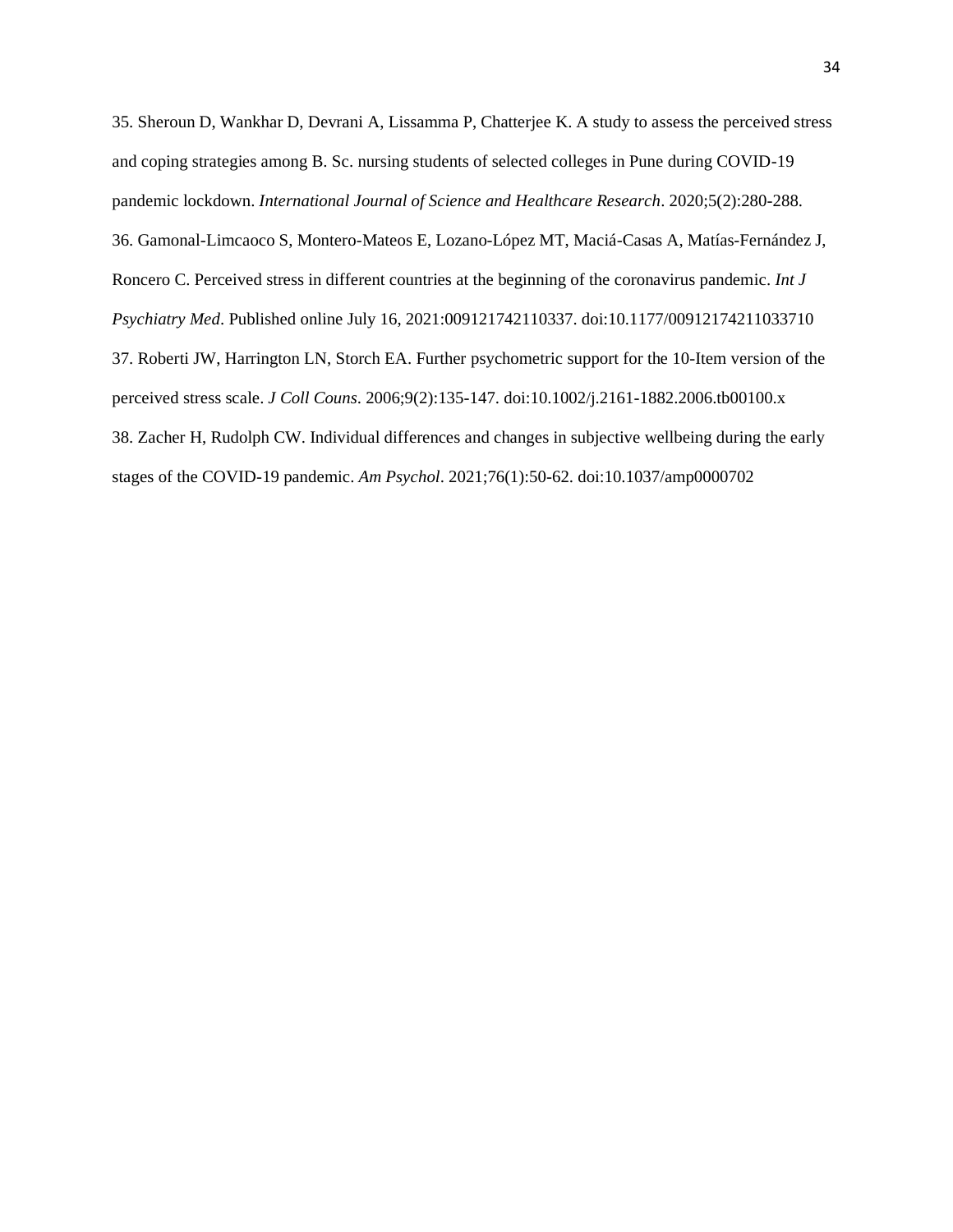# APPENDIX A

# LITERATURE REVIEW

Stress

Stress is a concept that dates back many years. It began as a concept of physiological strain<sup>1</sup>. Stress did not begin being studied in the psychological sense until the early twentieth century when Hans Selye began using the term to describe an orchestrated set of bodily defenses against any form of noxious stimuli (including psychological threats)<sup>1</sup>. Research and literature regarding the effects of stress grew exponentially beginning after World War II because the military was concerned with the effect of stress on soldiers functioning in combat<sup>1</sup>. From that time, stress research has expanded, as abundant evidence shows that stress is important to help improve social, physiological, and psychological health<sup>2</sup>. Today, it is a widespread issue that affects many people across many professions in different ways. Stresses from family, work, finances, or other causes are certainly no longer isolated experiences but are commonalities shared by people from various social atmospheres or backgrounds<sup>3</sup>.

### *Definition*

Over the years, stress has had an evolving definition. According to Lazarus and Folkman<sup>1</sup>, the common definition of stress is that it is a stimulus while Matthieu<sup>3</sup> says stress has traditionally been described as a stimulus, a response, and as a transaction. Stressful stimuli are most commonly thought of as events acting on the person, but the stimuli can also arise within the person like hunger or sex which come from inherent neurological characteristics<sup>1</sup>. Hans Selye, one of the forefathers of stress research, states that stressful life events are linked to the onset of distress or disorders<sup>4</sup>. Selye defines stress as a state manifested by a specific syndrome which consists of all the non-specifically induced changes within a biological system<sup>4</sup>. Essentially, Selye thought of stress as the rate of wear and tear caused by life<sup>4</sup>.

In 1984, Lazarus and Folkman described the most common definition of stress as a stimulus<sup>1</sup>. Everly and Lating updated the definition again in 2002 and defined stress as a physiological response that serves as a mechanism of mediation linking any given stressor to its target-organ effect<sup>5</sup>. Mental stress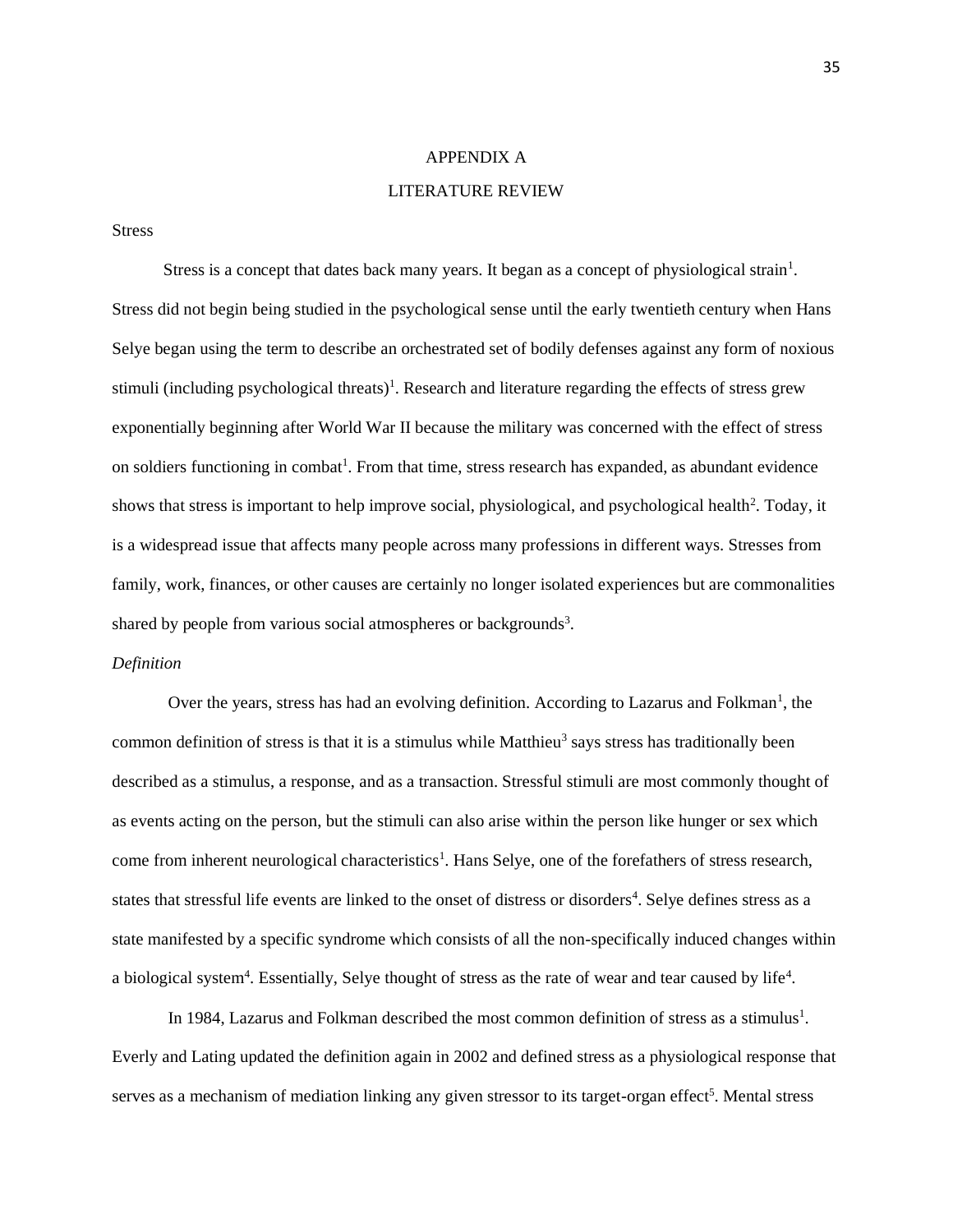has been defined as a transaction when an individual's cognitive focus is on the relationship between the person and the environment<sup>1</sup>. This transactional process focuses on the awareness and thoughts that impact the overall personal stress response an individual can have in their body and mind<sup>1</sup>. Lazarus's explanations also focus on cognitions and perceptions (known as appraisals) that mediate the response to stressful events<sup>2</sup>.

### *Types of Stress*

Stress is usually divided into two main types: acute and chronic. Acute stress is provoked by the time-limited, major, or minor events that are harmful or threatening at a particular moment in a person's life or for a brief period<sup>2</sup>. For example, getting a speeding ticket or having a job interview can be common examples of acute stress<sup>6</sup>. Chronic stress arises from harmful or threatening, but stable conditions of life and from the stressful roles people normally fulfill at work or in their family<sup>2</sup>. Stressful events often create many new sources of daily or chronic stress in their aftermath, making the distinction between acute and chronic somewhat blurrier<sup>2</sup>. Chronic stress normally arises from a considerable life event like the death of a spouse or a divorce<sup>2</sup>. While the event itself is acute stress, the lingering effects from these major events such as affecting a person's morale, social functioning, and health are the effects of continuous chronic stress<sup>2</sup>.

In 1974, Selye divided stress into two types that he called distress and eustress<sup>2</sup>. Distress is the destructive type illustrated by anger and aggression and is said to damage health<sup>2</sup>. For example, Shechter and colleagues found that sustained COVID-19 related psychological distress had a negative impact on healthcare workers' (HCWs) physical health<sup>7</sup>. They found an association between clinical workplace environmental stressors and long-term cardiometabolic risk while sustained distress may disturb the body's physiological stress response system<sup>7</sup>. In contrast, eustress is the constructive type, illustrated by emotions associated with concerns for others and positive striving that would benefit the community and is said to be protective of good health<sup>2</sup>. In healthcare, Simmons and Nelson examined the effect of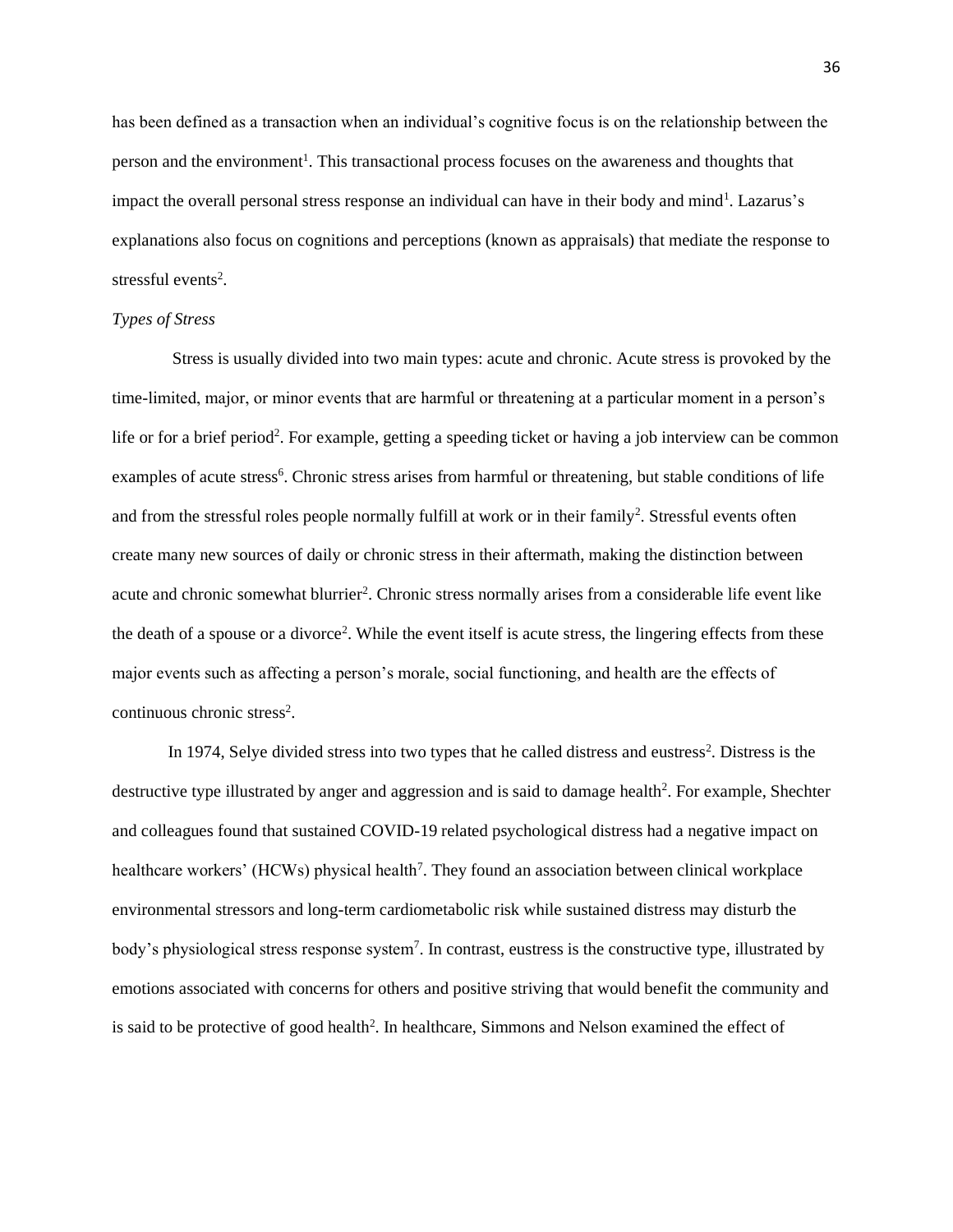eustress in hospital nurses and found that higher hope (an indicator associated with eustress) led to higher perception of health<sup>8</sup>.

### *Causes of Stress*

The stress process begins with a stressor (the stimulus) which is defined as any real or imagined event, condition, situation, or stimulus that instigates the beginning of the human stress response process within an individual<sup>5</sup>. There are two main types of stressors: psychological and biogenic<sup>3</sup>. A psychosocial stressor occurs when an individual reacts to an event, condition, or stimulus based on the attributed perception of that stressor as a threat<sup>5</sup> and is interpreted on a scale ranging from no harm to adversely affecting an individual's well-being<sup>1</sup>. Merrill and Thomas illustrate this, finding that individuals were more likely to drink alcohol to alleviate stress after being exposed to a psychosocial stressor<sup>9</sup>. Some examples of psychosocial stressors can include divorce, the death of a child, prolonged illness, unwanted change of residence, a natural catastrophe, or a highly competitive work situation<sup>10</sup>. Some of these stressors can be very minute, as illustrated in Robinette who found that a clinician simply berating a participant to count faster after asking them to count down from a large number significantly raised blood pressure in older adults compared to those who were not stressed<sup>11</sup>. Psychosocial stressors can also include environmental events. Lazarus and Cohen described three types of environmental events: cataclysmic, which affects many people, major changes affecting one or few people, and daily hassles<sup>12</sup>.

A biogenic stressor occurs when thoughts, cognitions, or an appraisal of a situation or event is not needed in order to produce the same physiological stress reaction<sup>5</sup>. Biogenic stressors can occur in the body when it reacts to substances like caffeine or environmental conditions such as extreme temperatures<sup>3</sup>. Biogenic stressors directly cause physiological arousal without the need of cognitive appraisal<sup>13,14</sup>. For example, caffeine elicits both cardiovascular and endocrine stress responses in the human body<sup>15</sup>. These stress responses produce cortisol (a bodily indicator of stress) that subsequently increases blood pressure<sup>15</sup>.

### *Consequences of Stress*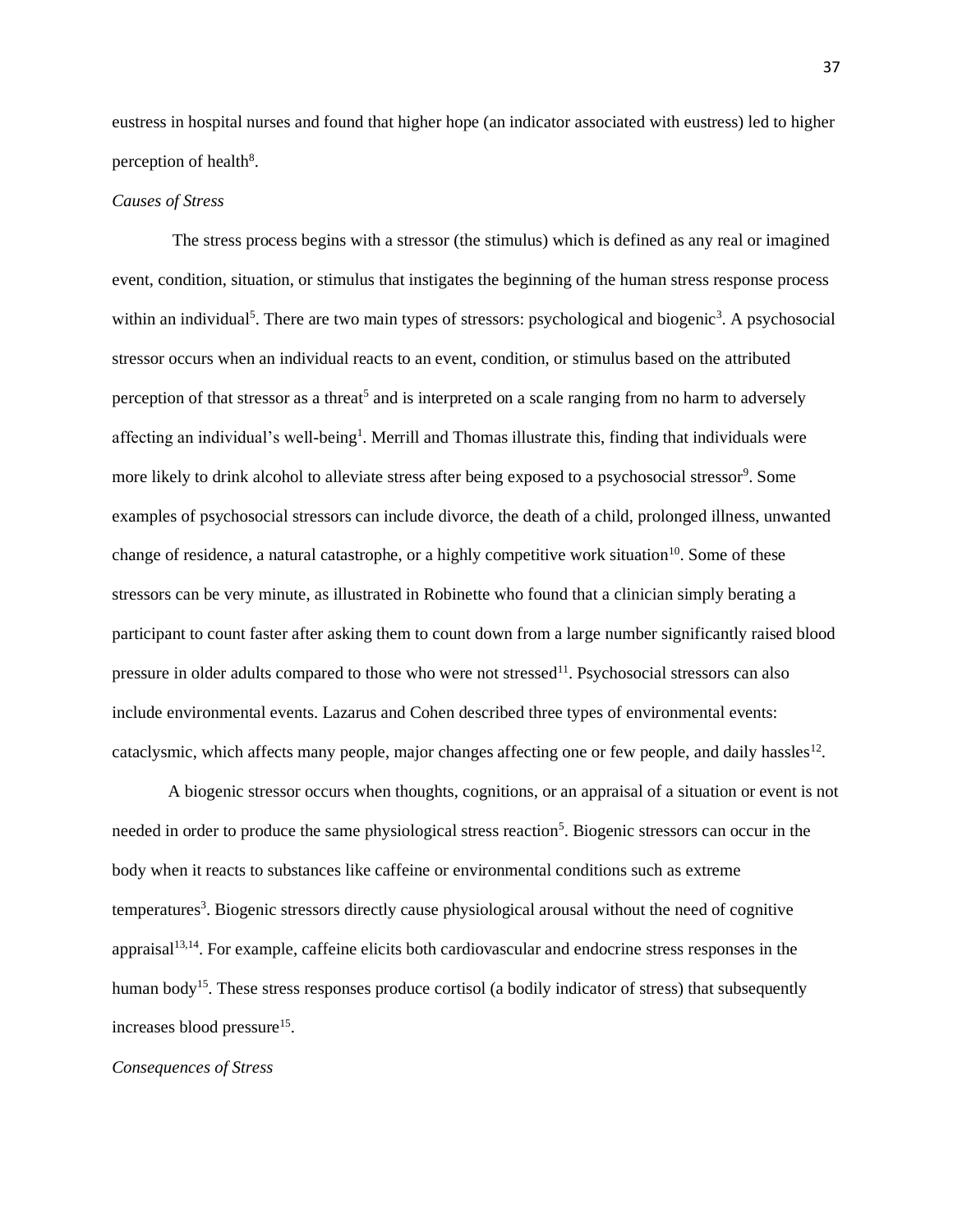Stress can be detrimental if not dealt with properly. Over time, the strain of responding to a stressful situation, whether mentally or physically, can be cumulatively damaging and may lead to eventual disease states of the mind and body<sup>5</sup>. In HCWs specifically, the symptoms of stress can help contribute to burnout and functional impairment<sup>16</sup>. Further, individuals who are protected from certain kinds of stress are likely to be vulnerable to that stress later in life if they did not learn the proper coping  $\rm skills^{1}.$ 

However, stress is not always detrimental. Stress and the processes that follow it, appraisal and coping, are important processes that affect adaptational outcomes<sup>1</sup>. These three main outcomes are functioning in work and social living, morale or life satisfaction, and somatic health<sup>1</sup>. Stress can cause some people to draw upon adaptive resources they never thought they had and allow them to gain strength from stress which can be used to solve future problems in the prior outcomes<sup>1</sup>.

# *Stress in Athletic Training*

While the literature on stress and stress response are vast, there is some research on the effects of stress specific to the athletic training (ATs) population. Hendrix and colleagues<sup>17</sup> performed a study that found ATs who scored lower on a hardiness (defined as a combination of adaptive personality traits including a sense of commitment, a sense of challenge and opportunity in facing difficult situations, and a feeling of control over one's circumstances<sup>18</sup>) and social support scale tended to have higher levels of perceived stress. These higher levels of perceived stress were found to be related to higher emotional exhaustion and depersonalization and lower levels of personal accomplishment. Similarly, DeFreese and colleagues found that perceived stress along with workload incongruence and social support predicted global AT burnout which suggest that stress perceptions and social support drive the dimensional AT burnout experience<sup>19</sup>. Further, some of the job requirements of ATs like balancing occupational responsibilities with parenthood can cause more stress among female ATs and can lead to burnout and fatigue $20$ .

*Stress in Healthcare Workers during the COVID-19 Pandemic*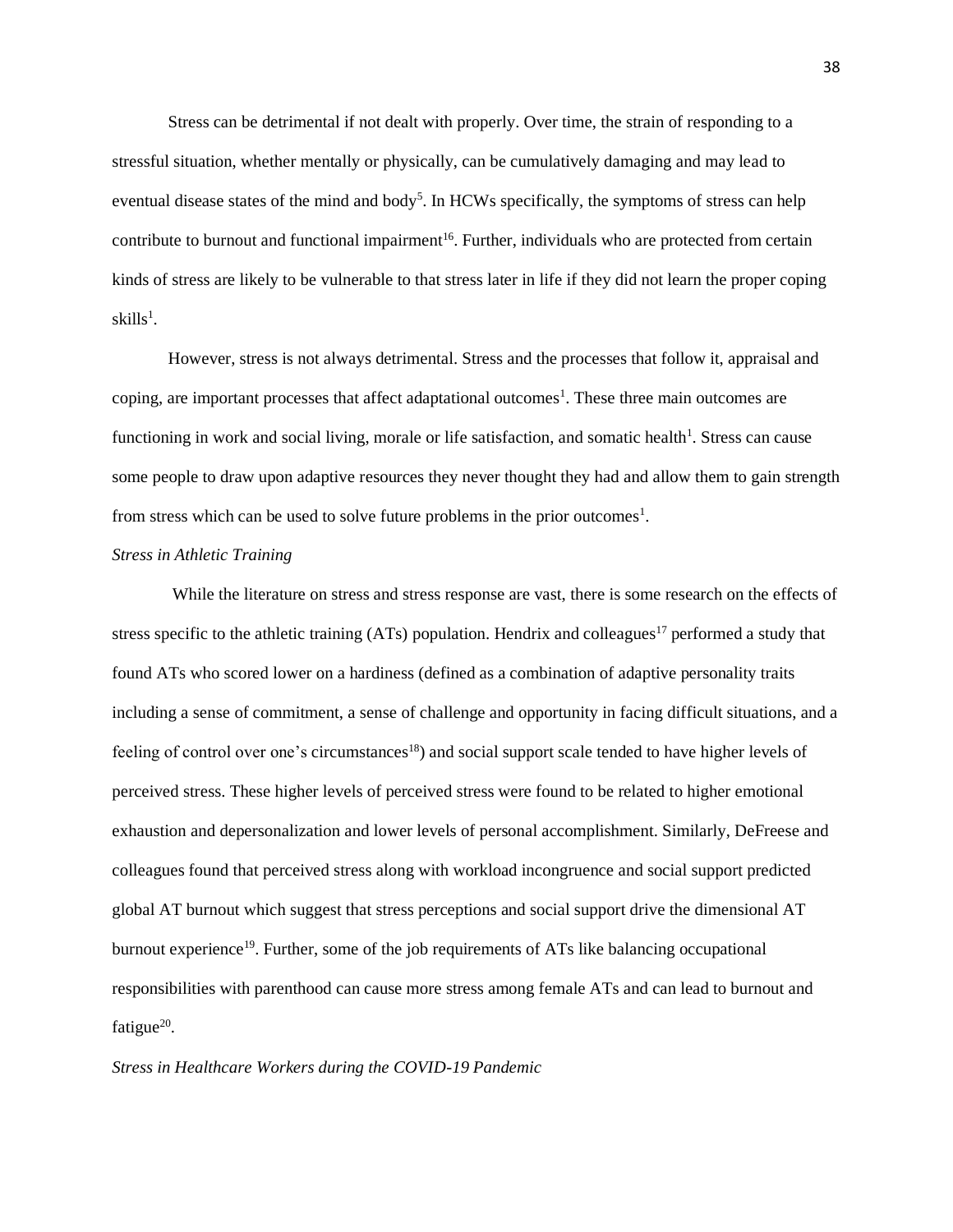Effects. Since the start of the pandemic, there has been large amounts of research conducted on the effects of the pandemic on healthcare workers. This is true for stress along with the many mental health consequences like burnout, depression, and anxiety that may come with excessive stress. Features specific to COVID-19 like mode of transmission, rapid spread, and lack of definitive treatment or vaccination were responsible for mental health problems among  $HCWs<sup>21</sup>$ . Prior research has shown that epidemics can cause severe psychological effects on people including development of new psychiatric symptoms, worsening of pre-existing illnesses, excessive worry/anxiety, and helplessness $22-24$ . These psychological effects can lead to psychiatric illnesses that include depression, anxiety, panic attacks, somatic symptoms, PTSD, delirium, and even suicide<sup>22–24</sup>. Also, the mental health issues experienced by HCWs can decrease productivity<sup>25</sup> and can lead to a reduced quality of care<sup>26</sup>. In addition, Shechter and colleagues noted in their study that there is an association between clinical workplace environmental stressors and long-term cardiometabolic health risk while sustained psychological distress and poor sleep may disturb the body's physiological stress response system which contributes to further health risk<sup>7</sup>.

School Nurses. ATs in the secondary school setting share a similar role to that of school nurses in the fact that they may be the only HCWs physically at the school in normal circumstances. For this reason, current research concerning school nurses can give insight into what ATs might be experiencing in this setting. At the beginning of the pandemic, the majority of participants in a study of school nurses expressed a sense of concern using terms such as helplessness, uncertainty, anxiety, stress, desperation, fear, and a sense of feeling physically unwell<sup>27</sup>. Lack of information about transmission of the virus, high risk nature of special needs schools and their students, lack of PPE, and fear for family members were some of the reasons for these feelings<sup>27</sup>. Over time, the participants in this study indicated that their initial stress and fear declined over time and was replaced with a sense of psychological preparedness and support as they tried to help guide faculty, staff, and students through the pandemic<sup>27</sup>.

Prevalence. Many studies have examined the prevalence of stress and other mental health issues since the COVID-19 pandemic began. A stress study performed on Indian physicians found that the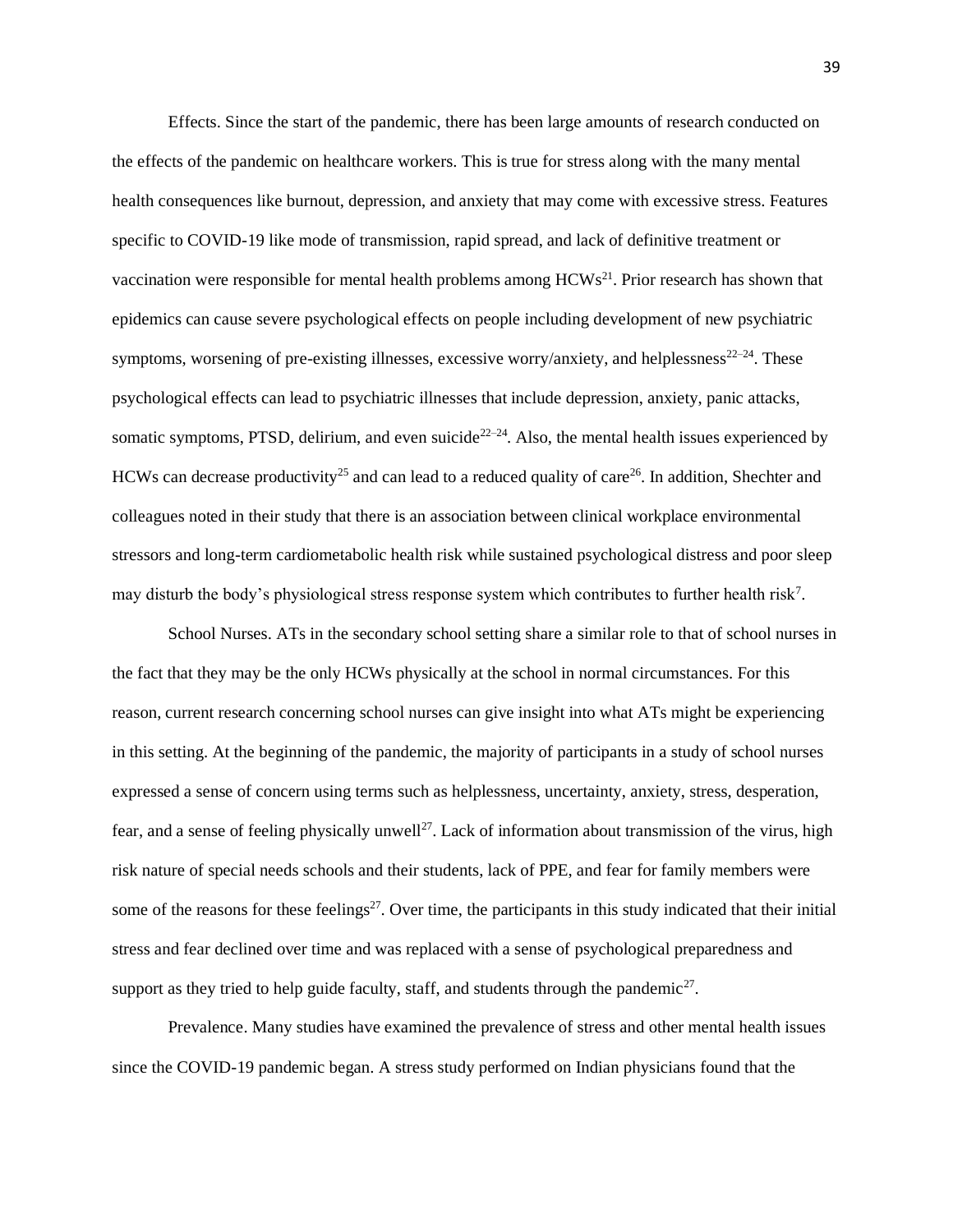prevalence of moderately high stress was 78.9%, high-level stress was 3.7%, depressive symptoms requiring treatment was 11.4%, and anxiety symptoms requiring further evaluation was  $17.7\%^{28}$ . Similarly, a study conducted in Wuhan, China found that the prevalence of stress, depression, and anxiety among frontline HCWs were 29.8%, 13.5%, and 24.1% respectively, with a sample size of over  $5,000^{29}$ . A study performed with HCWs in Saudi Arabia and Egypt found that 69% had depression, 58.9% had anxiety, and 55.9% had stress while 37.3% reported inadequate sleep during the previous month<sup>30</sup>. A large cross-sectional study performed in the United States found that daily stress was rated high or very high by 30% of respondents, 38% had anxiety or depression, and 43% thought they were overloaded at work<sup>31</sup>. One large systematic review found that the pooled prevalence of acute stress was 56.5% in 3,000 participants, pooled prevalence of post-traumatic stress was 21.5%, and the pooled prevalence of depression and depressive symptoms was  $31.1\%$  in over 68,000 participants<sup>32</sup>. Similarly, a study conducted with New York City HCWs found that more than half of the participants screened positive for acute stress, almost half screened positive for depression, and one-third screened positive for anxiety<sup>7</sup>. Taking all of these studies into account, the reported figures on stress, depression, and anxiety in frontline HCWs varies depending on nationality. However, the lowest reported figure for stress was around 30% of frontline HCWs with some studies reaching around 80% which should still alarm medical professionals.

Risk Factors. Some of the studies conducted on the prevalence of stress also examined risk factors that could contribute to higher stress and other mental health issues during the pandemic. The risk factors for these issues included an age of less than/equal to 30 years, female gender, and attending emergency/night shifts<sup>30</sup>. Also, watching or reading COVID-19 related news more than two hours a day was associated with higher risk of depression, anxiety, stress, and inadequate sleeping along with a lack of perceived emotional support from family, society, and hospital. Female gender was found to be a significant factor for stress, depression, and anxiety symptoms with an approximate two times higher risk to develop these conditions<sup>28</sup>. A US study also found female gender to be more likely to describe higher prevalence of anxiety, depression, and work overload<sup>31</sup>. Pappa and colleagues also found female gender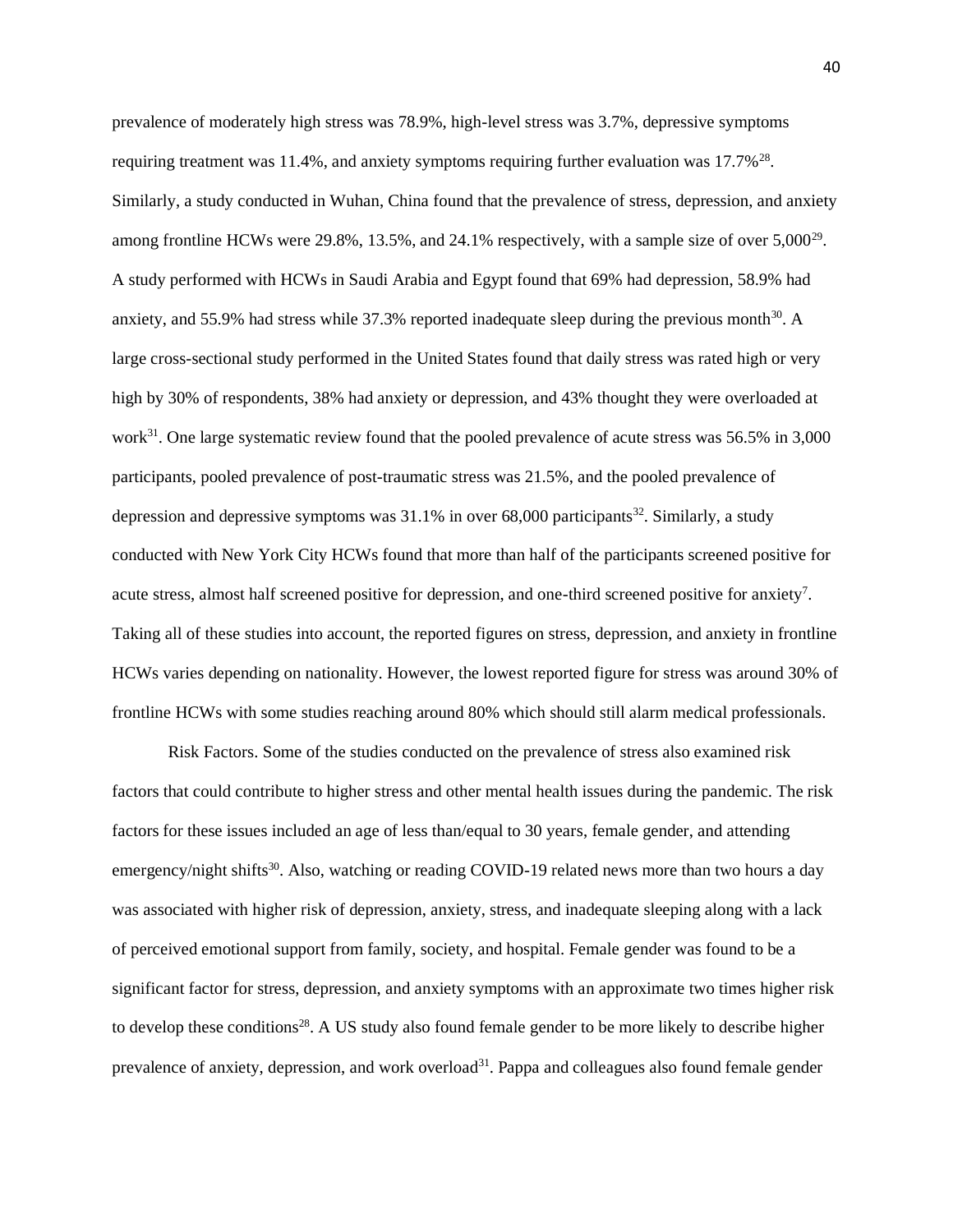as a risk factor for higher prevalence of depression, anxiety, and stress among HCWs along with Arafa, Wilson, and Prasad<sup>28,30,31,33</sup>. Prasad and colleagues also found that race played a role in higher stress scores as Black and Latinx HCWs reported higher stress compared to White  $HCWs^{31}$ .

# *Stress from other Large Traumatic Events*

The events of the September 11th terrorist attacks in 2001 could be classified as another largescale traumatic event that affected a large population of people, similar to the COVID-19 pandemic. Life after September 11th was especially difficult for New Yorkers as there were plenty of constant reminders due to heavy media and internet coverage, elevated police and National Guard presence, and fumes that engulfed much of Manhattan the weeks after the attack<sup>34</sup>. One study found that perceived stress was moderate in a sample of graduate students after the attacks and stated that individuals who ruminate may be at higher risk of developing more stress and trauma-related symptoms following a traumatic event<sup>34</sup>. Another study found that undergraduate students were moderately high in their reporting of perceived stress in the months following the attacks<sup>35</sup>. Finally, another study examined the stress symptoms of almost 1700 staff and students at a university not in New York City<sup>36</sup>. About 76% of respondents reported one or more substantial symptoms of stress while 32% reported 3 or more<sup>36</sup>.

### Stress Appraisal

## *Definition*

Lazarus explains that appraisal of a stressor involves how an individual cognitively processes the stressor<sup>1</sup>. This cognitive appraisal process can be readily understood as categorizing an encounter, along with its various facets, with respect to its significance for well-being<sup>1</sup>. Appraisal is largely evaluative, focusing on the meaning or significance of a stressor and takes place continuously during everyday life<sup>1</sup>. Individuals may or may not perceive an event as stressful or harmful because individuals appraise their safety differently<sup>37</sup>. The theory of stress appraisal examines the process by which emotions are elicited as a result of an individual's subjective interpretation or evaluation of important events<sup>3</sup>. It can also be understood as an evaluation of events to determine one's safety in relation to their place in the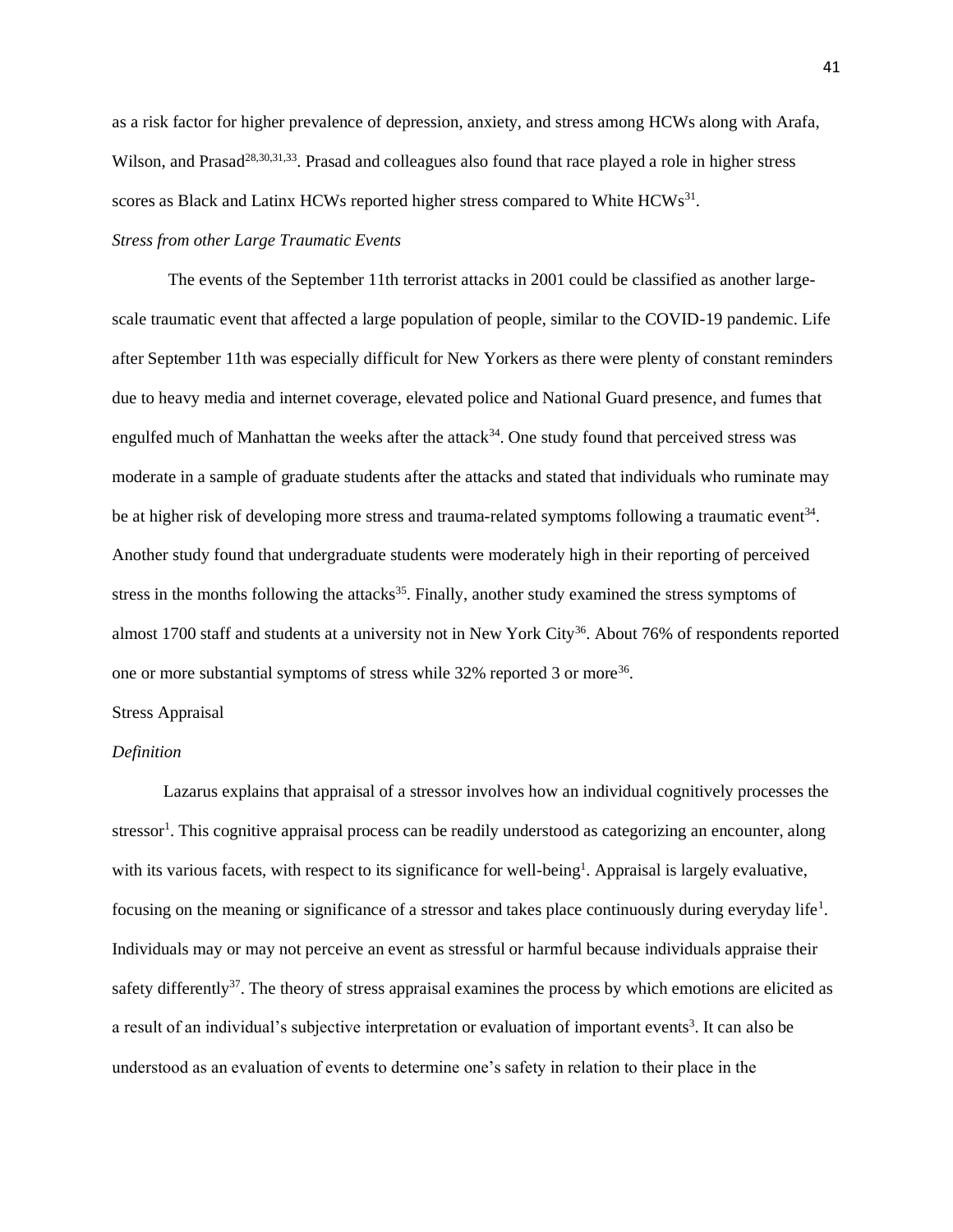environment<sup>2</sup>. Appraisals are commonly based on different subtle cues in one's environment, what that individual has learned from previous experience, and other personality variables like goals and situational intentions<sup>2</sup>. Despite its complexity, the appraisal process occurs quickly<sup>2</sup>.

### *Primary Appraisal*

The first main type of stress appraisal is known as primary appraisal. Primary appraisal is an individual's evaluation of an event or situation as a potential hazard to his or her well-being<sup>1</sup>. An example of primary appraisal would be an individual asking if a stressor is a threat to their well-being<sup>38</sup>. According to Lazarus, there are also three subtypes of primary appraisal: irrelevant, benign positive, and stressful<sup>1,2</sup>. Irrelevant is where the individual has no vested interest in the transaction or the results of stress<sup>1,2</sup>. Benign positive primary appraisal is where the individual assumes that the situation is positive with no potential negative results to their well-being<sup>1,2</sup>. Finally, stressful primary appraisal is where the individual only perceives negative results or that the event is detrimental to their well-being<sup>1,2</sup>. Any individual can interpret the same stressor as any of the three sub-types. For example, a large thunderstorm begins, and heavy rain is present. One person may not think anything of the rain because they had no plans that day (irrelevant) while another person is happy that it has begun raining because they will not have to water their lawn or plants (benign-positive) while, yet another person begins getting anxiety due to the rain because they have an important meeting and hate driving in bad weather (stressful).

### *Secondary Appraisal*

The other main type of stress appraisal is known as secondary appraisal. Secondary appraisal is an individual's evaluation of his or her ability to handle the event or situation, and this depends on whether or not they think they have the resources to cope with  $it^{37}$ . This appraisal also refers to a cognitive-evaluative process that is focused on what can be done about a stressful person-environment (especially when there has been an appraisal of harm, threat, or challenge)<sup>2</sup>. In order to determine the magnitude of an event using secondary appraisal, the person must focus on one of the three perceptions of harm, threat, or challenge<sup>39</sup>. Secondary appraisal is essentially an evaluation of coping options (which will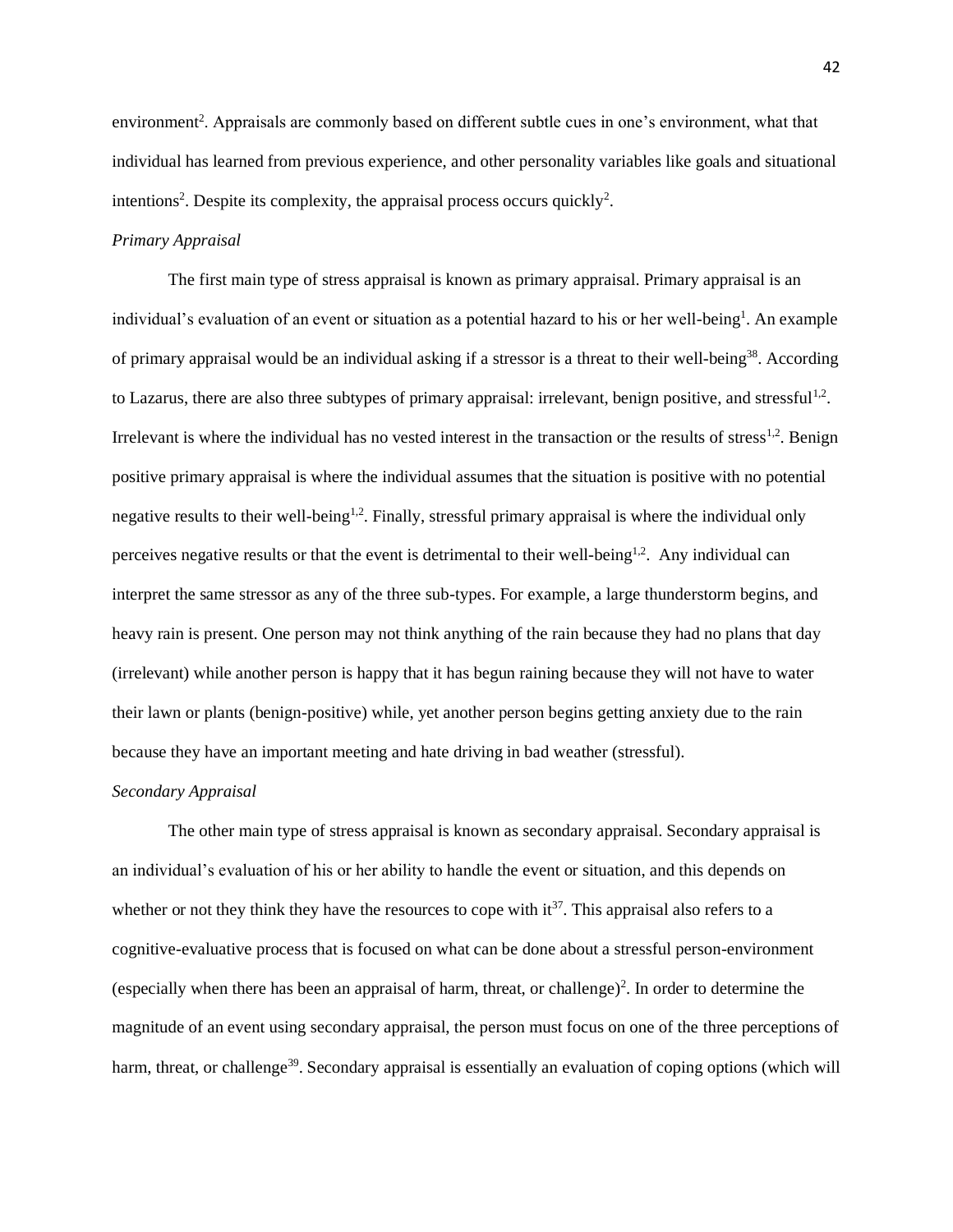be discussed later)<sup>2</sup>. It is not actually coping but can be seen as the cognitive underpinning for coping<sup>2</sup>. An example of secondary appraisal would be an individual thinking about if they have the skills to cope with their current problem<sup>38</sup>.

### *Reappraisal*

There is also a process known as reappraisal where a previous appraisal can be changed on the basis of new information from the environment, which may resist or feed pressures from the individual, and/or information from the person's own reactions<sup>1</sup>. There is also defensive reappraisal which is an effort made to reinterpret the past more positively or to deal with harm and threats by viewing them in a less damaging manner<sup>1</sup>. Defensive reappraisal is more a form of coping which will be discussed later. *Goals of Appraisal*

Appraisal accomplishes several things for the stressed individual. After the stressful event has been appraised by an individual, emotions and meaning are generated<sup>1</sup>. Once both primary and secondary appraisal have been completed and emotions are made, the person is now able to move on from cognitive thinking to action and how they will respond<sup>2</sup>.

### *Appraisal in HCW or AT*

Throughout the course of the COVID-19 pandemic, there have been some early studies conducted on the pandemic's effects on HCWs in terms of stress appraisal. Rolin and colleagues found that higher levels of threat appraisal coupled with emotion-focused coping were found to be significant predictors of anxiety and depression in reaction to the pandemic<sup>40</sup>. They also discovered a moderate positive effect between anxiety and depression between measures which suggests HCWs were more likely to have an increase in anxiety symptoms if their primary stress appraisal was high (they perceived the pandemic as a higher threat to their person)<sup>40</sup>. One effort to combat this issue would be helping to improve secondary appraisal which would reduce the likelihood that HCWs would have an increase in their threat perception of the pandemic which should also reduce anxiety and depression<sup>40</sup>. Pearman found that HCWs scored significantly higher on both current and future stress appraisals when compared to controls in response to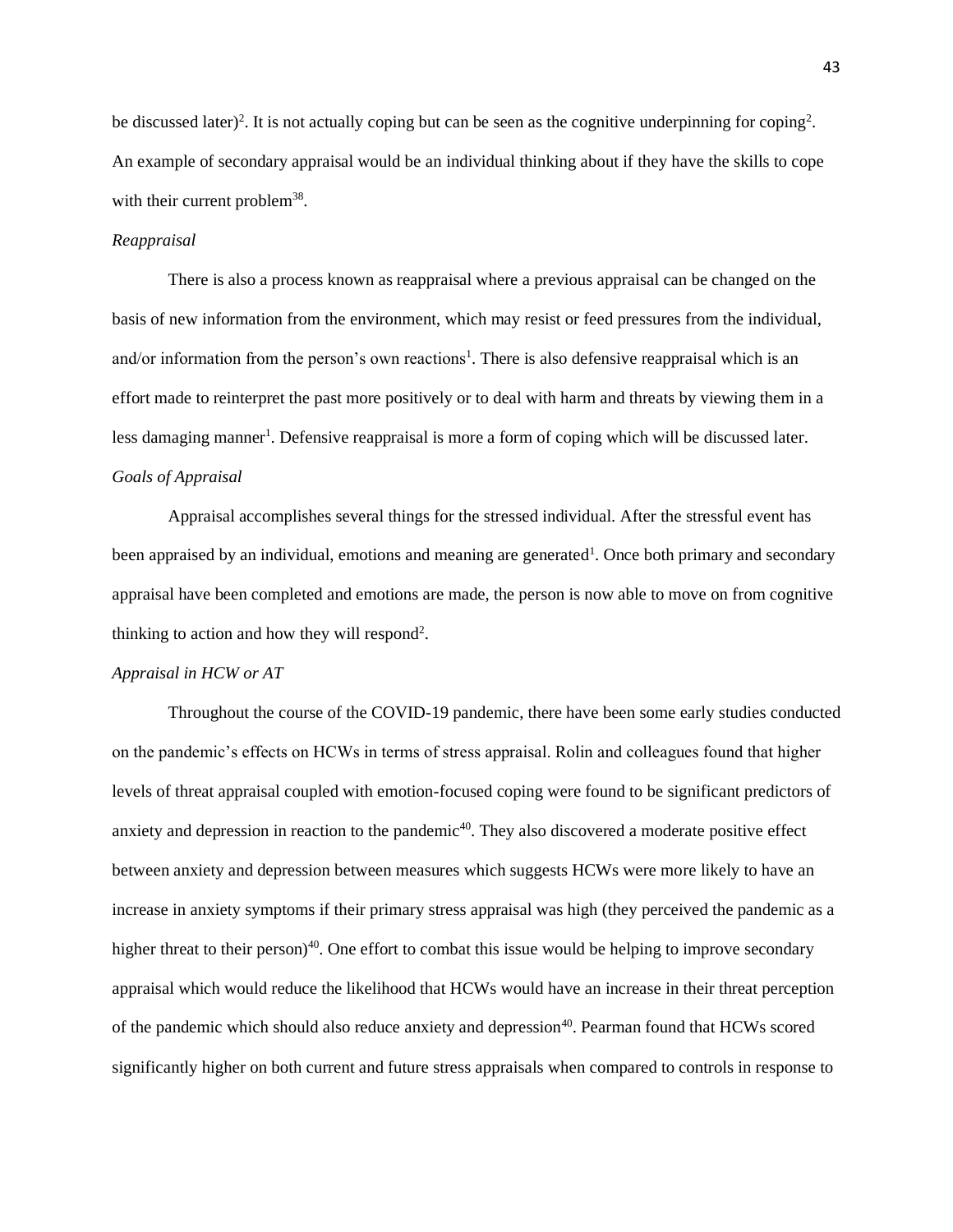the pandemic<sup>41</sup>. They also found that the pandemic may function as an occupational hazard for HCWs because there is evidence of higher levels of anxiety and depressive symptoms and more severe stress appraisals of COVID-19 compared to age-matched controls<sup>41</sup>.

### Coping

Like appraisal, coping is an essential part of the emotion process and how individuals deal with stress<sup>2</sup>. Coping is involved in the emotion process, starting with the appraisal of the stressor<sup>1</sup>. Along with appraisal, coping is a mediator of the emotional reaction following stress and is how people manage stressful life conditions<sup>2</sup>. To a certain extent, stress and coping can be seen as reciprocals of each other. When coping is effective, an individual's level of stress is usually low and vice versa<sup>2</sup>. Coping involves an individual using their appraisal of their stress to determine what emotion they will respond with. Emotions should reflect what a person thinks they want and how they believe they should try to attain it, and unfortunately, decisions are made poorly most of the time<sup>2</sup>.

### *Definition*

Like the word stress itself, the definition of coping has changed since the beginning through subsequent years of new theories and research. Lazarus defined coping in 1984 as an action that involves the decision of which behaviors to utilize to handle a stressful event<sup>1</sup>. It is an interaction between an individual's internal resources and external environmental demands<sup>1</sup>. It can also be seen as constantly changing cognitive and behavioral efforts to manage specific demands that are appraised as potentially taxing or exceeding a person's resources<sup>1,3</sup>. In 1999, Lazarus updated this definition to a simpler version, saying it was the effort to manage psychological stress<sup>2</sup>.

### Problem-Focused Coping

The first main type of coping is problem-focused coping. It involves actively or behaviorally altering the external person-environment relationship<sup>1</sup>. It can also be defined as channeling efforts to behaviorally handle distressing situations, gathering information, decision making, conflict resolution, resources acquisition, and instrumental, situation-specific, or task-oriented actions<sup>42</sup>. This method of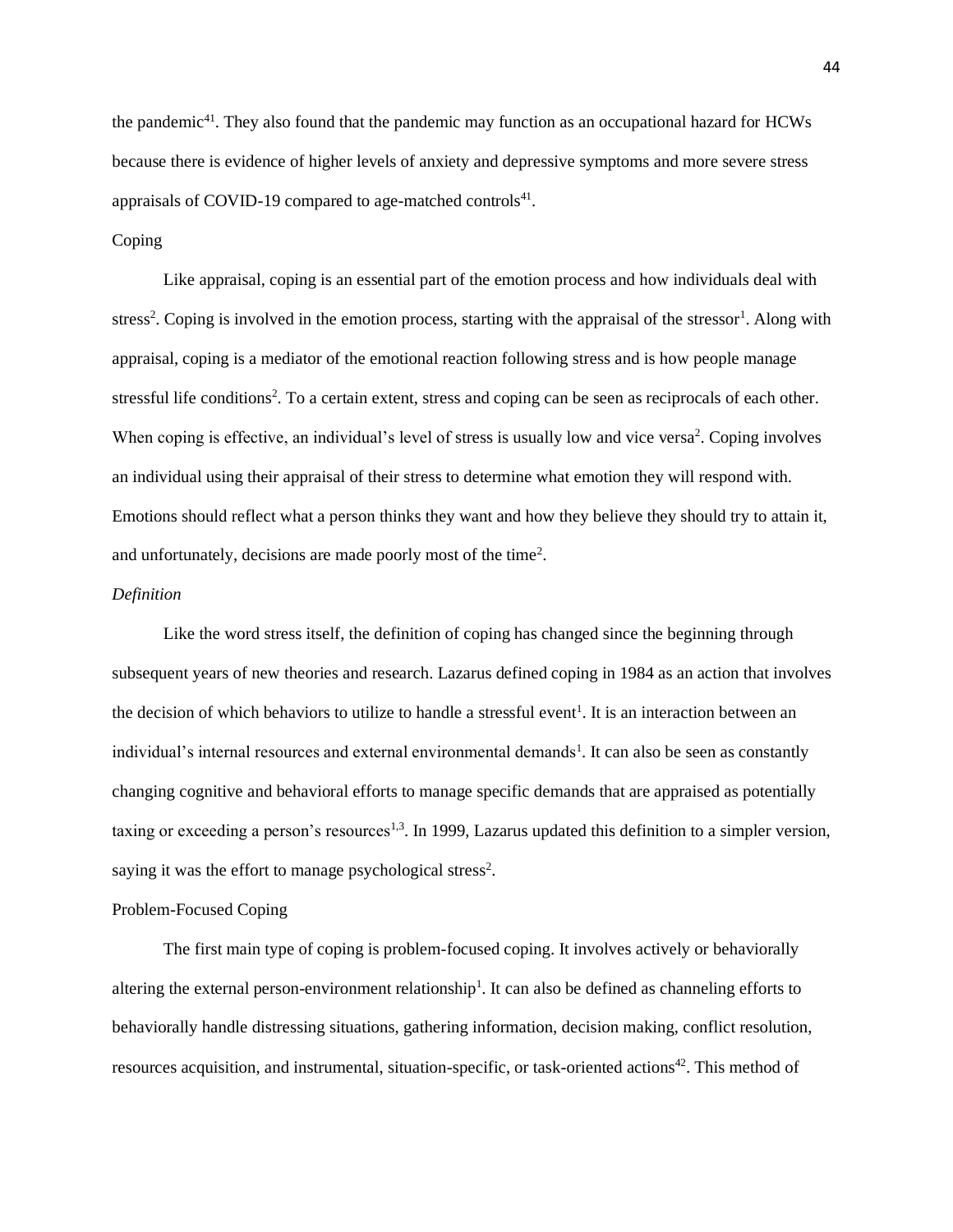coping allows the individual to focus attention on situation specific goals and allows for some sense of mastery and control in working toward attaining their goals<sup>3</sup>. Problem-focused coping efforts are often focused at defining the problem, generating alternative solutions, weighing the alternative in terms of its cost and benefit, choosing among the solutions, and acting on them<sup>1</sup>.

### *Emotion-Focused Coping*

One of the other main types of coping is known as emotion-focused coping. It involves altering the personal or internal meaning or relationship of a stressor<sup>2</sup>. It also uses positive reappraisal, which utilizes the process of cognitively reframing typically difficult thoughts in a positive manner. Doing this will impact deeply held values that become apparent when certain conditions occur and are needed to assist in the coping process<sup>2</sup>. Certain cognitive forms of this emotion-focused coping can lead to a change in the way a stimulus is perceived without changing the actual situation (also a form of reappraisal)<sup>1</sup>. An example of emotion-focused coping would be an individual deciding that there are more important things to worry about than their current stressor<sup>1</sup>.

### *Avoidant Coping*

The third and final main type of coping is avoidant coping. Avoidant coping involves cognitive and behavioral effects that are aimed at denying, minimizing, or otherwise avoiding dealing with stressful demands<sup>43</sup>. It has been previously speculated that avoidance coping may play a role in stress generation<sup>44</sup>. Reliance on avoidant coping seems especially likely to generate a new, broad range of stressors<sup>44</sup>. A great example of avoidant coping is procrastination as procrastinators use this method to avoid facing feelings or thoughts that are uncomfortable<sup>45</sup>.

### *Coping in AT or HCW*

Since the start of the COVID-19 pandemic, there has been a decent amount of preliminary literature that examines the coping strategies of HCWs and its effect on them. In New York City HCWs, Shechter found that 80% of their subjects adopted at least one type of coping behavior to manage COVID related stress with physical activity/exercise being the most commonly endorsed behavior in this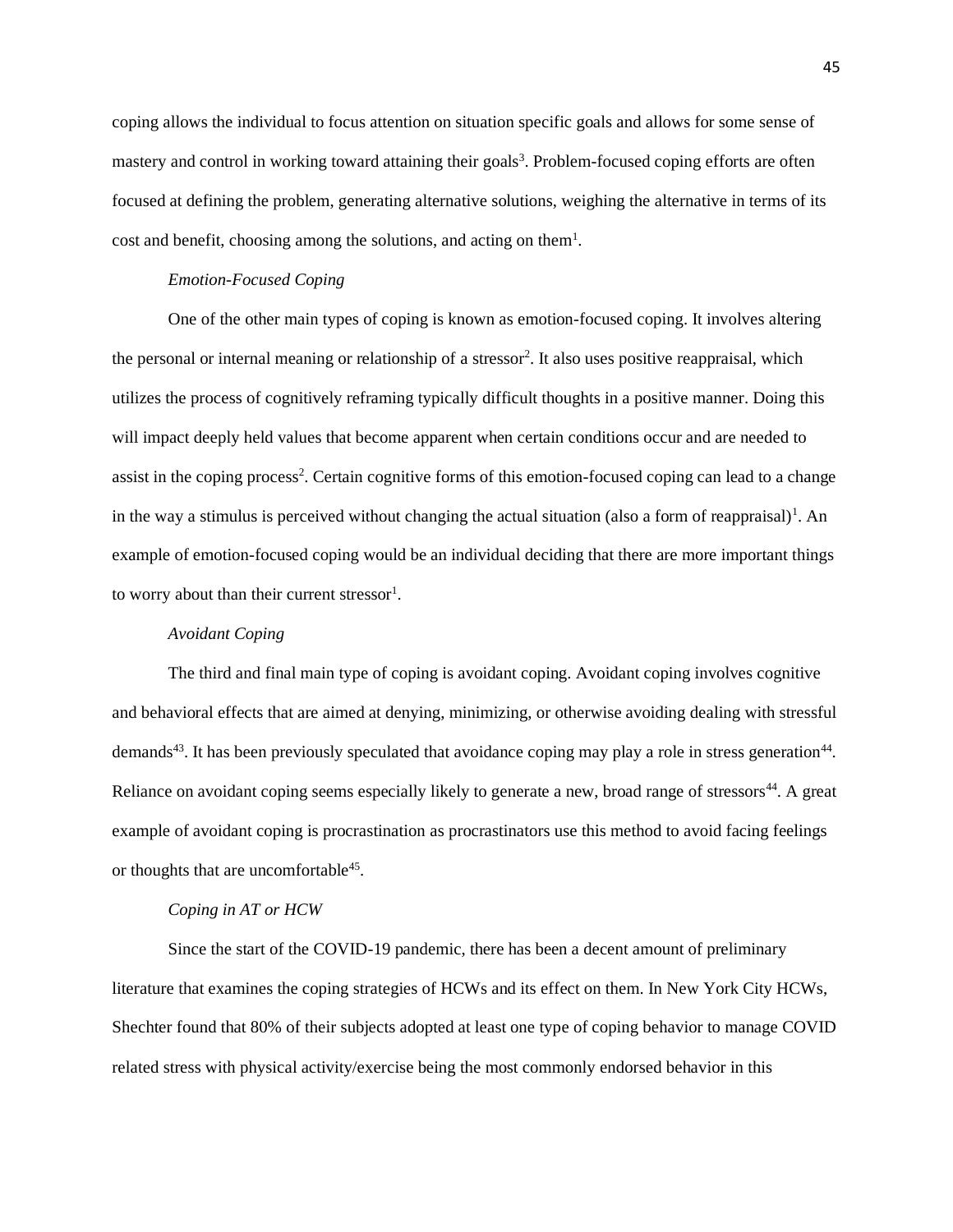population<sup>7</sup>. In China at the beginning of the pandemic, Mi and colleagues found that Chinese HCWs who adopted various coping strategies experienced less mental health issues<sup>46</sup>. They also reported the most common method was "a positive attitude and physical exercise" and many HCWs could benefit from better coping resources<sup>46</sup>. Moreover, Subasi found that seeking social support was the most common coping method used in Turkish HCWs<sup>47</sup>. One study found that HCWs using emotion-focused coping were associated with higher levels of depression<sup>40</sup>. This article was not the only one that found an issue with emotion-focused coping. Subasi found a positive significant relationship between emotion-focused coping and anxiety scores and a negative relationship with problem-focused coping<sup>47</sup>. Canestrari and colleagues found that Italian HCWs who used humor-based coping strategies perceived the pandemic as less stressful compared to those who did not use humor and humor was positively associated with the well-being of  $HCWs<sup>48</sup>$ .

# Current Resources for ATs/HCWs

There are some current resources aimed at assisting ATs and other HCWs in their mental health wellness. The National Athletic Trainers' Association (NATA) set out in 2014 to develop a peer-to-peer support program to assist members in the aftermath of a critical incident or catastrophic event. ATs Care formed to support ATs during crises in their lives. There are various ways to have a confidential conversation with a member of the AT Cares peer-support team. The website provides infographics on self-care following a critical incident that includes warning signs, self-help strategies, and things to avoid during an incident<sup>49</sup>. Since significant, ongoing psychological stress can have a negative impact on one's cognitive, emotional, behavioral, physical, and spiritual well-being<sup>50</sup>. There are many other general websites or spaces that ATs or HCWs can turn to for assistance with mental health crises. The Centers for Disease Control (CDC) website provides hotline numbers for suicide prevention, disaster distress, domestic violence, child abuse, and sexual assault while also providing resources for LGBTQ+, older adults, and veterans/active military. The CDC also provides websites to find a psychiatrist, psychologist, and a provider to help treat substance abuse/addiction<sup>51</sup>. The National Alliance on Mental Illness (NAMI)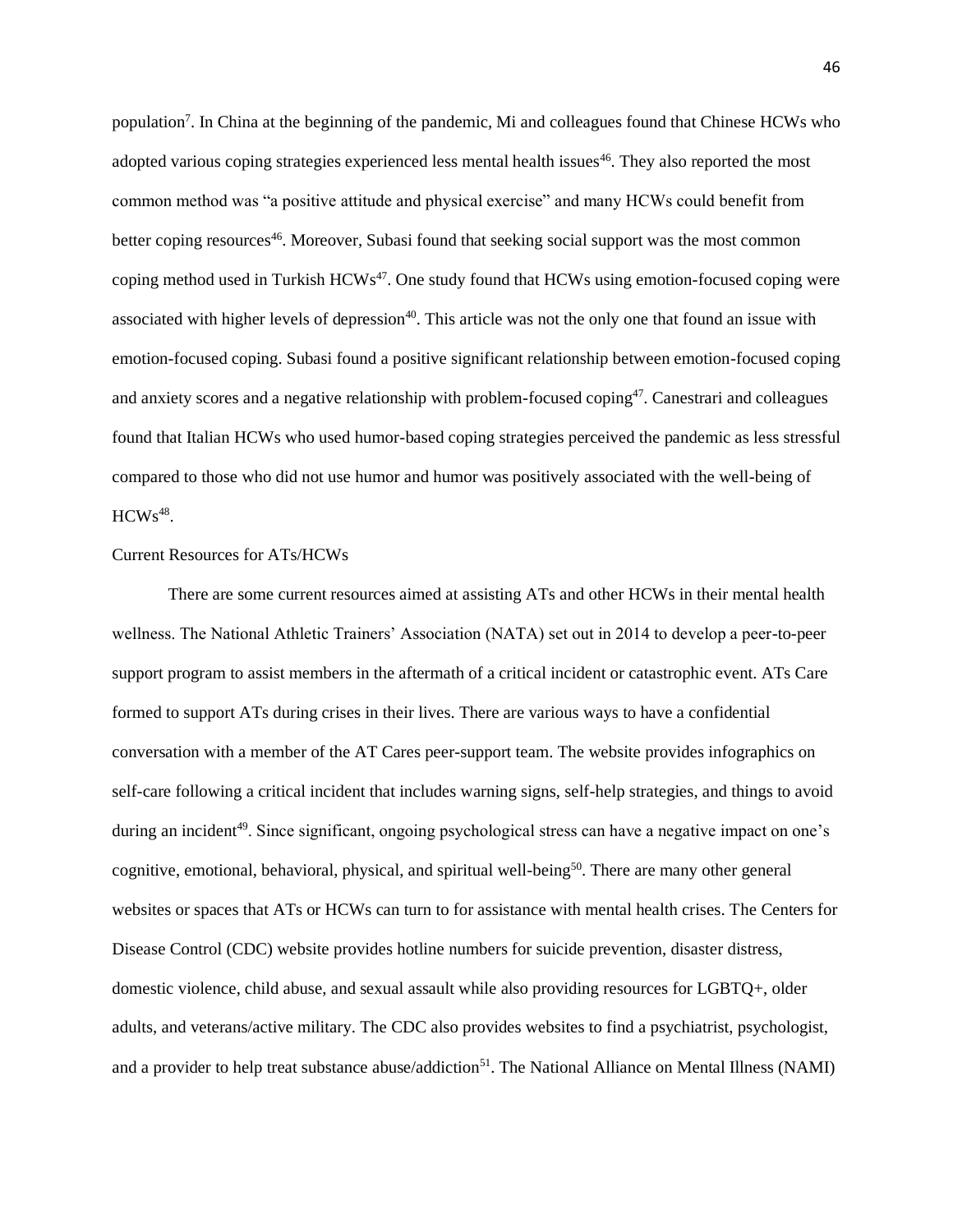aims to provide warning signs, support, and advice to HCWs. The NAMI website also gives resources where HCWS can find confidential and professional support along with peer support. This organization provides information on how to build resilience with learning new skills and tools<sup>52</sup>.

Measures Used in the Study

### *Perceived Stress Scale*

One of the measures used in this study will be the Perceived Stress Scale-10 (PSS-10). The PSS-10 contains 10 items to measure a person's perceived stress. The PSS was developed by Cohen in 1983 and has been cited in other studies over 1,500 times since its inception<sup>53</sup>. It was found to present adequate reliability and was correlated with life-event scores, depressive and physical symptomology, utilization of health services, and social anxiety. The PSS has been used in numerous different populations since its creation.

### *Stress Appraisal Measure*

For this research, the Stress Appraisal Measure (SAM) will be used as well. The SAM was developed by Mr. Edward Peacock and Dr. Paul Wong to measure both primary and secondary appraisal along with overall perceived stressfulness in response to a certain stressful event<sup>54</sup>. After three separate initial studies, the authors found the SAM to demonstrate good psychometric properties and measures six relatively independent dimensions including threat, challenge, centrality, controllable by self, controllable by others, uncontrollable, and overall stressfulness<sup>54</sup>. The SAM has been cited over 600 times since its induction in 1990 with about 200 of those citations being since 2017. The SAM has been used in various populations including undergraduate college students, various levels and ages of athletes, spouses of stroke survivors, and stroke patients.

### *Brief COPE Questionnaire*

The last measure used in this study will be the Brief COPE. This measure examined the strategies used for coping or regulating cognitions in response to stressors. It breaks down coping strategies into three categories that include problem-focused, emotion-focused, and avoidant coping. These categories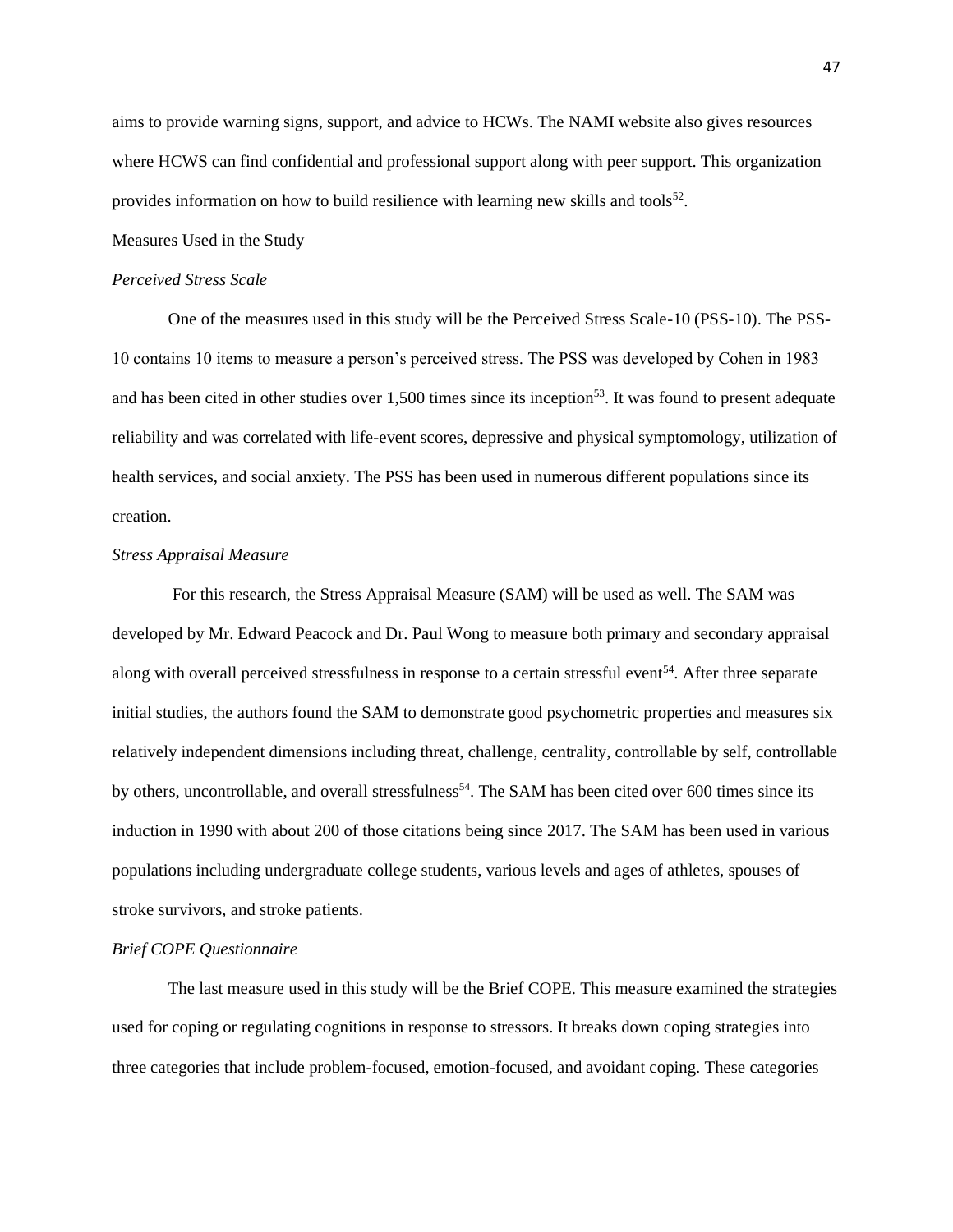are then broken down into 14 subscales including self-distraction, active coping, denial, substance use, use of emotional support, use of instrumental support, behavioral disengagement, venting, positive reframing, planning, humor, acceptance, religion, and self-blame. Carver initially created the full COPE and began the Brief COPE in 1997. The full COPE has been cited over 15,000 times while the Brief COPE has been cited almost  $7,000$  times<sup>55</sup>.

### Conclusion

In conclusion, researchers have been concerned with learning about stress and how it affects people for about the past 100 years. Stress is a fundamental aspect of everyday life as it affects everyone in different ways. Large, unexpected events, like the world-wide COVID-19 pandemic can have adverse effects on everyday stress. While some quality preliminary research has been conducted on how the pandemic has affected stress and other related factors in people, mainly HCWs, there is a void in the literature for some populations. Athletic training, as a healthcare profession, has currently been vastly underrepresented in the current literature so far. The authors are hopeful that this study can be one of the first of its kind to attempt to measure the stress, stress appraisal, and coping strategies of ATs in the pandemic.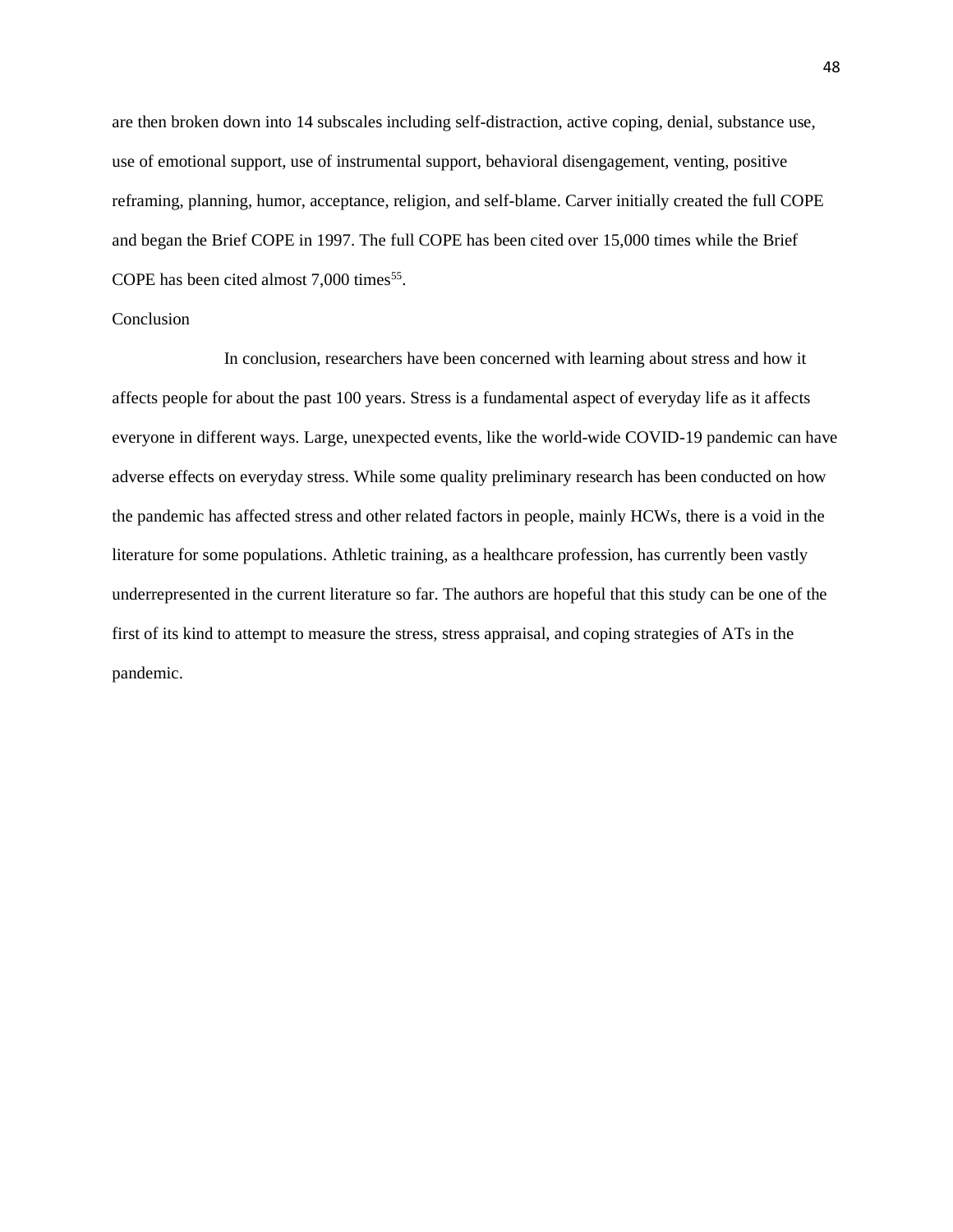#### REFERENCES

1. Lazarus RS, Folkman S. *Stress, Appraisal, and Coping*. Springer US; 1984.

2. Lazarus RS. *Stress and Emotion: A New Synthesis*. Springer US; 1999.

3. Matthieu MM, Ivanoff A. Using stress, appraisal, and coping theories in clinical practice: Assessments of coping strategies after disasters. *Brief Treat Crisis Interv*. 2006;6(4):337-348. doi:10.1093/brieftreatment/mhl009

4. Selye H. *The Stress of Life*. McGraw-Hill; 1956.

5. Everly G, Lating J. *A Clinical Guide to the Treatment of the Human Stress Response*. 2nd ed. Kluwer Academic; 2002.

6. Stress management: Know your triggers. Mayoclinic.org. Published July 29, 2021. Accessed September 1, 2021. https://www.mayoclinic.org/healthy-lifestyle/stress-management/in-depth/stressmanagement/art-20044151

7. Shechter A, Diaz F, Moise N, et al. Psychological distress, coping behaviors, and preferences for support among New York healthcare workers during the COVID-19 pandemic. *Gen Hosp Psychiatry*. 2020;66:1-8. doi:10.1016/j.genhosppsych.2020.06.007

8. Simmons B, Nelson D. Eustress at work: The relationship between hope and health in hospital nurses. *Health care management review*. Published online 2001:7-18.

9. Merrill JE, Thomas SE. Interactions between adaptive coping and drinking to cope in predicting naturalistic drinking and drinking following a lab-based psychosocial stressor. *Addict Behav*.

2013;38(3):1672-1678. doi:10.1016/j.addbeh.2012.10.003

10. American Psychological Association Dictionary. American Psychological Association. Accessed September 1, 2021. https://dictionary.apa.org/psychosocial-stressor

11. Robinette JW, Charles ST. Age, Rumination, and emotional recovery from a psychosocial stressor. *J Gerontol B Psychol Sci Soc Sci*. 2016;71(2):265-274. doi:10.1093/geronb/gbu097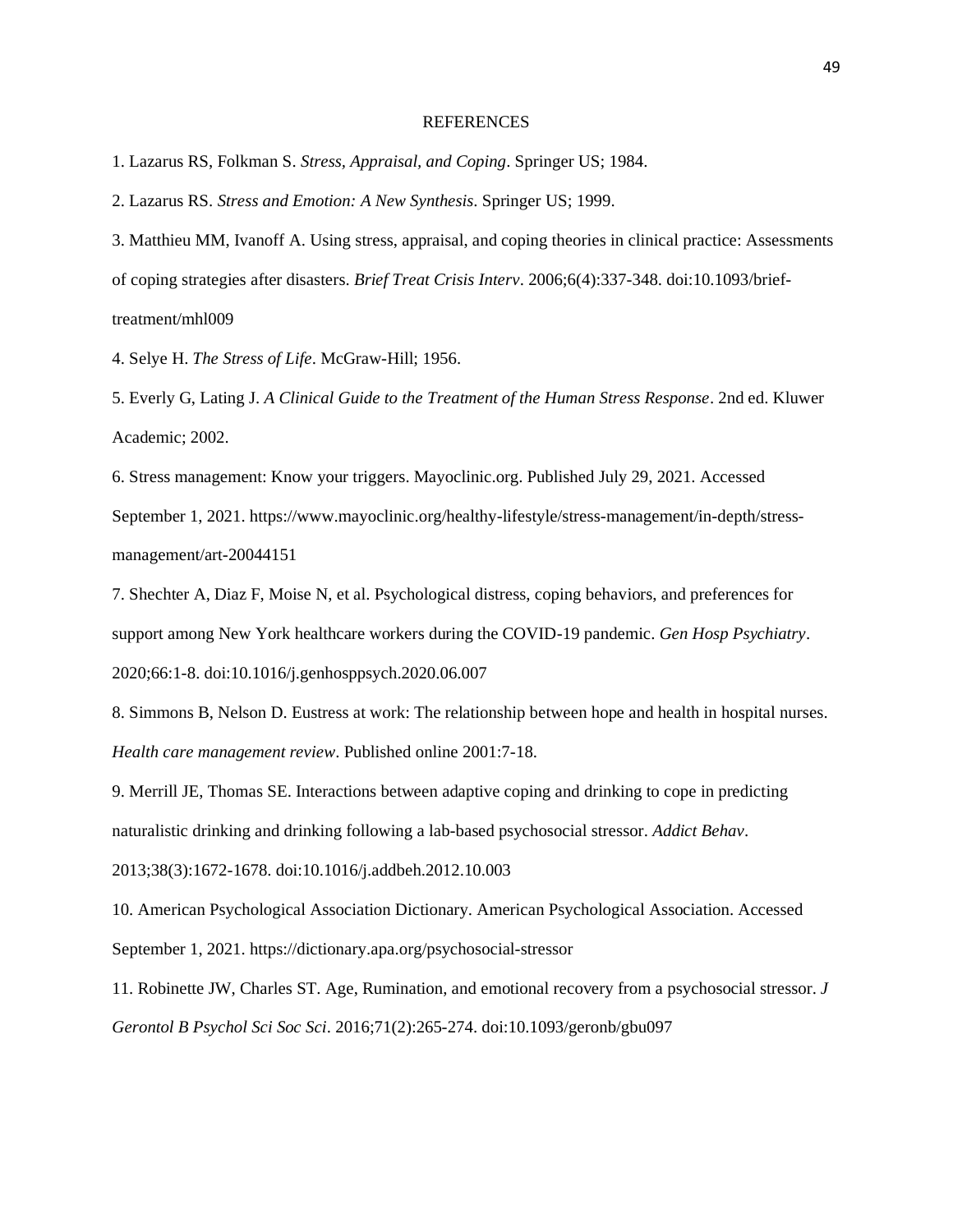12. Lazarus RS, Cohen JB. Environmental Stress. In: Altman I, Wohlwill JF, eds. *Human Behavior and Environment*. Springer US; 1977:89-127. doi:10.1007/978-1-4684-0808-9\_3

13. Ganong W. *Review of Medical Physiology*. 18th ed. Appleton and Lange; 1997.

14. Katzung B. *Basic and Clinical Pharmacology*. 5th ed. Lange; 1992.

15. Moore H. Characterizing interactions between habitual caffeine consumption and stress response physiology in female students. Published online 2014.

https://scholarship.claremont.edu/scripps\_theses/377/

16. Krystal JH. Responding to the hidden pandemic for healthcare workers: stress. *Nat Med*.

2020;26(5):639-639. doi:10.1038/s41591-020-0878-4

17. Hendrix AE, Acevedo EO, Hebert E. An examination of stress and burnout in certified athletic trainers at division I-a universities. *J Athl Train*. 2000;35(2):139-144.

18. Roth DL, Wiebe DJ, Fillingim RB, Shay KA. Life events, fitness, hardiness, and health: A simultaneous analysis of proposed stress-resistance effects. *J Pers Soc Psychol*. 1989;57(1):136-142. doi:10.1037/0022-3514.57.1.136

19. DeFreese JD, Mihalik JP. Work-based social interactions, perceived stress, and workload incongruence as antecedents of athletic trainer burnout. *J Athl Train*. 2016;51(1):28-34.

doi:10.4085/1062-6050-51.2.05

20. Eberman LE, Kahanov L. Athletic trainer perceptions of life-work balance and parenting concerns. *J Athl Train*. 2013;48(3):416-423. doi:10.4085/1062-6050-48.2.01

21. Spoorthy MS, Pratapa SK, Mahant S. Mental health problems faced by healthcare workers due to the COVID-19 pandemic–A review. *Asian J Psychiatry*. 2020;51:102119. doi:10.1016/j.ajp.2020.102119 22. Hall RCW, Hall RCW, Chapman MJ. The 1995 Kikwit Ebola outbreak: lessons hospitals and

physicians can apply to future viral epidemics. *Gen Hosp Psychiatry*. 2008;30(5):446-452.

doi:10.1016/j.genhosppsych.2008.05.003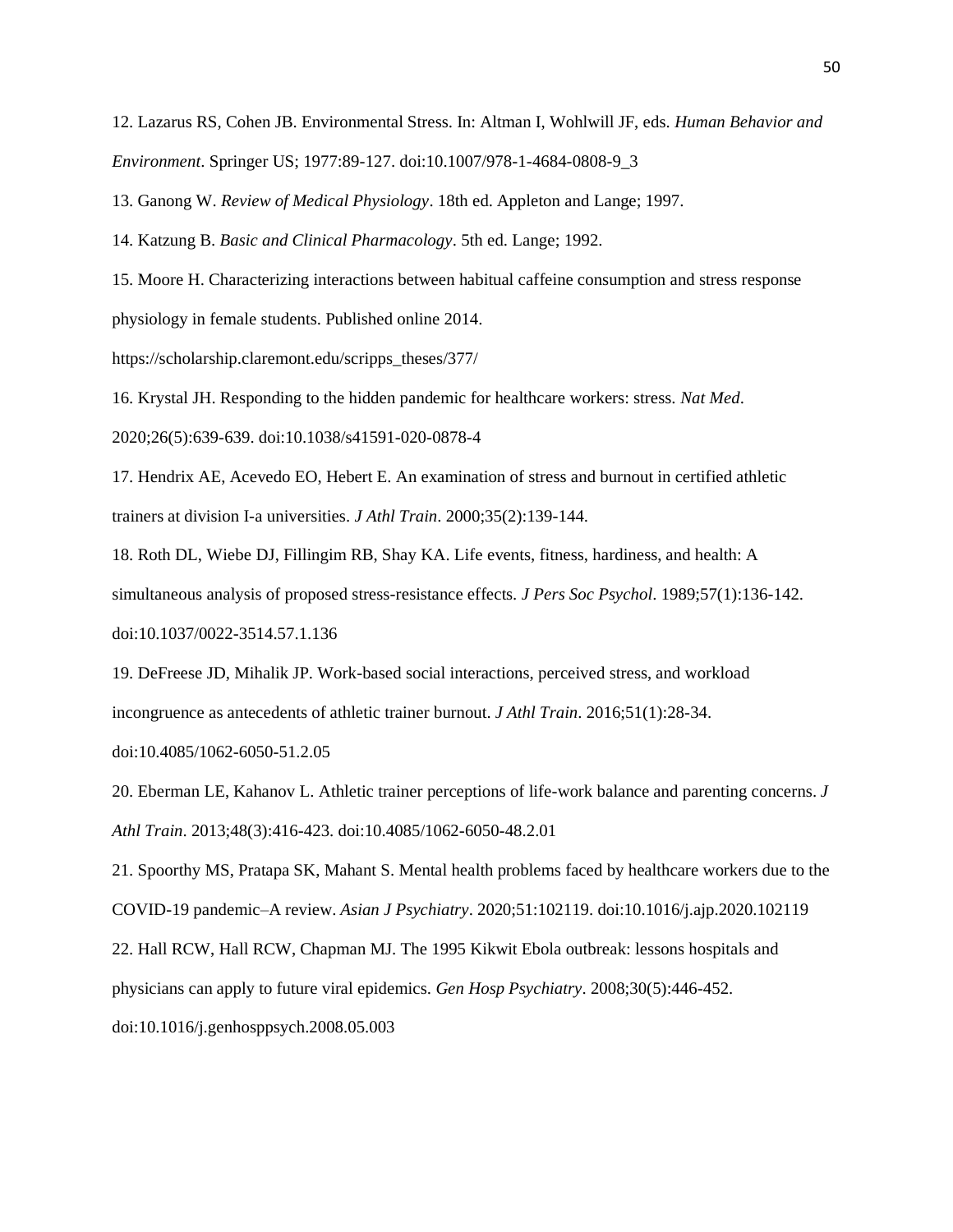23. Muller AE, Hafstad EV, Himmels JPW, et al. The mental health impact of the covid-19 pandemic on healthcare workers, and interventions to help them: A rapid systematic review. *Psychiatry Res*.

2020;293:113441. doi:10.1016/j.psychres.2020.113441

24. Sim K, Huak Chan Y, Chong PN, Chua HC, Wen Soon S. Psychosocial and coping responses within the community health care setting towards a national outbreak of an infectious disease. *J Psychosom Res*. 2010;68(2):195-202. doi:10.1016/j.jpsychores.2009.04.004

25. Kim MS, Kim T, Lee D, et al. Mental disorders among workers in the healthcare industry: 2014 national health insurance data. *Ann Occup Environ Med*. 2018;30(1):31. doi:10.1186/s40557-018-0244-x 26. Tawfik DS, Scheid A, Profit J, et al. Evidence relating health care provider burnout and quality of care: A systematic review and meta-analysis. *Ann Intern Med*. 2019;171(8):555. doi:10.7326/M19-1152 27. Lee RLT, West S, Tang ACY, et al. A qualitative exploration of the experiences of school nurses during COVID-19 pandemic as the frontline primary health care professionals. *Nurs Outlook*. 2021;69(3):399-408. doi:10.1016/j.outlook.2020.12.003

28. Wilson W, Raj JP, Rao S, et al. Prevalence and predictors of stress, anxiety, and depression among healthcare workers managing COVID-19 pandemic in India: A nationwide observational study. *Indian J Psychol Med*. 2020;42(4):353-358. doi:10.1177/0253717620933992

29. Zhu Z, Xu S, Wang H, et al. COVID-19 in Wuhan: Immediate psychological impact on 5062 health workers. *Psychiatry and Clinical Psychology*; 2020. doi:10.1101/2020.02.20.20025338

30. Arafa A, Mohammed Z, Mahmoud O, Elshazley M, Ewis A. Depressed, anxious, and stressed: What have healthcare workers on the frontlines in Egypt and Saudi Arabia experienced during the COVID-19 pandemic? *J Affect Disord*. 2021;278:365-371. doi:10.1016/j.jad.2020.09.080

31. Prasad K, McLoughlin C, Stillman M, et al. Prevalence and correlates of stress and burnout among U.S. healthcare workers during the COVID-19 pandemic: A national cross-sectional survey study. *EClinicalMedicine*. 2021;35:100879. doi:10.1016/j.eclinm.2021.100879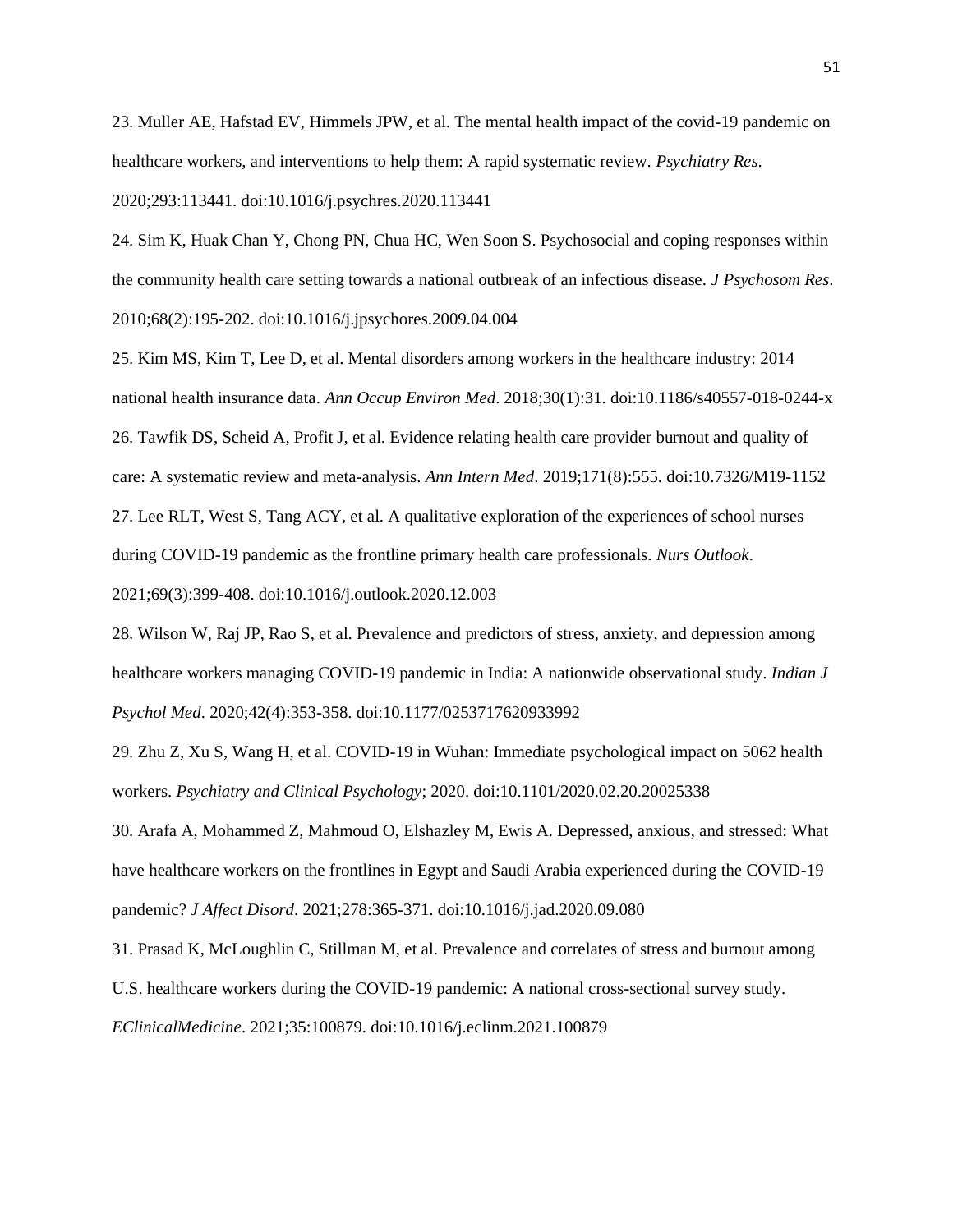32. Marvaldi M, Mallet J, Dubertret C, Moro MR, Guessoum SB. Anxiety, depression, trauma-related, and sleep disorders among healthcare workers during the COVID-19 pandemic: A systematic review and meta-analysis. *Neurosci Biobehav Rev*. 2021;126:252-264. doi:10.1016/j.neubiorev.2021.03.024

33. Pappa S, Ntella V, Giannakas T, Giannakoulis VG, Papoutsi E, Katsaounou P. Prevalence of depression, anxiety, and insomnia among healthcare workers during the COVID-19 pandemic: A systematic review and meta-analysis. *Brain Behav Immun*. 2020;88:901-907.

doi:10.1016/j.bbi.2020.05.026

34. Friedberg JP, Adonis MN, Von Bergen HA, Suchday S. September 11th related stress and trauma in New Yorkers. *Stress Health*. 2005;21(1):53-60. doi:10.1002/smi.1039

35. Pollard LJ, Bates LW. Religion and perceived stress among undergraduates during Fall 2001 final examinations. *Psychol Rep*. 2004;95(3):999-1007. doi:10.2466/pr0.95.3.999-1007

36. Swenson DX, Henkel-Johnson G. A college community's vicarious stress reaction to September 11th terrorism. *Traumatology*. 2003;9(2):93-105. doi:10.1177/153476560300900203

37. Regehr C, Bober T. *In the Line of Fire: Trauma in the Emergency Services*. Oxford University Press; 2005.

38. Chang EC. Dispositional optimism and primary and secondary appraisal of a stressor: Controlling for confounding influences and relations to coping and psychological and physical adjustment. *J Pers Soc Psychol*. 1998;74(4):1109-1120. doi:10.1037/0022-3514.74.4.1109

39. Lewis S, Roberts A. Crisis assessment tools: The good, the bad, the available. *Brief Treatment and Crisis Intervention*. Published online 2001:17-28.

40. Rolin SN, Flis A, Davis JJ. Work coping, stress appraisal, and psychological resilience: Reaction to the COVID-19 pandemic among health care providers. *Psychol Neurosci*. Published online July 22, 2021. doi:10.1037/pne0000257

41. Pearman A, Hughes ML, Smith EL, Neupert SD. Mental health challenges of United States healthcare professionals during COVID-19. *Front Psychol*. 2020;11:2065. doi:10.3389/fpsyg.2020.02065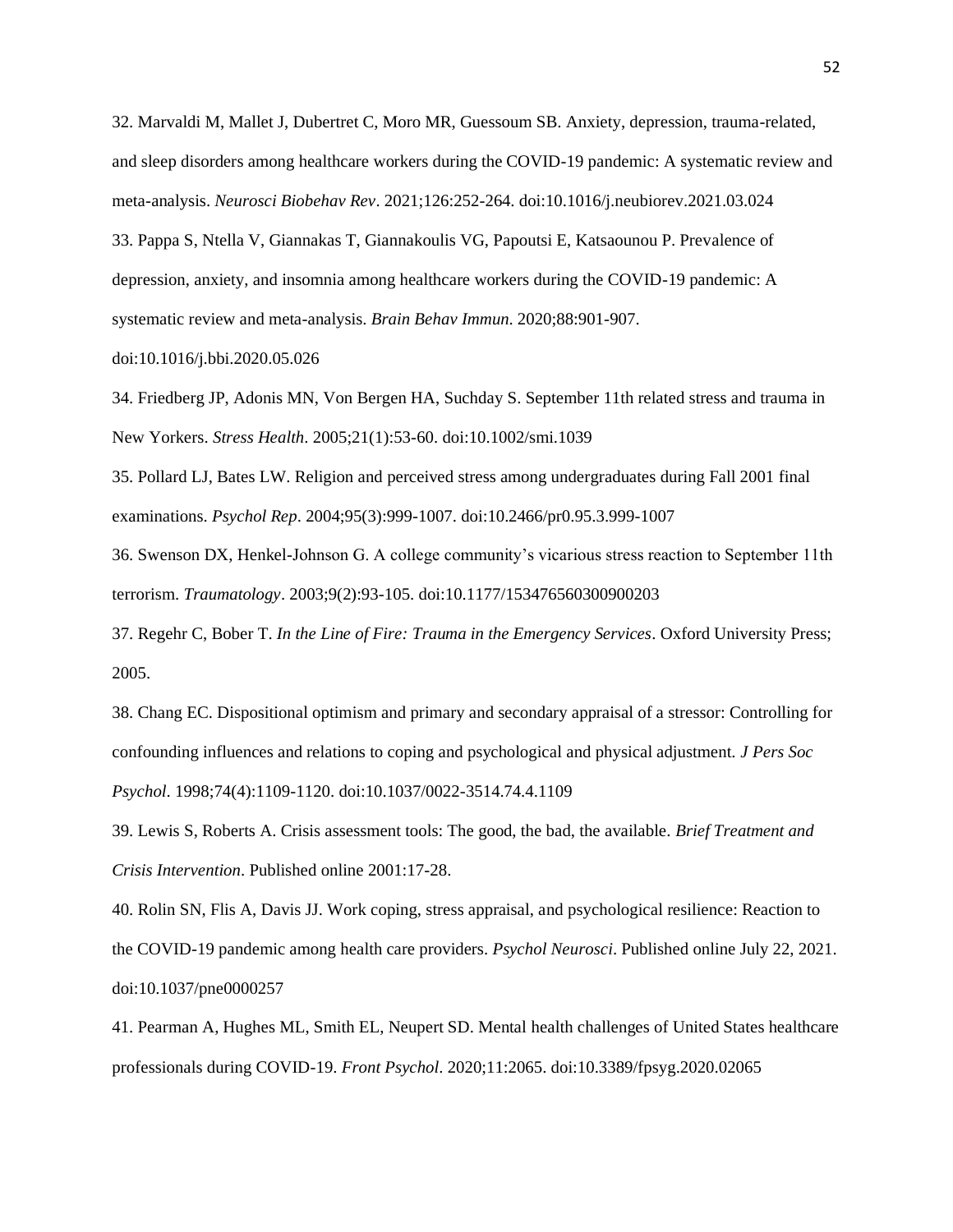42. Folkman S, Moskowitz JT. Positive affect and the other side of coping. *Am Psychol*. 2000;55(6):647- 654. doi:10.1037/0003-066X.55.6.647

43. Cronkite R, Moos R, Beckman E, Leber W. *Handbook of Depression*. Guilford Press; 1995.

44. Joiner T, Coyne J. The interactional nature of depression: Advances in interpersonal approaches. *American Psychological Association*. Published online 1999.

45. Scott E. Avoidance coping and why it creates additional stress. verywellmind. Accessed Febuary 1, 2022. https://www.verywellmind.com/avoidance-coping-and-stress-4137836

46. Mi T, Yang X, Sun S, et al. Mental health problems of HIV healthcare providers during the COVID-

19 pandemic: The interactive effects of stressors and coping. *AIDS Behav*. 2021;25(1):18-27.

doi:10.1007/s10461-020-03073-z

47. Özçevik Subaşi D, Akça Sümengen A, Şimşek E, Ocakçı AF. Healthcare workers' anxieties and coping strategies during the COVID‐19 pandemic in Turkey. *Perspect Psychiatr Care*. 2021;57(4):1820- 1828. doi:10.1111/ppc.12755

48. Canestrari C, Bongelli R, Fermani A, et al. Coronavirus disease stress among Italian healthcare workers: The role of coping humor. *Front Psychol*. 2021;11:601574. doi:10.3389/fpsyg.2020.601574 49. ATs Care. NATA.org. Accessed September 1, 2021. https://www.nata.org/membership/about-

membership/member-resources/ats-care

50. Everly G. Assisting individuals in crisis. *International Critical Incident Stress Foundation*. Published online 2006.

51. Mental Health: People Seeking Help. CDC.gov. Published 2021. Accessed August 1, 2021. https://www.cdc.gov/mentalhealth/tools-resources/individuals/index.htm.

52. Health Care Professional. NAMI.org. Accessed August 1, 2021. https://www.nami.org/Your-Journey/Frontline-Professionals/Health-Care-Professionals.

53. Cohen S, Kamarck T, Mermelstein R. Perceived Stress Scale (PSS). Published online 1983:385-396. doi:10.13072/midss.461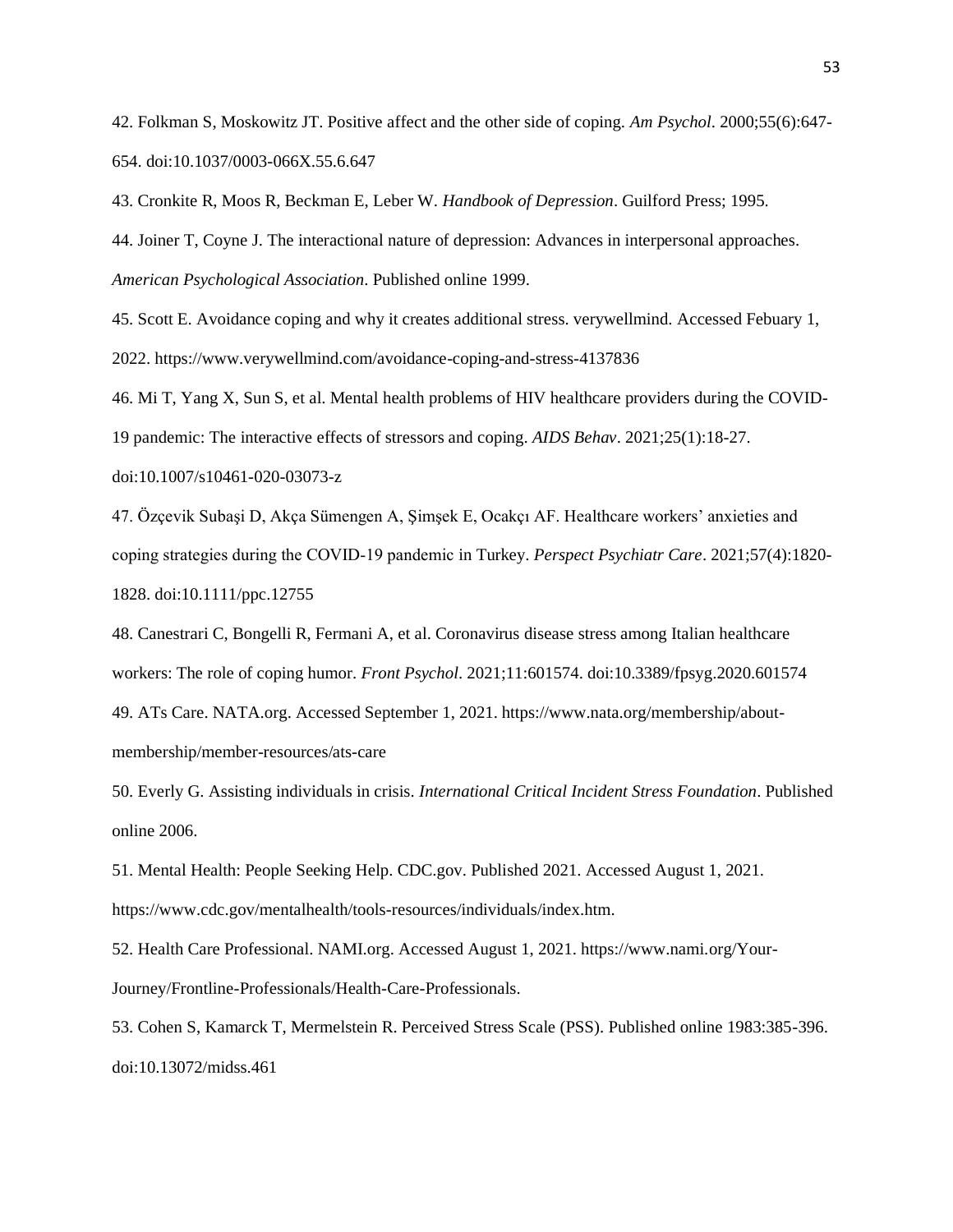54. Peacock EJ, Wong PTP. The stress appraisal measure (SAM): A multidimensional approach to cognitive appraisal. *Stress Med*. 1990;6(3):227-236. doi:10.1002/smi.2460060308 55. Carver CS. You want to measure coping but your protocol' too long: Consider the brief cope. *Int J Behav Med*. 1997;4(1):92-100. doi:10.1207/s15327558ijbm0401\_6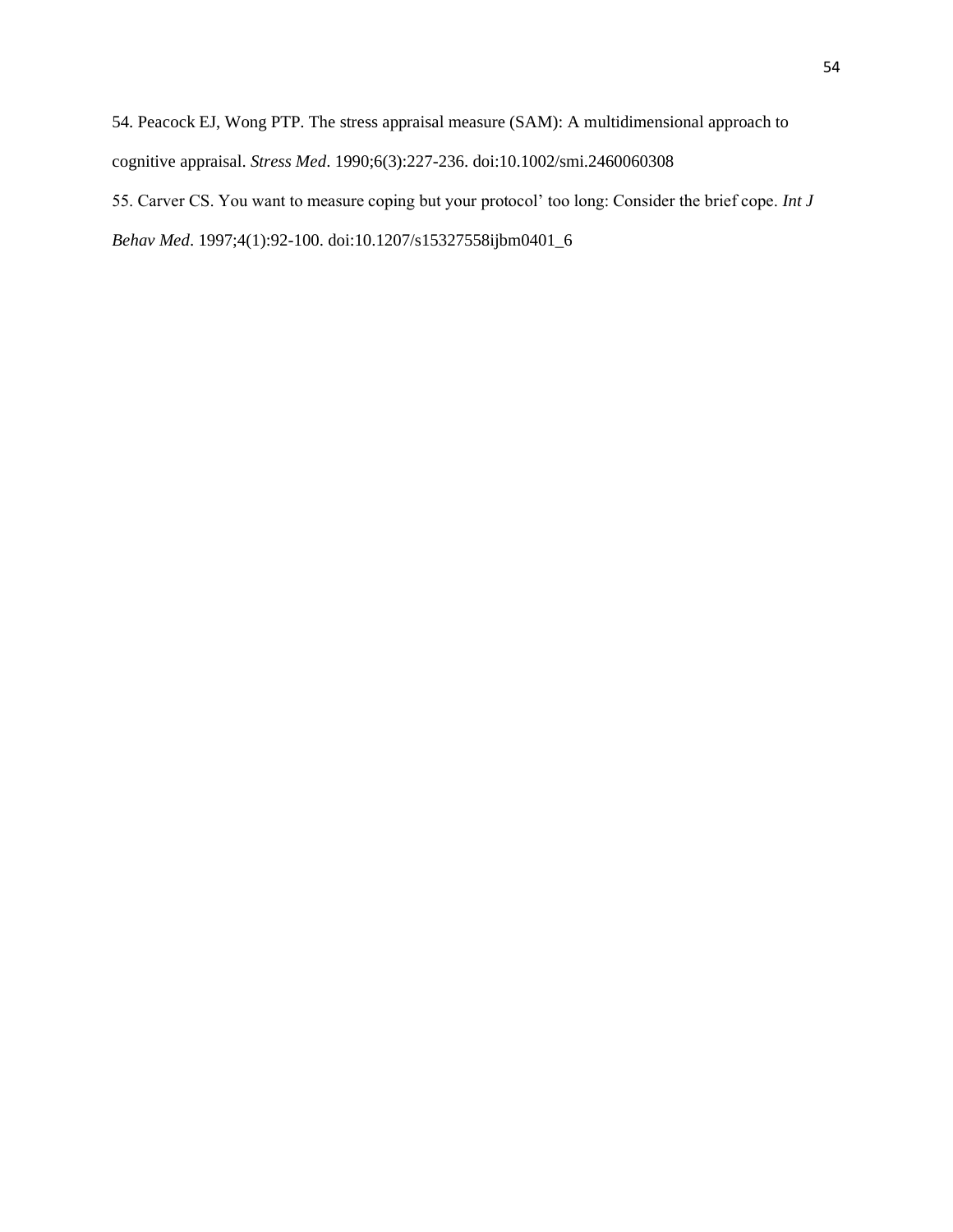### APPENDIX B

### SURVEY QUESTIONS

### DEMOGRAPHICS

Age (as entered by participant): Gender Identity: Male Female **Transgender** Gender Fluid Non-Binary **Other** Race American Indian or Alaska Native Asian Black or African American Native Hawaiian or Other Pacific Islander White Two or more races Ethnicity Hispanic or Latino or Spanish Origin Non Hispanic or Latino or Spanish Origin Current job setting Secondary school College Professional Sport Industrial Military **Other** Years of experience as AT (as entered by participant): State (as entered by participant): Country (as entered by participant): Current diagnosed mental health issues (as entered by participant): Highest level of education Bachelor's Master's Doctorate Average working hours a week before pandemic (as entered by participant): Average working hours a week during the pandemic (as entered by participant): If your job has changed during the pandemic, what is your current job setting? My job setting didn't change option Secondary school College Professional Sport Industrial Military Non-AT job (list job) Other Is AT your primary source of income?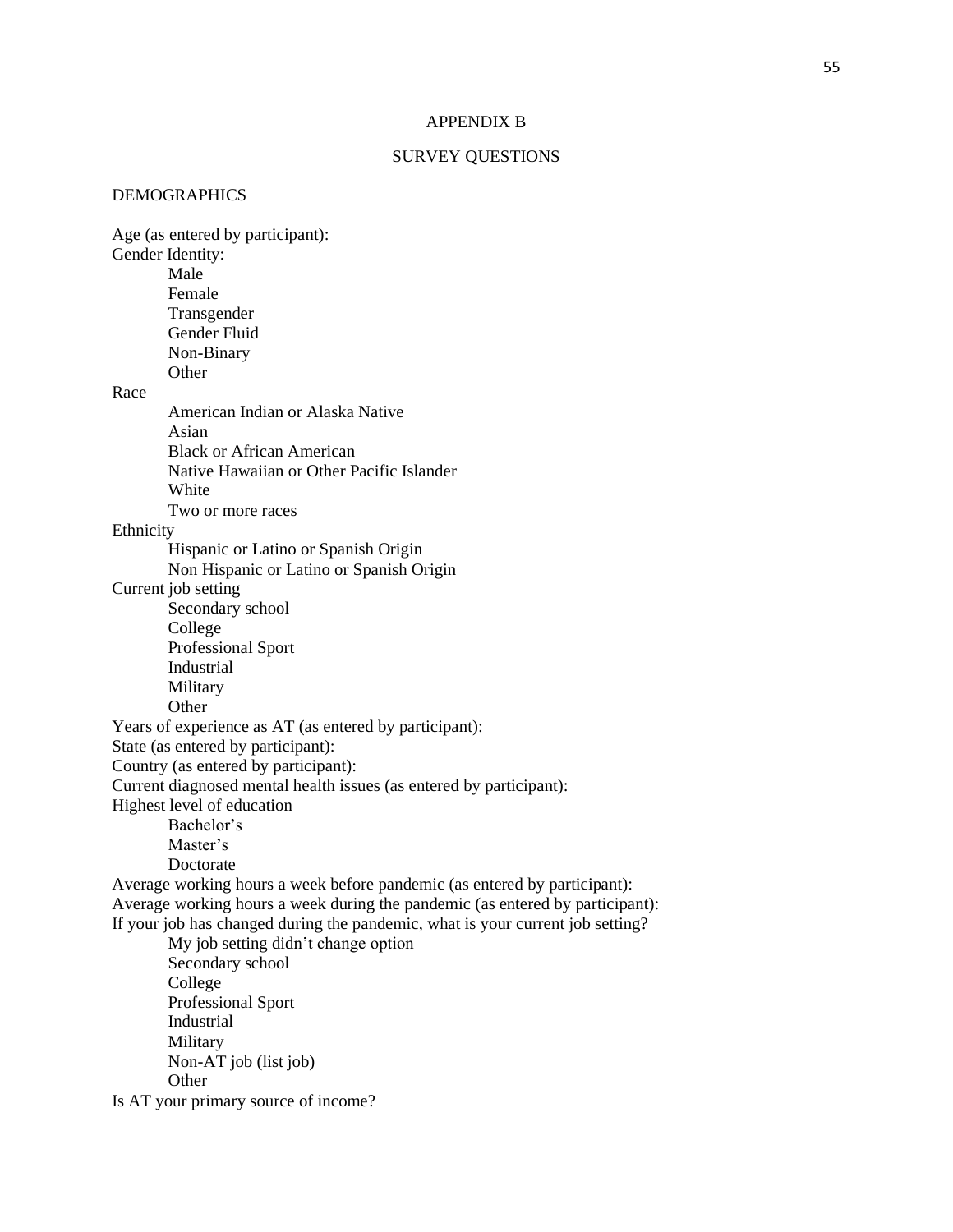Yes/No

Is there something outside of work and the pandemic that is influencing your response? No/Yes If yes, please explain

Based on what has happened to you in the pandemic, do you feel underutilized as an AT? No/Yes

Please explain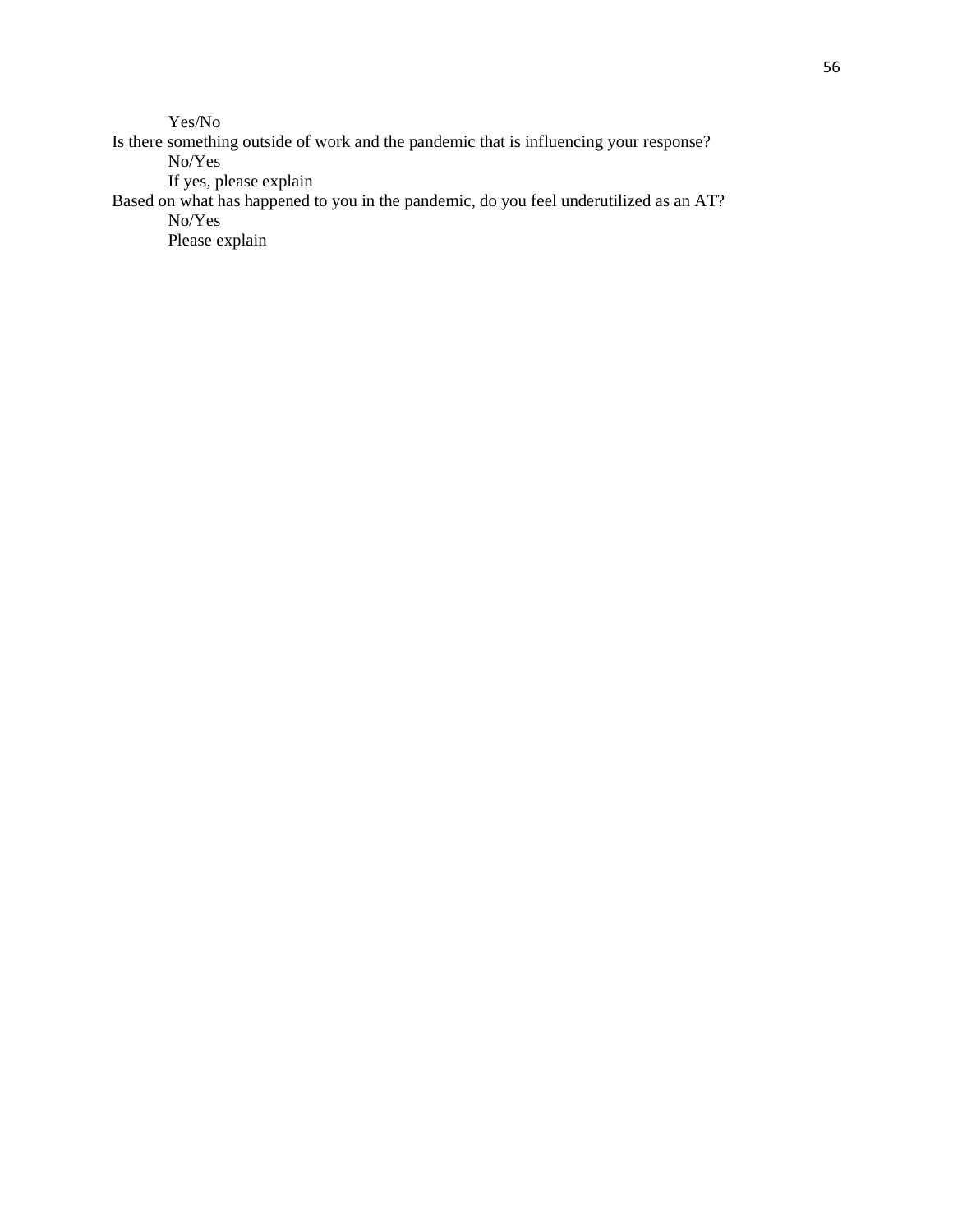# PERCEIVED STRESS SCALE

Rate responses on a 5-point Likert scale

 $0=$ Never

1=Almost Never

2=Sometimes

3=Fairly Often

- 4=Very Often
- 1. In the last month, how often have you been upset because of something that happened unexpectedly?

2. In the last month, how often have you felt that you were unable to control the important things in your life?

3. In the last month, how often have you felt nervous and "stressed"?

4. In the last month, how often have you felt confident about your ability to handle your personal problems?

5. In the last month, how often have you felt that things were going your way?

6. In the last month, how often have you found that you could not cope with all the things that you had to do?

7. In the last month, how often have you been able to control irritations in your life?

8. In the last month, how often have you felt that you were on top of things?

9. In the last month, how often have you been angered because of things that were outside of your control?

10. In the last month, how often have you felt difficulties were piling up so high that you could not overcome them?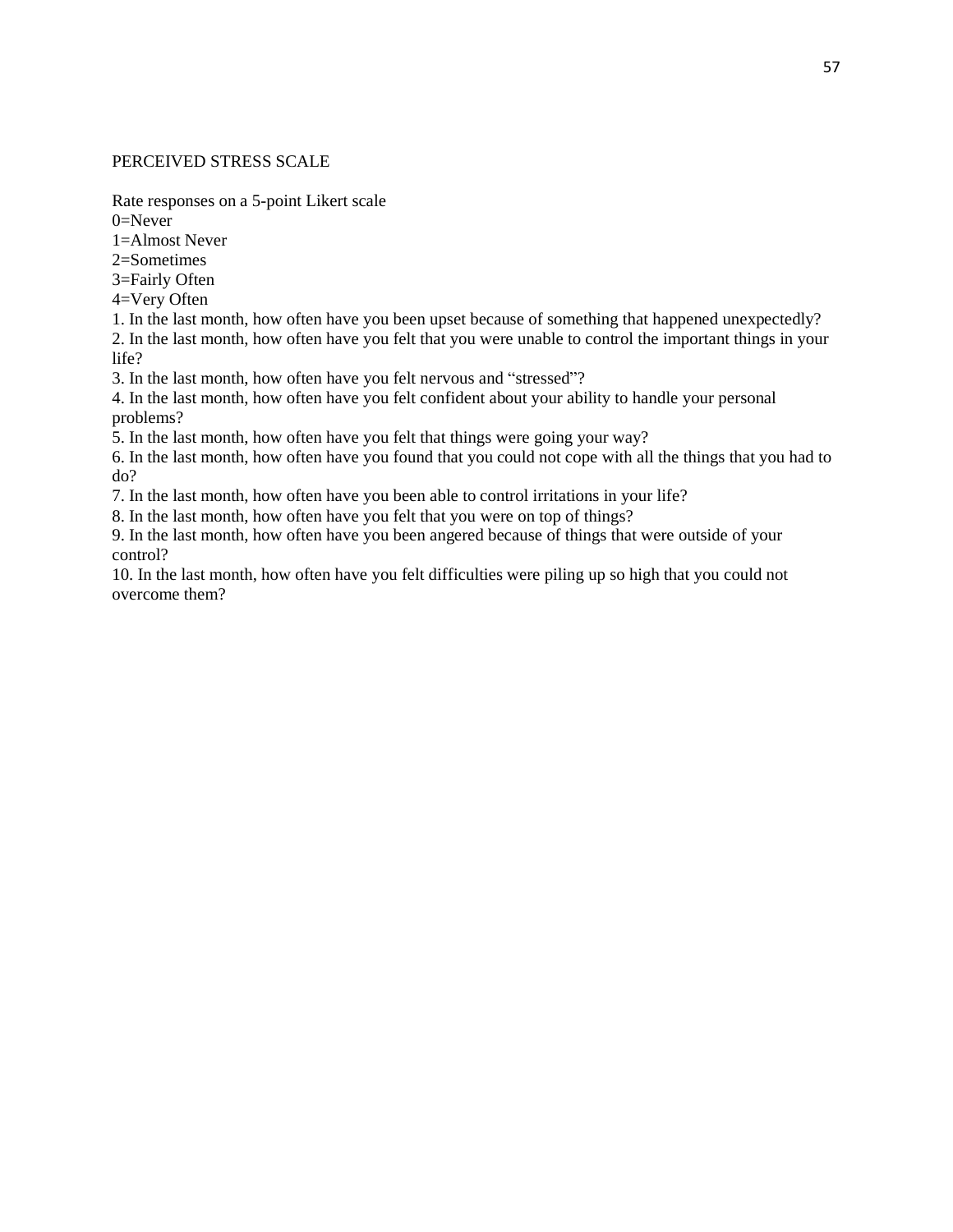### STRESS APPRAISAL MEASURE

Rate responses on a 5-point Likert scale

1=Not at all

- 2=Slightly 3=Moderately 4=Considerably
- 5=Extremely
	- 1. Is this a totally hopeless situation?
	- 2. Does this situation create tension in me?
	- 3. Is the outcome of this situation uncontrollable by anyone?
	- 4. Is there someone or some agency I can turn to for help if I need it?
	- 5. Does this situation make me feel anxious?
	- 6. Does this situation have important consequences for me?
	- 7. Is this going to have a positive impact on me?
	- 8. How eager am I to tackle this problem?
	- 9. How much will I be affected by the outcome of this situation?
	- 10. To what extent can I become a stronger person because of this problem?
	- 11. Will the outcome of this situation be negative?
	- 12. Do I have the ability to do well in this situation?
	- 13. Does this situation have serious implications for me?
	- 14. Do I have what it takes to do well in this situation?
	- 15. Is there help available to me for dealing with this problem?
	- 16. Does this situation tax or exceed my coping resources?
	- 17. Are there sufficient resources available to help me in dealing with this situation?
	- 18. Is it beyond anyone's power to do anything about this situation?
	- 19. To what extent am I excited thinking about the outcome of this situation?
	- 20. How threatening is this situation?
	- 21. Is the problem unresolvable by anyone?
	- 22. Will I be able to overcome the problem?
	- 23. Is there anyone who can help me to manage this problem?
	- 24. To what extent do I perceive this situation as stressful?
	- 25. Do I have the skills necessary to achieve a successful outcome to this situation?
	- 26. To what extent does this event require coping efforts on my part?
	- 27. Does this situation have long-term consequences for me?
	- 28. Is this going to have a negative impact on me?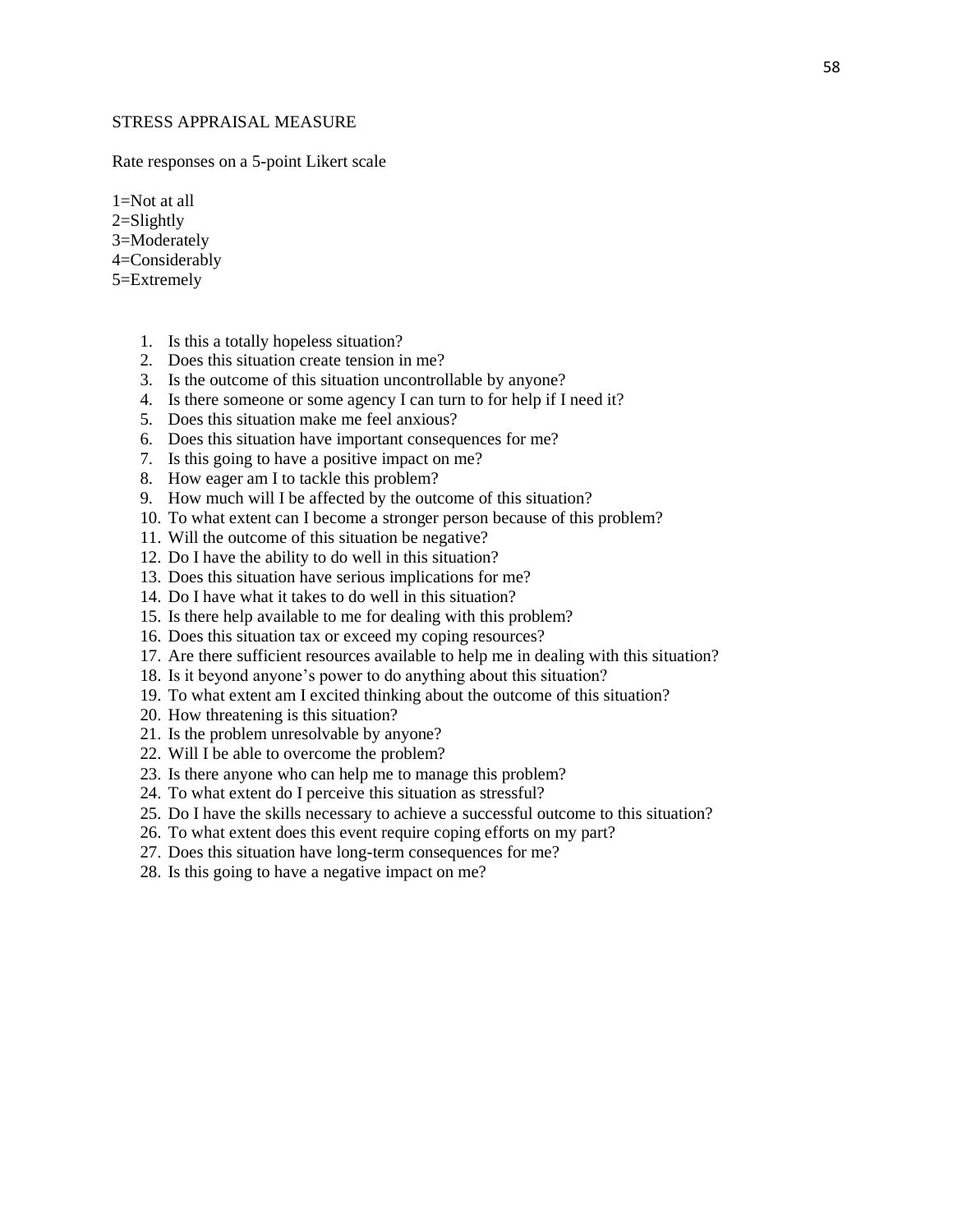### BRIEF COPE QUESTIONNAIRE

Rate responses on a 4-point Likert scale

- $1 = I$  haven't been doing this at all
- $2 =$  I've been doing this a little bit
- $3 =$  I've been doing this a medium amount
- $4 =$  I've been doing this a lot
- 1. I've been turning to work or other activities to take my mind off things.
- 2. I've been concentrating my efforts on doing something about the situation I'm in.
- 3. I've been saying to myself "this isn't real.".
- 4. I've been using alcohol or other drugs to make myself feel better.
- 5. I've been getting emotional support from others.
- 6. I've been giving up trying to deal with it.
- 7. I've been taking action to try to make the situation better.
- 8. I've been refusing to believe that it has happened.
- 9. I've been saying things to let my unpleasant feelings escape.
- 10. I've been getting help and advice from other people.
- 11. I've been using alcohol or other drugs to help me get through it.
- 12. I've been trying to see it in a different light, to make it seem more positive.
- 13. I've been criticizing myself.
- 14. I've been trying to come up with a strategy about what to do.
- 15. I've been getting comfort and understanding from someone.
- 16. I've been giving up the attempt to cope.
- 17. I've been looking for something good in what is happening.
- 18. I've been making jokes about it.
- 19. I've been doing something to think about it less, such as going to movies, watching TV, reading,
- daydreaming, sleeping, or shopping.
- 20. I've been accepting the reality of the fact that it has happened.
- 21. I've been expressing my negative feelings.
- 22. I've been trying to find comfort in my religion or spiritual beliefs.
- 23. I've been trying to get advice or help from other people about what to do.
- 24. I've been learning to live with it.
- 25. I've been thinking hard about what steps to take.
- 26. I've been blaming myself for things that happened.
- 27. I've been praying or meditating.
- 28. I've been making fun of the situation.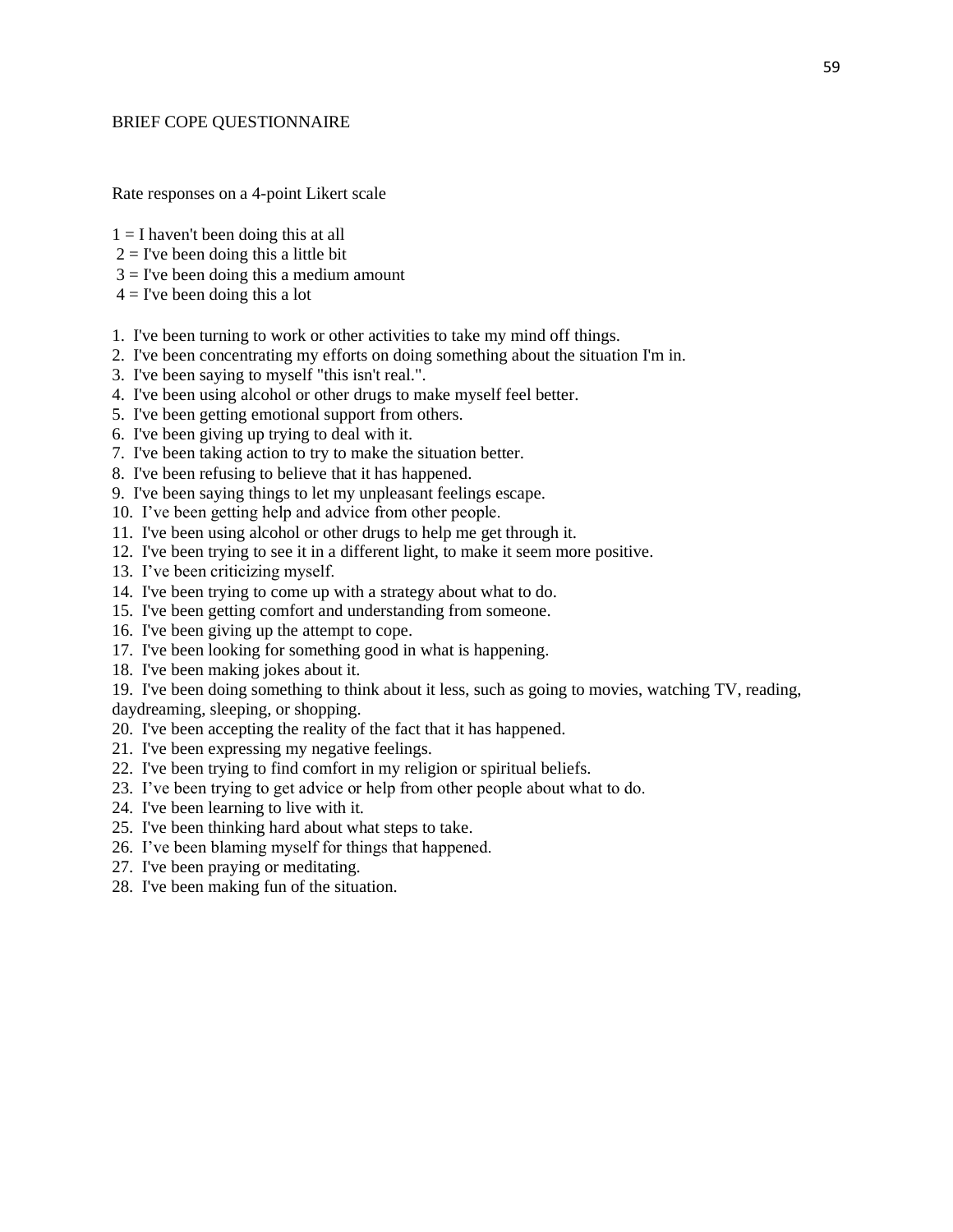### APPENDIX C

### IRB APPROVAL



**Institutional Review Board (IRB)** Veazey Hall 3000 PO Box 8005 • STATESBORO, GA 30460

> Phone: 912-478-5465 Fax: 912-478-0719 IRB@GeorgiaSouthern.edu

**RESEARCH INTEGRITY** 

| To:                   | Holton, Lawson; Langdon, Jody; Mutchler, Jessica; Patterson, Steve  |  |
|-----------------------|---------------------------------------------------------------------|--|
| From:                 | Eleanor Haynes, Director, Research Integrity                        |  |
| <b>Approval Date:</b> | 10/7/2021                                                           |  |
| Subject:              | Institutional Review Board Exemption Determination - Limited Review |  |

Your proposed research project numbered H22111, and titled "Stress, Stress Appraisal, and Coping in Athletic<br>Trainers during the COVID-19 Pandemic." involves activities that do not require full approval by the<br>Institutiona

According to the Code of Federal Regulations Title 45 Part 46, your research protocol is determined to be exempt from full review under the following exemption category(s):

Exemption 2 Research involving only the use of educational tests (cognitive, diagnostic, aptitude, achievement), survey procedures, interview procedures or observation of public behavior, if: Information obtained is recorded in such a manner that human participants cannot be identified, directly or through identifiers linked to them. visit our FAQ's for more information on anonymous survey platforms; Any disclosure of the human participant's responses outside the research could not reasonably place the participant at risk of criminal or civil liability or be damaging to the participant's financial standing, employ-ability or reputation; Survey or interview res involve children; The research project does not include any form of intervention.

Any alteration in the terms or conditions of your involvement may alter this approval. *Therefore, as authorized in the Federal Policy for the Protection of Human Subjects, I am pleased to notify you that your research, as* remains the same. If you alter the project, it is your responsibility to notify the IRB and acquire a new<br>determination of exemption. Because this project was determined to be exempt from further IRB oversight, this *project does not require an expiration date.*